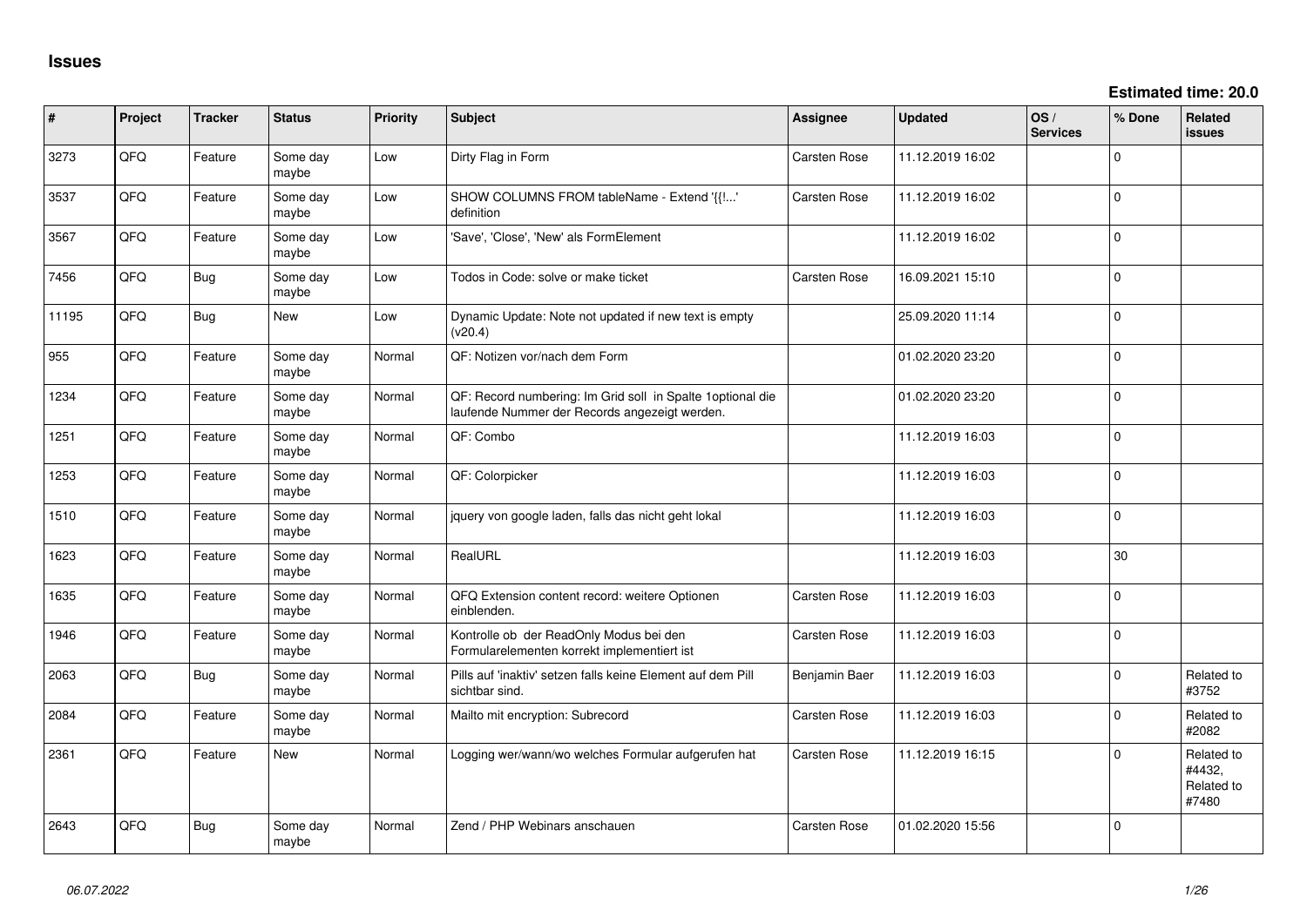| ∦    | Project | <b>Tracker</b> | <b>Status</b>     | Priority | Subject                                                                                                                       | Assignee            | <b>Updated</b>   | OS/<br><b>Services</b> | % Done      | Related<br><b>issues</b>                    |
|------|---------|----------------|-------------------|----------|-------------------------------------------------------------------------------------------------------------------------------|---------------------|------------------|------------------------|-------------|---------------------------------------------|
| 2665 | QFQ     | Bug            | Priorize          | Normal   | Dynamic Update funktioniert nicht, wenn beim<br>entsprechenden FormElement eine size angegeben ist.                           | Benjamin Baer       | 03.01.2022 08:12 |                        | 30          |                                             |
| 2950 | QFQ     | Feature        | Some day<br>maybe | Normal   | Inhalt QFQ Records als File                                                                                                   |                     | 11.12.2019 16:03 |                        | $\mathbf 0$ |                                             |
| 2995 | QFQ     | Feature        | Some day<br>maybe | Normal   | Dropdown JQuery Plugin: 'chosen' - Moeglichkeit um Select<br>Listen mehr Funktion zu geben. Kein Bootstrap noetig.            | Carsten Rose        | 11.12.2019 16:03 |                        | $\Omega$    |                                             |
| 3130 | QFQ     | Bug            | Some day<br>maybe | Normal   | Debug Info's nicht korrekt nach 'New > Save'.                                                                                 | Carsten Rose        | 11.12.2019 16:03 |                        | $\Omega$    | Related to<br>#3253                         |
| 3216 | QFQ     | Feature        | Some day<br>maybe | Normal   | dynamic update für checkbox label2                                                                                            | <b>Carsten Rose</b> | 11.12.2019 16:03 |                        | $\Omega$    | Related to<br>#2081                         |
| 3267 | QFQ     | Feature        | Some day<br>maybe | Normal   | 2 Forms auf einer Seite: real + Read only                                                                                     | Carsten Rose        | 11.12.2019 16:03 |                        | $\Omega$    |                                             |
| 3285 | QFQ     | Feature        | Some day<br>maybe | Normal   | Zeichenlimit pro Feld: textarea / editor                                                                                      | Carsten Rose        | 11.12.2019 16:02 |                        | $\Omega$    |                                             |
| 3291 | QFQ     | Feature        | Some day<br>maybe | Normal   | AutoCron websiteToken                                                                                                         | Carsten Rose        | 11.12.2019 16:02 |                        | $\Omega$    | Related to<br>#4250                         |
| 3331 | QFQ     | Feature        | Some day<br>maybe | Normal   | Default Tooltip fuer _page? Links: mit Form und Record ID                                                                     | Carsten Rose        | 11.12.2019 16:02 |                        | $\mathbf 0$ |                                             |
| 3332 | QFQ     | Feature        | Some day<br>maybe | Normal   | Uploads: Thumbnails, Details zum hochgeladenen File                                                                           | Carsten Rose        | 11.12.2019 16:02 |                        | $\Omega$    | Related to<br>#3264,<br>Related to<br>#5333 |
| 3349 | QFQ     | Bug            | Some day<br>maybe | Normal   | config.qfq.ini: a) vertraegt keine '=' im Value (z.B. Passwort).<br>b) Values sollten in ticks einschliessbar sein (spaces, ) | <b>Carsten Rose</b> | 11.12.2019 16:02 |                        | $\mathbf 0$ |                                             |
| 3350 | QFQ     | Feature        | Some day<br>maybe | Normal   | FormEditor: Hilfetext hinter 'checktype'                                                                                      | Carsten Rose        | 11.12.2019 16:02 |                        | $\Omega$    |                                             |
| 3385 | QFQ     | Feature        | Some day<br>maybe | Normal   | templateGroup: insert/update/delete non primary records                                                                       | Carsten Rose        | 11.12.2019 16:02 |                        | $\Omega$    |                                             |
| 3402 | QFQ     | Feature        | Some day<br>maybe | Normal   | Syntax Highlighting via CodeMirror                                                                                            | Carsten Rose        | 11.12.2019 16:02 |                        | 100         | Related to<br>#3207                         |
| 3415 | QFQ     | Feature        | Some day<br>maybe | Normal   | FE Login Box Templatefile                                                                                                     | Benjamin Baer       | 11.12.2019 16:02 |                        | $\mathbf 0$ |                                             |
| 3432 | QFQ     | Feature        | <b>New</b>        | Normal   | subrecord: dynamicUpdate                                                                                                      | Carsten Rose        | 11.06.2020 21:10 |                        | $\Omega$    | Related to<br>#5691                         |
| 3457 | QFQ     | Feature        | Some day<br>maybe | Normal   | LDAP: concat multi values to one single entry                                                                                 | Carsten Rose        | 11.12.2019 16:02 |                        | $\mathbf 0$ |                                             |
| 3458 | QFQ     | Feature        | Some day<br>maybe | Normal   | Display 'Edit Form Element'-Checkbox on form: should<br>depend on FE Group                                                    | Carsten Rose        | 11.12.2019 16:02 |                        | $\mathbf 0$ | Related to<br>#3447                         |
| 3495 | QFQ     | Feature        | Some day<br>maybe | Normal   | Predifined Parameter werden nicht in '+' (add new record)<br>SIP gerendert.                                                   |                     | 11.12.2019 16:02 |                        | 0           |                                             |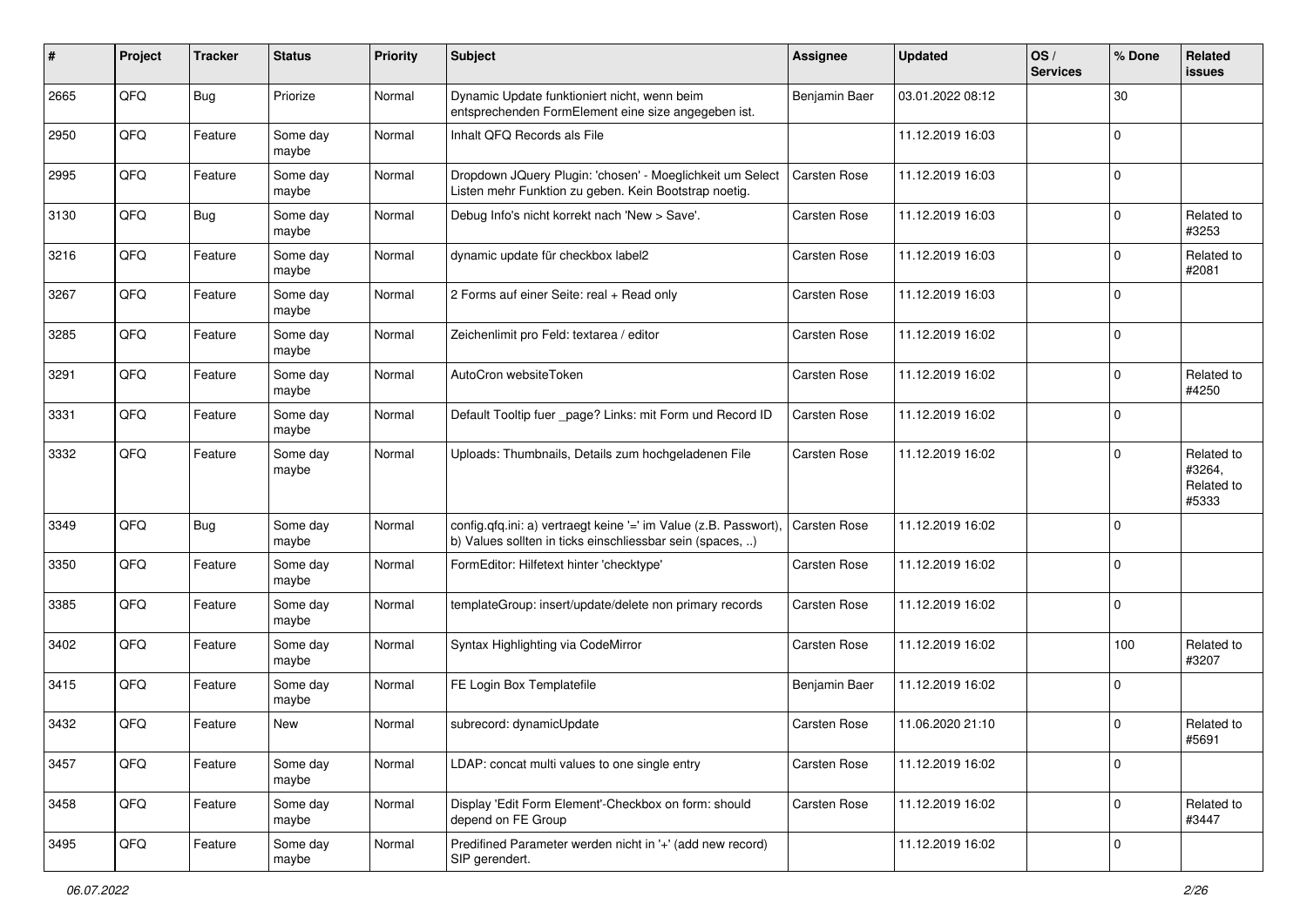| $\vert$ # | Project | <b>Tracker</b> | <b>Status</b>     | Priority | <b>Subject</b>                                                                                                                               | <b>Assignee</b>     | <b>Updated</b>   | OS/<br><b>Services</b> | % Done      | Related<br><b>issues</b>                    |
|-----------|---------|----------------|-------------------|----------|----------------------------------------------------------------------------------------------------------------------------------------------|---------------------|------------------|------------------------|-------------|---------------------------------------------|
| 3504      | QFQ     | Feature        | <b>New</b>        | Normal   | Logging: welche Action FEs werden wann wie ausgefuehrt                                                                                       | <b>Carsten Rose</b> | 01.02.2020 23:21 |                        | $\Omega$    | Related to<br>#5458,<br>Related to<br>#4092 |
| 3547      | QFQ     | <b>Bug</b>     | New               | Normal   | FE of type 'note' causes writing of empty fields.                                                                                            | <b>Carsten Rose</b> | 01.02.2020 23:21 |                        | $\mathbf 0$ |                                             |
| 3588      | QFQ     | <b>Bug</b>     | Some day<br>maybe | Normal   | templateGroup: versteckte Elemente werden weiterhin<br>gespeichert.                                                                          | Carsten Rose        | 11.12.2019 16:02 |                        | $\Omega$    |                                             |
| 3613      | QFQ     | <b>Bug</b>     | Some day<br>maybe | Normal   | note /note unchecked -> note div (col-md) wird weiterhin<br>gerendert                                                                        | Elias Villiger      | 01.02.2020 23:19 |                        | 100         |                                             |
| 3617      | QFQ     | Feature        | Some day<br>maybe | Normal   | Load javascripts at bottom                                                                                                                   |                     | 11.12.2019 16:02 |                        | $\mathbf 0$ |                                             |
| 3646      | QFQ     | Feature        | Some day<br>maybe | Normal   | Moeglichkeit HTML Tags in Reports auszugeben (zu<br>enkodieren: htmlspecialchars)                                                            |                     | 11.12.2019 16:02 |                        | $\Omega$    | Related to<br>#14320                        |
| 3666      | QFQ     | Feature        | Some day<br>maybe | Normal   | a) Performance Messung: mysql real escape string() im<br>Vergleich zu str replace(), b) doppeltes Aufrufen von<br>mysql real escape string() | <b>Carsten Rose</b> | 11.12.2019 16:02 |                        | $\Omega$    |                                             |
| 3677      | QFQ     | Feature        | Some day<br>maybe | Normal   | wkhtmitopdf: FE User access prohibited, if client IP changes<br>\$TYPO3_CONF_VARS[FE][lockIP]                                                | <b>Carsten Rose</b> | 11.12.2019 16:02 |                        | $\Omega$    |                                             |
| 3682      | QFQ     | <b>Bug</b>     | Some day<br>maybe | Normal   | Dynamic update: Radio buttons                                                                                                                | Carsten Rose        | 11.12.2019 16:02 |                        | $\Omega$    |                                             |
| 3692      | QFQ     | Feature        | Some day<br>maybe | Normal   | QFQ Webseite                                                                                                                                 | Benjamin Baer       | 11.12.2019 16:02 |                        | $\Omega$    | Related to<br>#5033                         |
| 3708      | QFQ     | Feature        | Some day<br>maybe | Normal   | Form: input - 'specialchars', 'none'  gewisse tags<br>erlauben, andere verbieten                                                             | <b>Carsten Rose</b> | 11.12.2019 16:02 |                        | $\Omega$    | Related to<br>#14320                        |
| 3750      | QFQ     | Bug            | Some day<br>maybe | Normal   | FE in a row: if one violates check, all are red                                                                                              | <b>Carsten Rose</b> | 11.12.2019 16:03 |                        | $\Omega$    |                                             |
| 3782      | QFQ     | <b>Bug</b>     | Priorize          | Normal   | Bei fehlerhafter Eingabe (z.B. Datum) sollte das erwartete<br>Format angezeigt werden                                                        | <b>Carsten Rose</b> | 01.02.2020 10:13 |                        | $\Omega$    |                                             |
| 3811      | QFQ     | <b>Bug</b>     | Some day<br>maybe | Normal   | Dynamic Update: extraButtonInfo - Text aktualisieren                                                                                         | <b>Carsten Rose</b> | 11.12.2019 16:03 |                        | $\Omega$    | Related to<br>#11517                        |
| 3864      | QFQ     | Feature        | <b>New</b>        | Normal   | Encrypt / decrypt field                                                                                                                      | Enis Nuredini       | 30.06.2022 16:29 |                        | $\Omega$    |                                             |
| 3867      | QFQ     | Feature        | Priorize          | Normal   | Readonly Formular: Template Groups add/delete<br>ausbeldnen                                                                                  | <b>Carsten Rose</b> | 05.05.2021 22:12 |                        | $\Omega$    |                                             |
| 3877      | QFQ     | Feature        | Some day<br>maybe | Normal   | FormEditor: die Felder die aktuell nicht gebraucht werden<br>nur auf readonly/disabled setzen (nicht ausblenden > das<br>irritiert.          | <b>Carsten Rose</b> | 11.12.2019 16:03 |                        | $\Omega$    |                                             |
| 3878      | QFQ     | Feature        | Some day<br>maybe | Normal   | Form 'FormElement': Spalte 'name' typeAhead mit<br>Spaltennamen der Primarytable.                                                            |                     | 11.12.2019 16:03 |                        | $\Omega$    |                                             |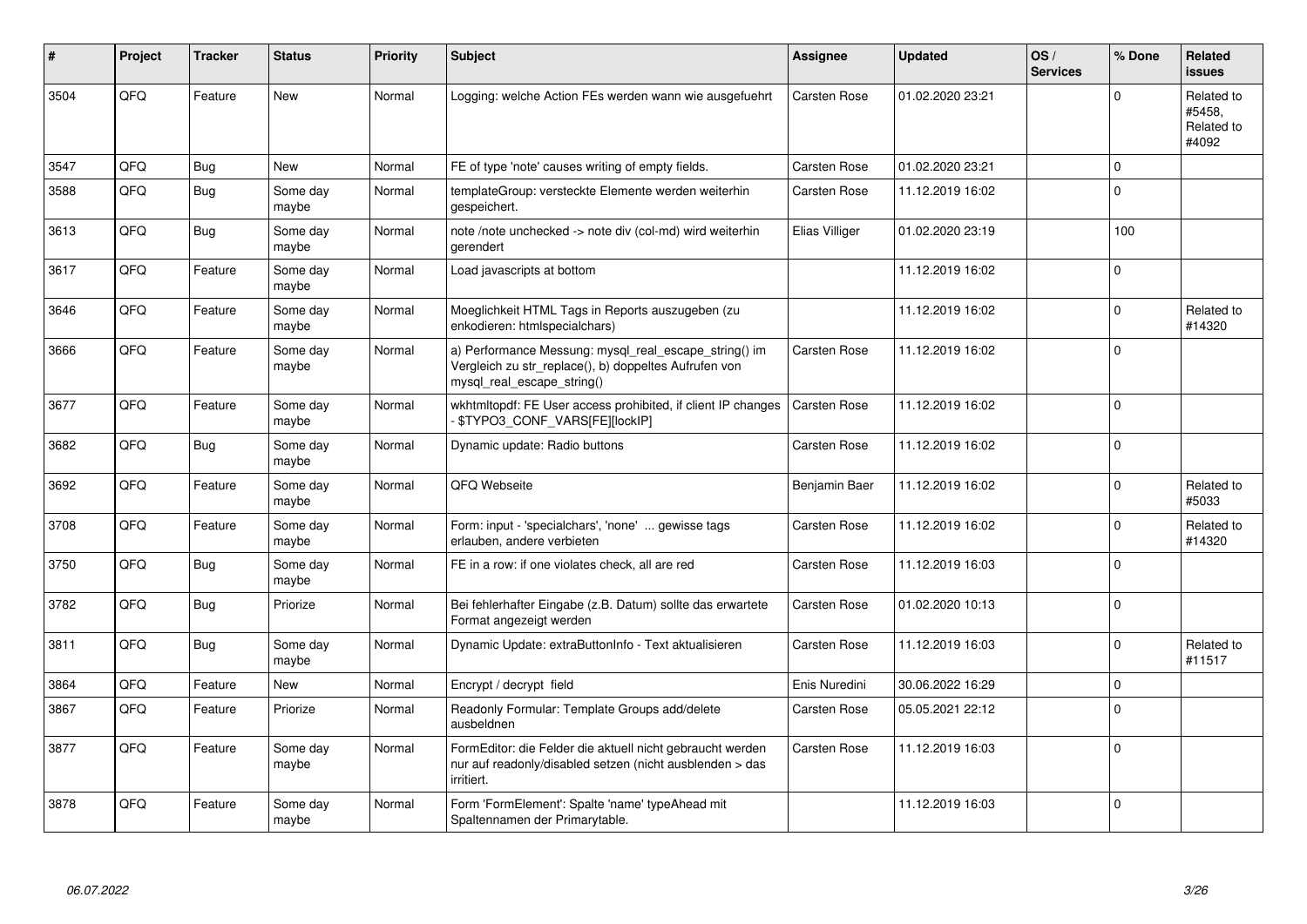| #    | Project | <b>Tracker</b> | <b>Status</b>     | <b>Priority</b> | <b>Subject</b>                                                                                                                                           | Assignee            | <b>Updated</b>   | OS/<br><b>Services</b> | % Done      | Related<br><b>issues</b>                    |
|------|---------|----------------|-------------------|-----------------|----------------------------------------------------------------------------------------------------------------------------------------------------------|---------------------|------------------|------------------------|-------------|---------------------------------------------|
| 3879 | QFQ     | Feature        | Some day<br>maybe | Normal          | Form 'FormElement': Beim Feld 'name' rechts in der Notiz<br>einen Link einblenden - a) aktuelle Definition anzeigen, b)<br>Spalte in der Tabelle anlegen |                     | 11.12.2019 16:03 |                        | $\Omega$    |                                             |
| 3880 | QFQ     | Feature        | Some day<br>maybe | Normal          | Form 'Form': anlegen einer Tabelle                                                                                                                       |                     | 14.01.2021 10:12 |                        | $\Omega$    |                                             |
| 3882 | QFQ     | <b>Bug</b>     | Some day<br>maybe | Normal          | templateGroup: disable 'add' if limit is reached - funktioniert<br>nicht wenn bereits records existierten                                                | <b>Carsten Rose</b> | 11.12.2019 16:03 |                        | $\Omega$    |                                             |
| 3895 | QFQ     | <b>Bug</b>     | Some day<br>maybe | Normal          | typeahead pedantic: on lehrkredit Idap webpass - if only one<br>person is in dropdown, such person can't be selected                                     | Carsten Rose        | 11.12.2019 16:03 |                        | $\Omega$    |                                             |
| 3900 | QFQ     | Feature        | Some day<br>maybe | Normal          | Extend documentation of 'Copy / Paste'                                                                                                                   | Carsten Rose        | 11.12.2019 16:03 |                        | $\Omega$    | Related to<br>#3899                         |
| 3905 | QFQ     | Feature        | Some day<br>maybe | Normal          | Documentation: Best Practice anhand eines Online<br>Bewerbungstools                                                                                      | Carsten Rose        | 11.12.2019 16:03 |                        | $\Omega$    |                                             |
| 3941 | QFQ     | Feature        | Some day<br>maybe | Normal          | sqlAfter: es sollten mehrere moeglich sein                                                                                                               | Carsten Rose        | 11.12.2019 16:03 |                        | $\Omega$    | Related to<br>#3942                         |
| 3942 | QFQ     | Feature        | Some day<br>maybe | Normal          | Action Elemente: neu generierte IDs via FE weitergeben                                                                                                   | Carsten Rose        | 11.12.2019 16:03 |                        | $\Omega$    | Related to<br>#3941                         |
| 3947 | QFQ     | Feature        | Some day<br>maybe | Normal          | Attack detectect: logout current user                                                                                                                    | Carsten Rose        | 11.12.2019 16:03 |                        | $\Omega$    | Related to<br>#5458,<br>Related to<br>#6299 |
| 3991 | QFQ     | Feature        | Some day<br>maybe | Normal          | report: Columnname ' skipWrap' skips 'fbeg', 'fend'                                                                                                      | Carsten Rose        | 11.12.2019 16:03 |                        | $\Omega$    |                                             |
| 4008 | QFQ     | <b>Bug</b>     | Some day<br>maybe | Normal          | FormElemen.type=sendmail: wrong 'TO' if 'real<br>name <rea@mail.to>' is used</rea@mail.to>                                                               | <b>Carsten Rose</b> | 11.12.2019 16:03 |                        | $\Omega$    |                                             |
| 4018 | QFQ     | Feature        | New               | Normal          | typeahead: long query parameter / answer triggers 'Attack<br>detected' and purges current SIP storage.                                                   | Carsten Rose        | 29.06.2022 22:46 |                        | $\Omega$    | Related to<br>#9077                         |
| 4023 | QFQ     | Feature        | <b>New</b>        | Normal          | prepared statements - FE action: salveld, sgllnsert,<br>sqlUpdate, sqlDelete, sqlBefore, sqlAfter                                                        | Carsten Rose        | 11.12.2019 16:15 |                        | $\Omega$    |                                             |
| 4026 | QFQ     | Feature        | Some day<br>maybe | Normal          | sqlLog.sql: log number of FE.id                                                                                                                          | <b>Carsten Rose</b> | 11.12.2019 16:03 |                        | $\Omega$    | Related to<br>#5458                         |
| 4027 | QFQ     | Feature        | Some day<br>maybe | Normal          | Missing: orange 'check' / 'bullet'                                                                                                                       |                     | 11.12.2019 16:03 |                        | $\Omega$    |                                             |
| 4050 | QFQ     | Feature        | New               | Normal          | sql.log: 1) FormElement ID which causes a specific action,<br>2) Result in the same row.                                                                 | Carsten Rose        | 15.04.2020 11:35 |                        | $\Omega$    | Related to<br>#5458                         |
| 4082 | QFQ     | Feature        | <b>New</b>        | Normal          | Dynamic Update: modeSql - useful default                                                                                                                 | Carsten Rose        | 01.02.2020 23:22 |                        | $\mathbf 0$ |                                             |
| 4092 | QFQ     | <b>Bug</b>     | Some day<br>maybe | Normal          | 1) Logging verbessern wann welches FE warum<br>ausgefuehrt wird, 2) Documentation: Best Practice Template<br>Group                                       | Carsten Rose        | 01.02.2020 23:19 |                        | $\Omega$    | Related to<br>#3504                         |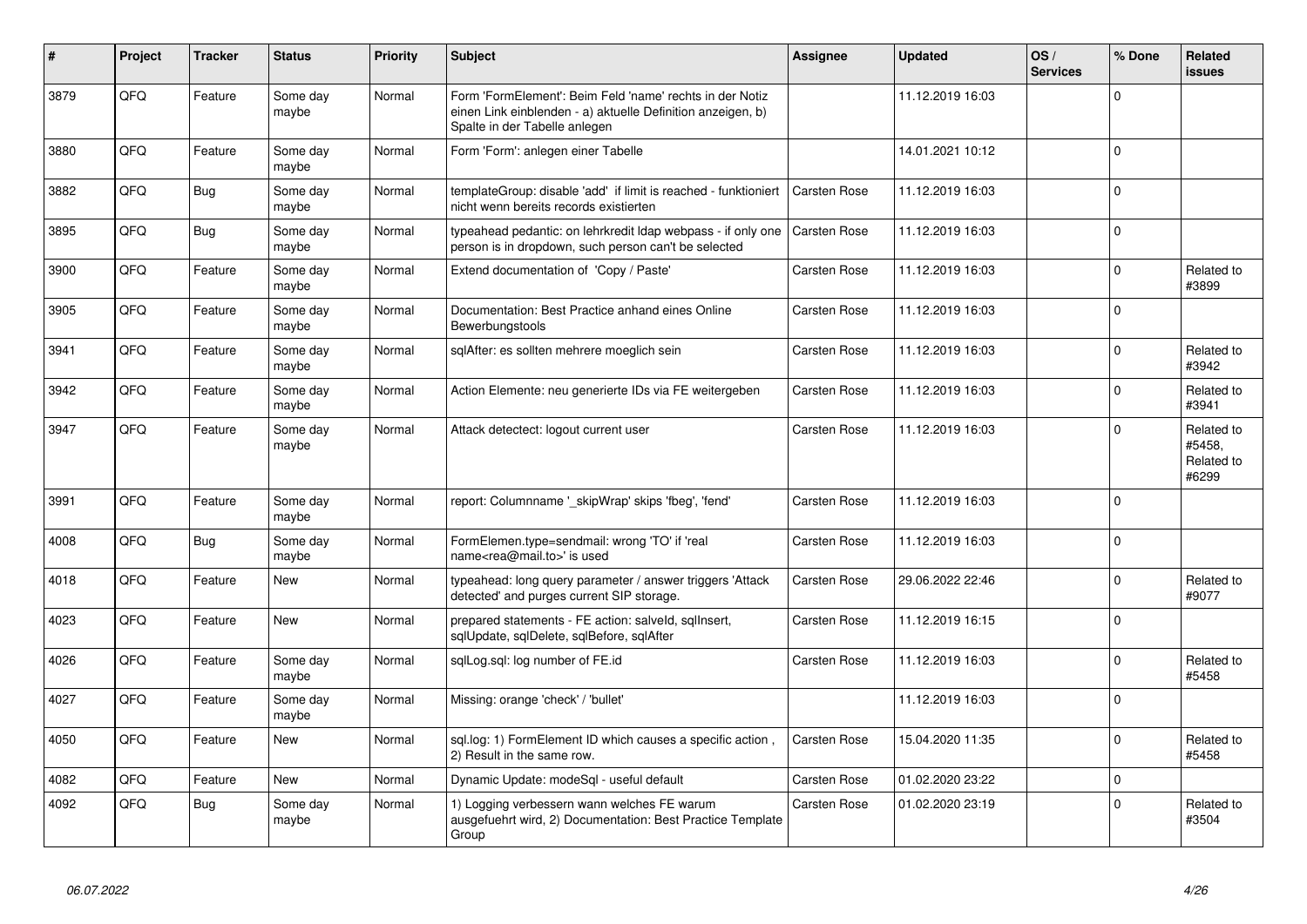| ∦    | Project    | <b>Tracker</b> | <b>Status</b>     | <b>Priority</b> | <b>Subject</b>                                                                                                                                           | Assignee            | <b>Updated</b>   | OS/<br><b>Services</b> | % Done   | Related<br>issues                           |
|------|------------|----------------|-------------------|-----------------|----------------------------------------------------------------------------------------------------------------------------------------------------------|---------------------|------------------|------------------------|----------|---------------------------------------------|
| 4122 | QFQ        | Bug            | Some day<br>maybe | Normal          | file: Render Mode hat keinen Effekt                                                                                                                      |                     | 11.12.2019 16:03 |                        | $\Omega$ |                                             |
| 4138 | QFQ        | Bug            | Some day<br>maybe | Normal          | style fehlt                                                                                                                                              |                     | 11.12.2019 16:03 |                        | $\Omega$ |                                             |
| 4194 | QFQ        | Feature        | In Progress       | Normal          | Bootstrap 4 ist jetzt offiziel                                                                                                                           |                     | 03.05.2021 20:47 |                        | $\Omega$ | Related to<br>#10114                        |
| 4197 | QFQ        | Feature        | Some day<br>maybe | Normal          | Unit Test fuer JSON Stream von QuickFormQuery.php ><br>doForm()                                                                                          | <b>Carsten Rose</b> | 11.12.2019 16:03 |                        | $\Omega$ |                                             |
| 4250 | QFQ        | Feature        | <b>New</b>        | Normal          | AutoCron in QFQ via PHP                                                                                                                                  | <b>Carsten Rose</b> | 01.02.2020 23:21 |                        | $\Omega$ | Related to<br>#3292,<br>Related to<br>#3291 |
| 4259 | QFQ        | Feature        | Some day<br>maybe | Normal          | Instant trigger a cron job                                                                                                                               | Carsten Rose        | 11.12.2019 16:03 |                        | $\Omega$ |                                             |
| 4293 | QFQ        | Bug            | Some day<br>maybe | Normal          | Download broken if token 'd:' is missing - but no error<br>message                                                                                       | Carsten Rose        | 11.12.2019 16:03 |                        | $\Omega$ | Related to<br>#7514                         |
| 4328 | QFQ        | Bug            | Some day<br>maybe | Normal          | Error Message: Show FE name/number on problems in FE                                                                                                     | Carsten Rose        | 01.02.2020 23:20 |                        | $\Omega$ |                                             |
| 4330 | QFQ        | Feature        | Some day<br>maybe | Normal          | Error Message: report missing {{ / }} in sqlUpdate, sqlInsert,<br>sqlDelete, sqlAfter, sqlBefore in FE action elements.                                  | <b>Carsten Rose</b> | 01.02.2020 23:20 |                        | $\Omega$ |                                             |
| 4343 | QFQ        | Feature        | Some day<br>maybe | Normal          | Link: Classifier to add 'attributes'                                                                                                                     | <b>Carsten Rose</b> | 01.02.2020 23:20 |                        | $\Omega$ | Related to<br>#14077                        |
| 4349 | QFQ        | Feature        | Some day<br>maybe | Normal          | link download: downloaded external URL to<br>deliver/concatenate - check mimetipe and handle it correctly                                                | <b>Carsten Rose</b> | 11.12.2019 16:02 |                        | $\Omega$ |                                             |
| 4365 | <b>OFO</b> | Feature        | Some day<br>maybe | Normal          | Multi Language: new way of config                                                                                                                        | Carsten Rose        | 01.02.2020 23:20 |                        | $\Omega$ |                                             |
| 4398 | QFQ        | Bug            | Some day<br>maybe | Normal          | Typeahead: mouse click in a prefilled input opens a single<br>item dropdown with the current value - click on it seems to<br>set the value, not the key. | Benjamin Baer       | 01.02.2020 23:20 |                        | $\Omega$ | Related to<br>#4457                         |
| 4413 | QFQ        | Feature        | New               | Normal          | fieldset: show/hidden, modeSql, dynamicUpdate                                                                                                            | <b>Carsten Rose</b> | 09.02.2022 15:19 |                        | $\Omega$ |                                             |
| 4420 | QFQ        | Feature        | Some day<br>maybe | Normal          | Client: Local Storage - store the changes of a form, local in<br>the browser.                                                                            | Benjamin Baer       | 11.12.2019 16:02 |                        | $\Omega$ |                                             |
| 4433 | QFQ        | Feature        | Some day<br>maybe | Normal          | Log when SIP will be destroyed by QFQ for any (security)<br>reason                                                                                       |                     | 01.02.2020 23:20 |                        | $\Omega$ | Related to<br>#4432,<br>Related to<br>#5458 |
| 4435 | QFQ        | Feature        | Some day<br>maybe | Normal          | Report: striptags - specify allowed tags                                                                                                                 |                     | 01.02.2020 23:20 |                        | $\Omega$ |                                             |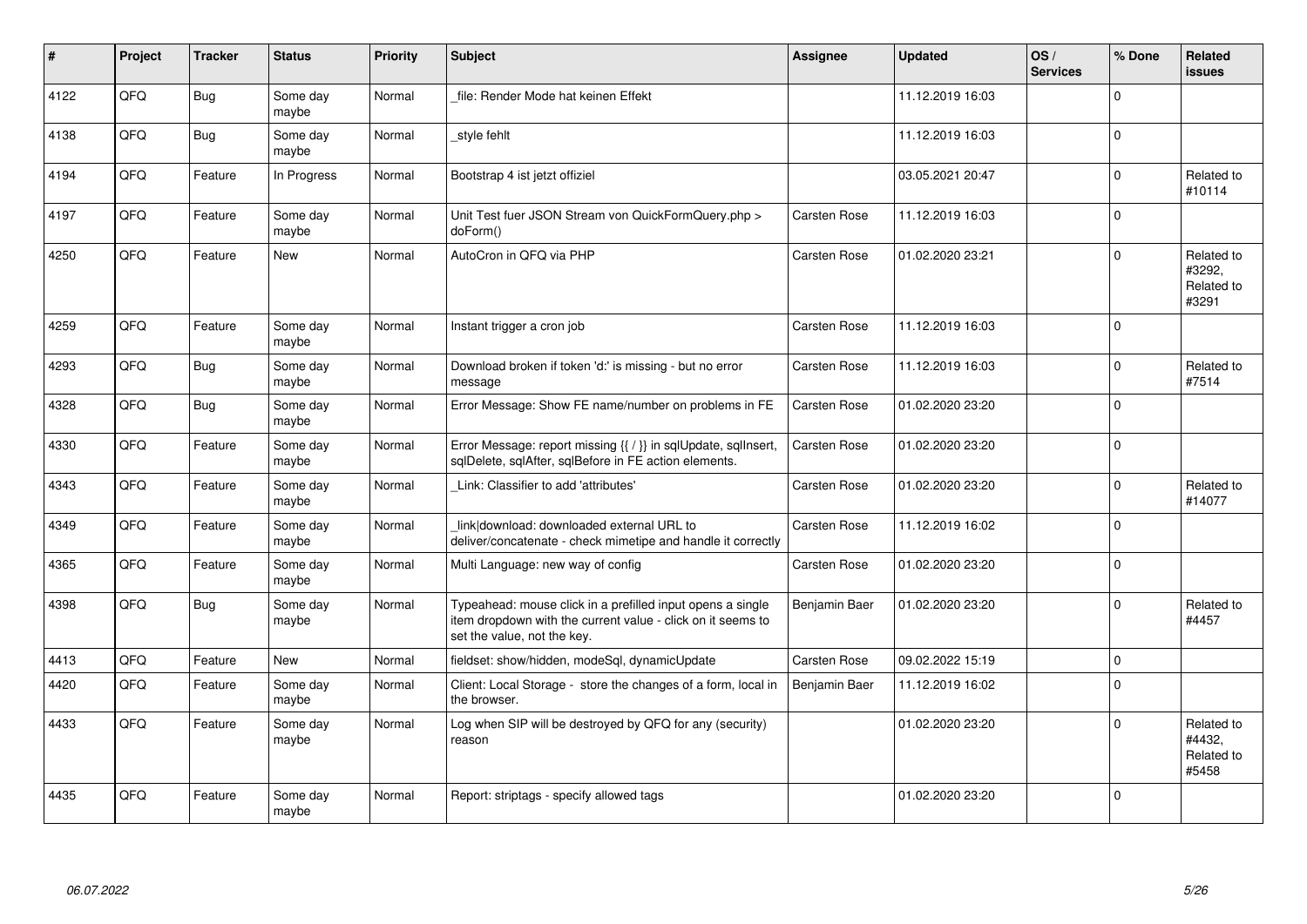| ∦    | Project | <b>Tracker</b> | <b>Status</b>     | Priority | <b>Subject</b>                                                                                         | Assignee      | <b>Updated</b>   | OS/<br><b>Services</b> | % Done      | Related<br><b>issues</b>                    |
|------|---------|----------------|-------------------|----------|--------------------------------------------------------------------------------------------------------|---------------|------------------|------------------------|-------------|---------------------------------------------|
| 4439 | QFQ     | Feature        | Some day<br>maybe | Normal   | Log: report all actions fired by an FE Element, incl. the<br>original directive (slaveld, sqlInsert, ) |               | 01.02.2020 23:20 |                        | $\Omega$    | Related to<br>#4432,<br>Related to<br>#5458 |
| 4440 | QFQ     | Feature        | Some day<br>maybe | Normal   | Manual.rst: explain how to. expand PHP Session to 4h                                                   |               | 11.12.2019 16:02 |                        | $\Omega$    |                                             |
| 4441 | QFQ     | Bug            | Some day<br>maybe | Normal   | \$_SERVER Vars sollten nur aus dem Store genommen<br>werden - Code entsprechend anpassen.              |               | 11.12.2019 16:02 |                        | $\mathbf 0$ |                                             |
| 4442 | QFQ     | Feature        | Some day<br>maybe | Normal   | Special Column Name: _link - new symbol G (Glyph) to<br>choose any available symbol                    |               | 11.12.2019 16:02 |                        | $\mathbf 0$ |                                             |
| 4443 | QFQ     | Feature        | Some day<br>maybe | Normal   | Form: multiple secondary tables                                                                        |               | 01.02.2020 23:20 |                        | $\Omega$    |                                             |
| 4444 | QFQ     | Feature        | Some day<br>maybe | Normal   | FE.type=upload: detect mime type                                                                       |               | 11.12.2019 16:02 |                        | $\Omega$    | Related to<br>#4303                         |
| 4445 | QFQ     | Feature        | Some day<br>maybe | Normal   | template group: Option to simulate fieldset                                                            |               | 28.06.2021 14:11 |                        | $\Omega$    |                                             |
| 4446 | QFQ     | Feature        | Some day<br>maybe | Normal   | New FE get same feldContainerId as last modifed FE                                                     |               | 01.02.2020 23:20 |                        | $\Omega$    |                                             |
| 4454 | QFQ     | Bug            | Some day<br>maybe | Normal   | Required Elements: multiple elements in a row - whole row<br>marked if only one input is empty.        | Benjamin Baer | 01.02.2020 23:20 |                        | $\Omega$    |                                             |
| 4457 | QFQ     | Bug            | Priorize          | Normal   | typeahead: pressing return to select an item, saves the form<br>and closes the form.                   | Benjamin Baer | 03.01.2022 08:01 |                        | $\Omega$    | Related to<br>#4398                         |
| 4528 | QFQ     | Bug            | Some day<br>maybe | Normal   | extraButtonLock mit SQLAhead Bug                                                                       | Carsten Rose  | 01.02.2020 23:19 |                        | $\mathbf 0$ |                                             |
| 4536 | QFQ     | Feature        | Some day<br>maybe | Normal   | FE upload: problem with delete if mutliple uploads an<br>FE.name="                                     |               | 01.02.2020 23:20 |                        | $\Omega$    |                                             |
| 4546 | QFQ     | Bug            | Some day<br>maybe | Normal   | NH: SIP storage is destroyed                                                                           |               | 01.02.2020 23:20 |                        | $\Omega$    |                                             |
| 4549 | QFQ     | Bug            | Some day<br>maybe | Normal   | TemplateGroups: FE.type SELECT loose selected value<br>after save                                      | Carsten Rose  | 01.02.2020 23:20 |                        | $\Omega$    | Related to<br>#4548,<br>Related to<br>#4771 |
| 4551 | QFQ     | Feature        | Some day<br>maybe | Normal   | Set 'pills' via dynamicUpdate to show/hide/disabled                                                    |               | 01.02.2020 23:20 |                        | $\Omega$    | Related to<br>#3752                         |
| 4583 | QFG     | <b>Bug</b>     | Some day<br>maybe | Normal   | Dynamic Update bei TypeAhead Feldern                                                                   | Carsten Rose  | 01.02.2020 23:19 |                        | $\mathbf 0$ |                                             |
| 4606 | QFQ     | Feature        | Some day<br>maybe | Normal   | link: qualifier to render bootstrap button                                                             | Carsten Rose  | 01.02.2020 23:19 |                        | 0           |                                             |
| 4626 | QFG     | Feature        | Some day<br>maybe | Normal   | Mobile View: 'classBody=qfq-form-right' makes no sense                                                 |               | 01.02.2020 23:20 |                        | $\mathbf 0$ |                                             |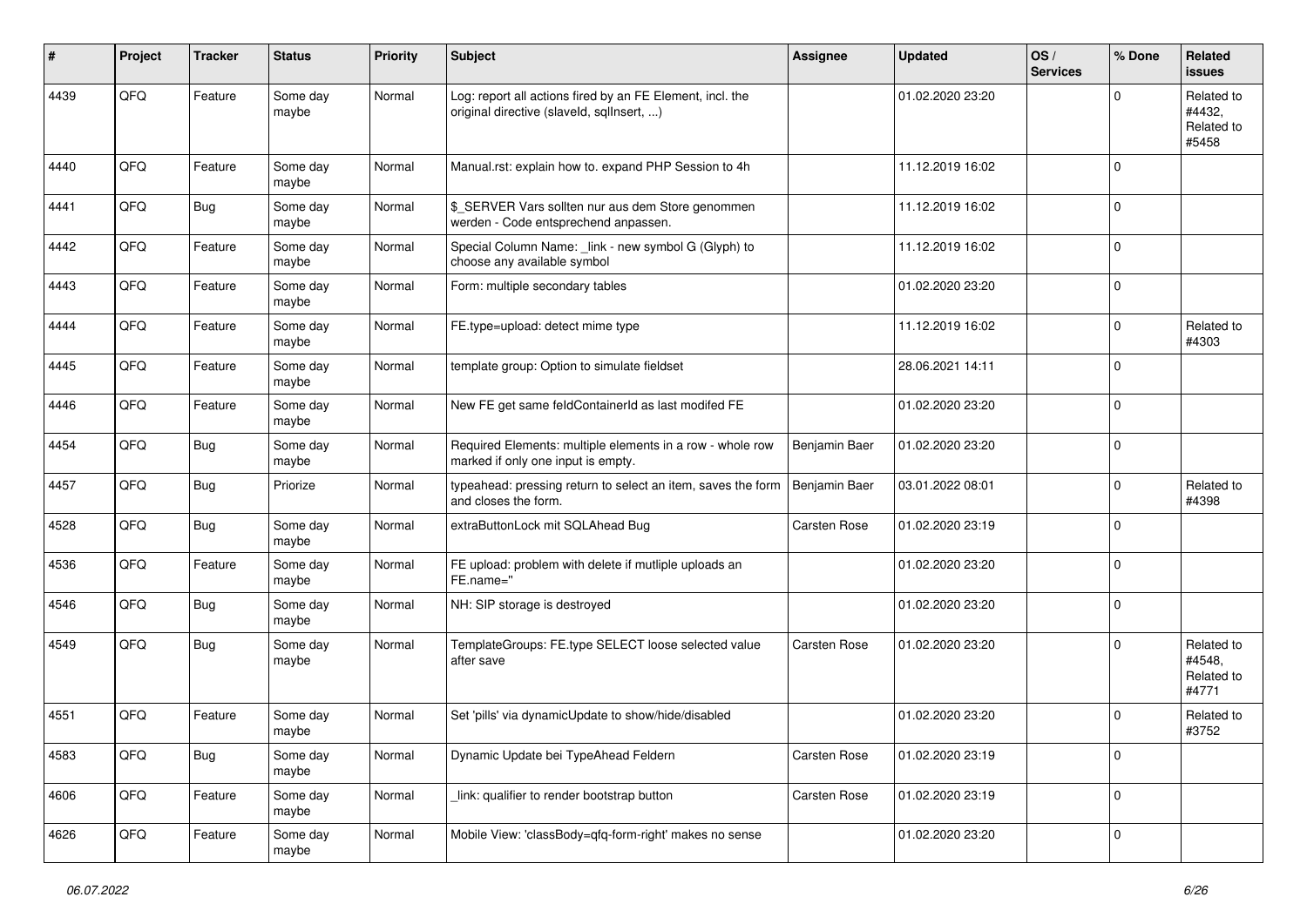| ∦    | Project | <b>Tracker</b> | <b>Status</b>     | <b>Priority</b> | Subject                                                                                                                                                       | <b>Assignee</b>     | <b>Updated</b>   | OS/<br><b>Services</b> | % Done      | Related<br>issues                              |
|------|---------|----------------|-------------------|-----------------|---------------------------------------------------------------------------------------------------------------------------------------------------------------|---------------------|------------------|------------------------|-------------|------------------------------------------------|
| 4627 | QFQ     | Feature        | Some day<br>maybe | Normal          | dbupdate: all tables - check 'create', 'modified' if it is<br>possible to change to default 'CURRENT_TIMESTAMP' and<br>modified 'ON UPDATE CURRENT TIMESTAMP' |                     | 01.02.2020 23:20 |                        | 0           |                                                |
| 4640 | QFQ     | Feature        | Some day<br>maybe | Normal          | Rename System Forms                                                                                                                                           |                     | 01.02.2020 23:20 |                        | $\mathbf 0$ |                                                |
| 4650 | QFQ     | Feature        | Some day<br>maybe | Normal          | Convert html to doc/rtf                                                                                                                                       | Carsten Rose        | 01.02.2020 23:20 |                        | $\Omega$    | Related to<br>#10704                           |
| 4651 | QFQ     | <b>Bug</b>     | Some day<br>maybe | Normal          | "Loading document" Modal wird angezeigt bei uzhcd type=2<br>Ansicht                                                                                           | <b>Carsten Rose</b> | 01.02.2020 23:20 |                        | $\Omega$    |                                                |
| 4652 | QFQ     | Feature        | Some day<br>maybe | Normal          | UZH CD: Weiterleitung auf benutzerdefinierte 403/404 Seite                                                                                                    | <b>Carsten Rose</b> | 01.02.2020 23:20 |                        | $\mathbf 0$ |                                                |
| 4659 | QFQ     | Bug            | Some day<br>maybe | Normal          | infoButtonExtra                                                                                                                                               | <b>Carsten Rose</b> | 01.02.2020 23:20 |                        | $\Omega$    |                                                |
| 4719 | QFQ     | Feature        | Some day<br>maybe | Normal          | Custom Message in Client in case of 'Browser tab close,<br>modification will be lost'                                                                         |                     | 01.02.2020 23:20 |                        | $\Omega$    |                                                |
| 4756 | QFQ     | Bug            | New               | Normal          | Form dirty even nothing changes                                                                                                                               | Carsten Rose        | 11.12.2019 16:16 |                        | $\Omega$    |                                                |
| 4757 | QFQ     | Feature        | Some day<br>maybe | Normal          | Test subrecord: download links ok? Links ok?                                                                                                                  | Carsten Rose        | 01.02.2020 23:20 |                        | $\mathbf 0$ |                                                |
| 4771 | QFQ     | Bug            | Some day<br>maybe | Normal          | gfg: select-down-values empty after save (edit-form for<br>program administrators)                                                                            | <b>Carsten Rose</b> | 01.02.2020 23:20 |                        | 0           | Related to<br>#4549, Has<br>duplicate<br>#4282 |
| 4816 | QFQ     | Feature        | Some day<br>maybe | Normal          | Templates for QFQ Reports (Tables, Radios, )                                                                                                                  |                     | 01.02.2020 23:20 |                        | $\Omega$    |                                                |
| 4839 | QFQ     | Feature        | Some day<br>maybe | Normal          | qfq-handle in <head> Abschnitt</head>                                                                                                                         | Carsten Rose        | 11.12.2019 16:02 |                        | $\Omega$    |                                                |
| 4869 | QFQ     | Feature        | Some day<br>maybe | Normal          | Dynamic Update (show, hide, readonly?, required?) for<br><b>Template Group Elements</b>                                                                       | Carsten Rose        | 01.02.2020 23:19 |                        | $\Omega$    | Related to<br>#4865                            |
| 4872 | QFQ     | Feature        | Some day<br>maybe | Normal          | Fields of Typo3 page available in STORE_TYPO3                                                                                                                 | Carsten Rose        | 01.02.2020 23:19 |                        | $\Omega$    |                                                |
| 4956 | QFQ     | Feature        | Some day<br>maybe | Normal          | Sendmail: Benutzerdefinierte Headers                                                                                                                          | Carsten Rose        | 11.12.2019 16:02 |                        | $\Omega$    |                                                |
| 4974 | QFQ     | Feature        | Some day<br>maybe | Normal          | Long polling - inform all listening clients of changes                                                                                                        |                     | 11.12.2019 16:02 |                        | $\Omega$    |                                                |
| 5021 | QFQ     | Bug            | Some day<br>maybe | Normal          | FE.typ=extra - during save displays error 'datum2' already<br>filled in STORE_SIP - the value is stored nevertheless                                          | <b>Carsten Rose</b> | 01.02.2020 23:19 |                        | $\mathbf 0$ | Related to<br>#3875                            |
| 5024 | QFQ     | Feature        | Some day<br>maybe | Normal          | Fabric: Generate PDF with edits                                                                                                                               | Benjamin Baer       | 01.02.2020 23:20 |                        | $\Omega$    | Related to<br>#10704                           |
| 5129 | QFQ     | Feature        | Some day<br>maybe | Normal          | Reports: SQL fuer x Achse und y Achse                                                                                                                         |                     | 11.12.2019 16:02 |                        | $\mathbf 0$ |                                                |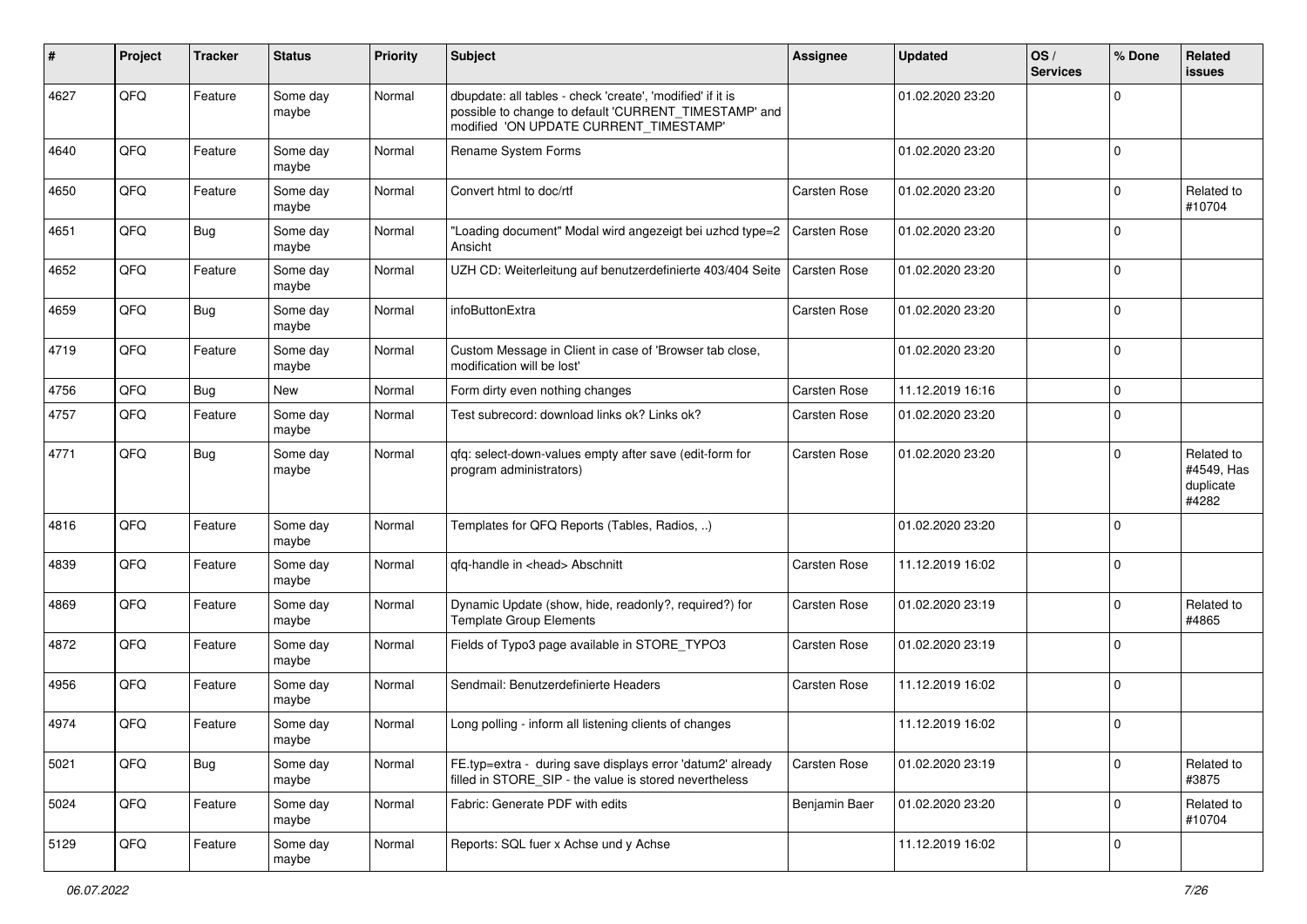| #    | Project | <b>Tracker</b> | <b>Status</b>     | <b>Priority</b> | <b>Subject</b>                                                                                     | Assignee            | <b>Updated</b>   | OS/<br><b>Services</b> | % Done      | Related<br><b>issues</b>                    |
|------|---------|----------------|-------------------|-----------------|----------------------------------------------------------------------------------------------------|---------------------|------------------|------------------------|-------------|---------------------------------------------|
| 5131 | QFQ     | Feature        | <b>New</b>        | Normal          | Activate Spin Gear ('wait/busy' indicator) via LINK attribute                                      | Carsten Rose        | 01.02.2020 23:21 |                        | $\Omega$    |                                             |
| 5132 | QFQ     | Feature        | Some day<br>maybe | Normal          | Error Message sendmail missing attachment: more details                                            | <b>Carsten Rose</b> | 01.02.2020 23:19 |                        | $\Omega$    |                                             |
| 5160 | QFQ     | Feature        | Some day<br>maybe | Normal          | QFQ collaborative / together.js, ShareJS, y-js, collaborative,                                     |                     | 11.12.2019 16:02 |                        | $\Omega$    |                                             |
| 5305 | QFQ     | Bug            | New               | Normal          | Upload FormElement: nicht disabled by readonly Form                                                | <b>Carsten Rose</b> | 16.06.2021 13:43 |                        | $\Omega$    | Related to<br>#9347,<br>Related to<br>#9834 |
| 5342 | QFQ     | Feature        | Some day<br>maybe | Normal          | link - with HTML Attributes                                                                        |                     | 01.02.2020 23:20 |                        | $\Omega$    | Related to<br>#14077                        |
| 5345 | QFQ     | Feature        | New               | Normal          | Report: UPDATE / INSERT / DELETE statements should<br>trigger subqueries, depending on the result. | <b>Carsten Rose</b> | 27.05.2020 16:11 |                        | $\Omega$    |                                             |
| 5366 | QFQ     | Feature        | Priorize          | Normal          | Saving with keyboard shortcuts                                                                     | Benjamin Baer       | 21.03.2022 09:47 |                        | $\mathbf 0$ |                                             |
| 5389 | QFQ     | Feature        | Some day<br>maybe | Normal          | QFQ Design: Multline label / note                                                                  | Benjamin Baer       | 01.02.2020 23:19 |                        | $\Omega$    |                                             |
| 5428 | QFQ     | Feature        | Some day<br>maybe | Normal          | secure thumbnail: late render on access.                                                           | Carsten Rose        | 01.02.2020 23:20 |                        | $\Omega$    |                                             |
| 5452 | QFQ     | Feature        | Some day<br>maybe | Normal          | Thumbnails from PDF: bad quality                                                                   |                     | 01.02.2020 23:20 |                        | $\Omega$    |                                             |
| 5455 | QFQ     | Feature        | Some day<br>maybe | Normal          | Mail Redirects grld abhaengig                                                                      |                     | 01.02.2020 23:20 |                        | $\mathbf 0$ |                                             |
| 5480 | QFQ     | Feature        | Some day<br>maybe | Normal          | QFQ: Dokumentation mit Screenshots versehen                                                        | Carsten Rose        | 01.02.2020 23:20 |                        | $\Omega$    | Related to<br>#9879                         |
| 5548 | QFQ     | Feature        | Some day<br>maybe | Normal          | 801 Textfiles/Scriptfiles als Thumbnail                                                            | <b>Carsten Rose</b> | 07.03.2022 16:26 |                        | $\Omega$    |                                             |
| 5557 | QFQ     | <b>Bug</b>     | Some day<br>maybe | Normal          | Form load: STORE_RECORD filled, but should be empty                                                | Carsten Rose        | 01.02.2020 23:19 |                        | $\Omega$    |                                             |
| 5559 | QFQ     | <b>Bug</b>     | <b>New</b>        | Normal          | FE.type = Upload: 'accept' might contain variables                                                 | Carsten Rose        | 11.05.2020 21:23 |                        | $\Omega$    |                                             |
| 5562 | QFQ     | Feature        | Priorize          | Normal          | Drag'n'Drop fuer Uploads                                                                           | Benjamin Baer       | 21.03.2022 09:52 |                        | $\Omega$    | Related to<br>#9706                         |
| 5576 | QFQ     | Bug            | New               | Normal          | Using MySQL 'DROP' requires privilege - wich is not really<br>necessary.                           | <b>Carsten Rose</b> | 01.02.2020 23:21 |                        | $\Omega$    |                                             |
| 5579 | QFQ     | Feature        | Some day<br>maybe | Normal          | Enhance Doc / Presentation: variable type 'link column type'                                       | Carsten Rose        | 01.02.2020 23:19 |                        | $\Omega$    |                                             |
| 5665 | QFQ     | Feature        | Some day<br>maybe | Normal          | Versuch das '{{!' nicht mehr noetig ist.                                                           | Carsten Rose        | 01.02.2020 23:20 |                        | $\Omega$    | Related to<br>#7432,<br>Related to<br>#7434 |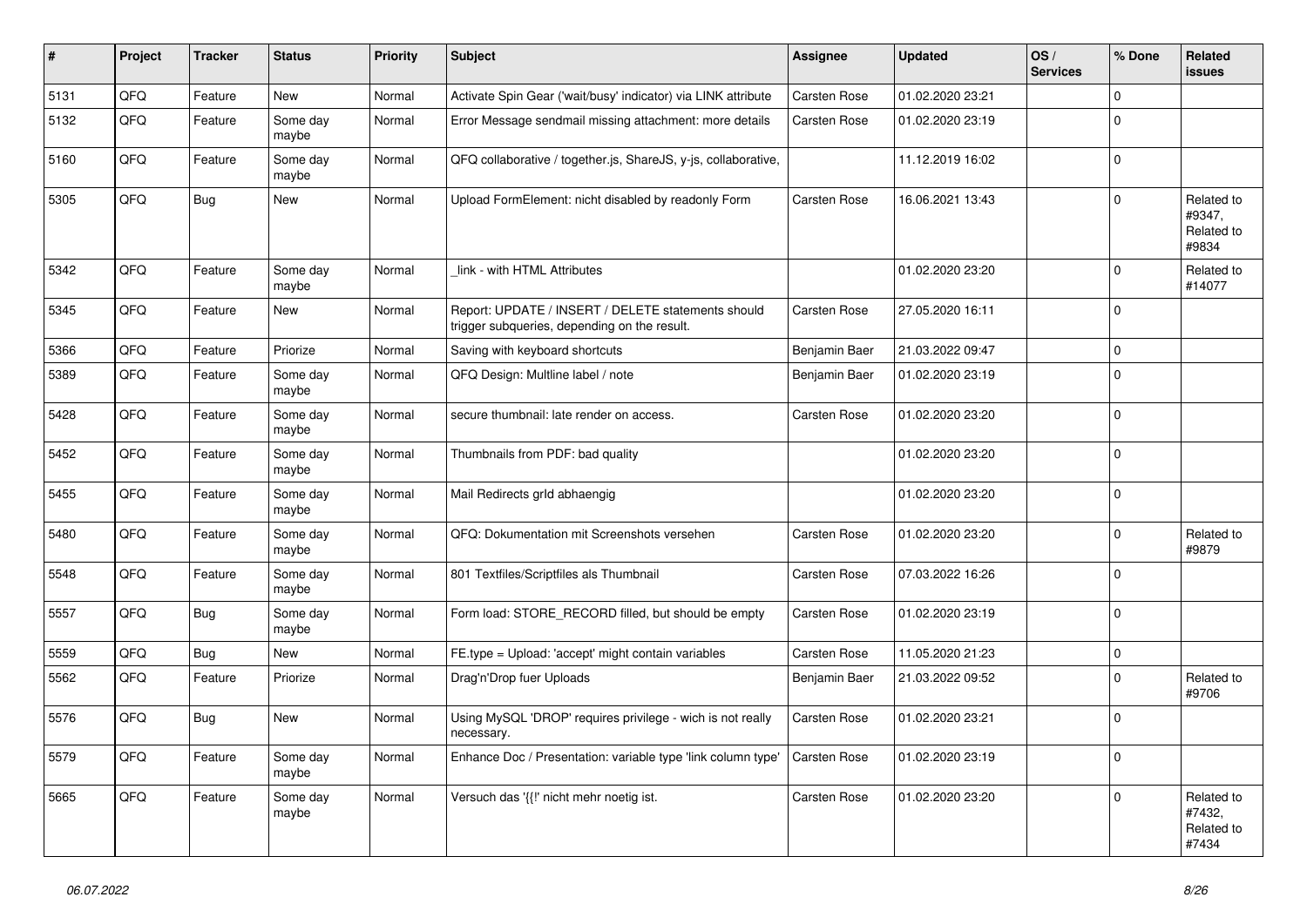| #    | Project | <b>Tracker</b> | <b>Status</b>     | <b>Priority</b> | <b>Subject</b>                                                                    | <b>Assignee</b>     | <b>Updated</b>   | OS/<br><b>Services</b> | % Done   | Related<br><b>issues</b>                    |
|------|---------|----------------|-------------------|-----------------|-----------------------------------------------------------------------------------|---------------------|------------------|------------------------|----------|---------------------------------------------|
| 5695 | QFQ     | Feature        | In Progress       | Normal          | <b>Multiform</b>                                                                  | <b>Carsten Rose</b> | 02.01.2021 18:38 |                        | $\Omega$ |                                             |
| 5706 | QFQ     | Bug            | Some day<br>maybe | Normal          | upload: fileDestination needs to be sanatized                                     | Carsten Rose        | 01.02.2020 23:19 |                        | $\Omega$ |                                             |
| 5768 | QFQ     | <b>Bug</b>     | Some day<br>maybe | Normal          | {{pageLanguage:T}}' missing if QFQ is called via api                              | Carsten Rose        | 01.02.2020 23:19 |                        | $\Omega$ |                                             |
| 5782 | QFQ     | Feature        | <b>New</b>        | Normal          | NextCloud API                                                                     | <b>Carsten Rose</b> | 01.02.2020 10:02 |                        | $\Omega$ |                                             |
| 5783 | QFQ     | Feature        | Some day<br>maybe | Normal          | <b>BPMN View/Edit</b>                                                             |                     | 11.12.2019 16:02 |                        | $\Omega$ |                                             |
| 5805 | QFQ     | Feature        | Some day<br>maybe | Normal          | TypeAHead SQL value instead of key stored                                         |                     | 01.02.2020 23:19 |                        | $\Omega$ | Related to<br>#5444                         |
| 5850 | QFQ     | Feature        | Some day<br>maybe | Normal          | Deployment: In QFQ Doc best practice fuer zeitgemaesses<br>Deployment beschreiben |                     | 01.02.2020 23:20 |                        | $\Omega$ |                                             |
| 5851 | QFQ     | Feature        | Some day<br>maybe | Normal          | Queue System implementieren: MQTT, RabbitMQ                                       |                     | 01.02.2020 23:20 |                        | $\Omega$ | Related to<br>#5715                         |
| 5852 | QFQ     | Feature        | Some day<br>maybe | Normal          | Logging: mail.log / sql.log - im FE anzeigen und via AJAX<br>aktualisieren        | Carsten Rose        | 01.02.2020 23:19 |                        | $\Omega$ | Related to<br>#5885                         |
| 5877 | QFQ     | <b>Bug</b>     | Some day<br>maybe | Normal          | FE.type=note:bsColumn strange behaviour                                           |                     | 01.02.2020 23:19 |                        | $\Omega$ |                                             |
| 5892 | QFQ     | Feature        | Some day<br>maybe | Normal          | QFQ should use T3 API to manipulate FE GROUP<br>membership                        |                     | 01.02.2020 23:20 |                        | $\Omega$ |                                             |
| 5893 | QFQ     | Feature        | Some day<br>maybe | Normal          | Edit on double-click                                                              |                     | 01.02.2020 23:19 |                        | $\Omega$ | Related to<br>#5894                         |
| 5894 | QFQ     | Feature        | Feedback          | Normal          | Typeahead in Report: show/hide rows dynamically                                   | <b>Carsten Rose</b> | 18.02.2022 08:50 |                        | $\Omega$ | Related to<br>#5893,<br>Related to<br>#5885 |
| 5895 | QFQ     | Feature        | Some day<br>maybe | Normal          | Tutorial: List of all QFQ Features                                                |                     | 01.02.2020 23:19 |                        | $\Omega$ |                                             |
| 5923 | QFQ     | Feature        | Some day<br>maybe | Normal          | fillStoreSystemBySqlLate                                                          |                     | 01.02.2020 23:19 |                        | $\Omega$ |                                             |
| 5942 | QFQ     | Feature        | Priorize          | Normal          | 'L' and 'type': append to links, generate via 'link' by using<br>'u:' .           | <b>Carsten Rose</b> | 01.02.2020 10:13 |                        | $\Omega$ |                                             |
| 5983 | QFQ     | Feature        | Some day<br>maybe | Normal          | Form Submit (save & update): normalize date/-time FE                              | <b>Carsten Rose</b> | 01.02.2020 23:19 |                        | $\Omega$ |                                             |
| 5991 | QFQ     | <b>Bug</b>     | Some day<br>maybe | Normal          | URLs with ' ' or long parameter are problematic                                   | <b>Carsten Rose</b> | 01.02.2020 23:19 |                        | $\Omega$ |                                             |
| 6083 | QFQ     | Feature        | Some day<br>maybe | Normal          | Dynamic Update: Value Check via SQL                                               |                     | 11.12.2019 16:02 |                        | $\Omega$ |                                             |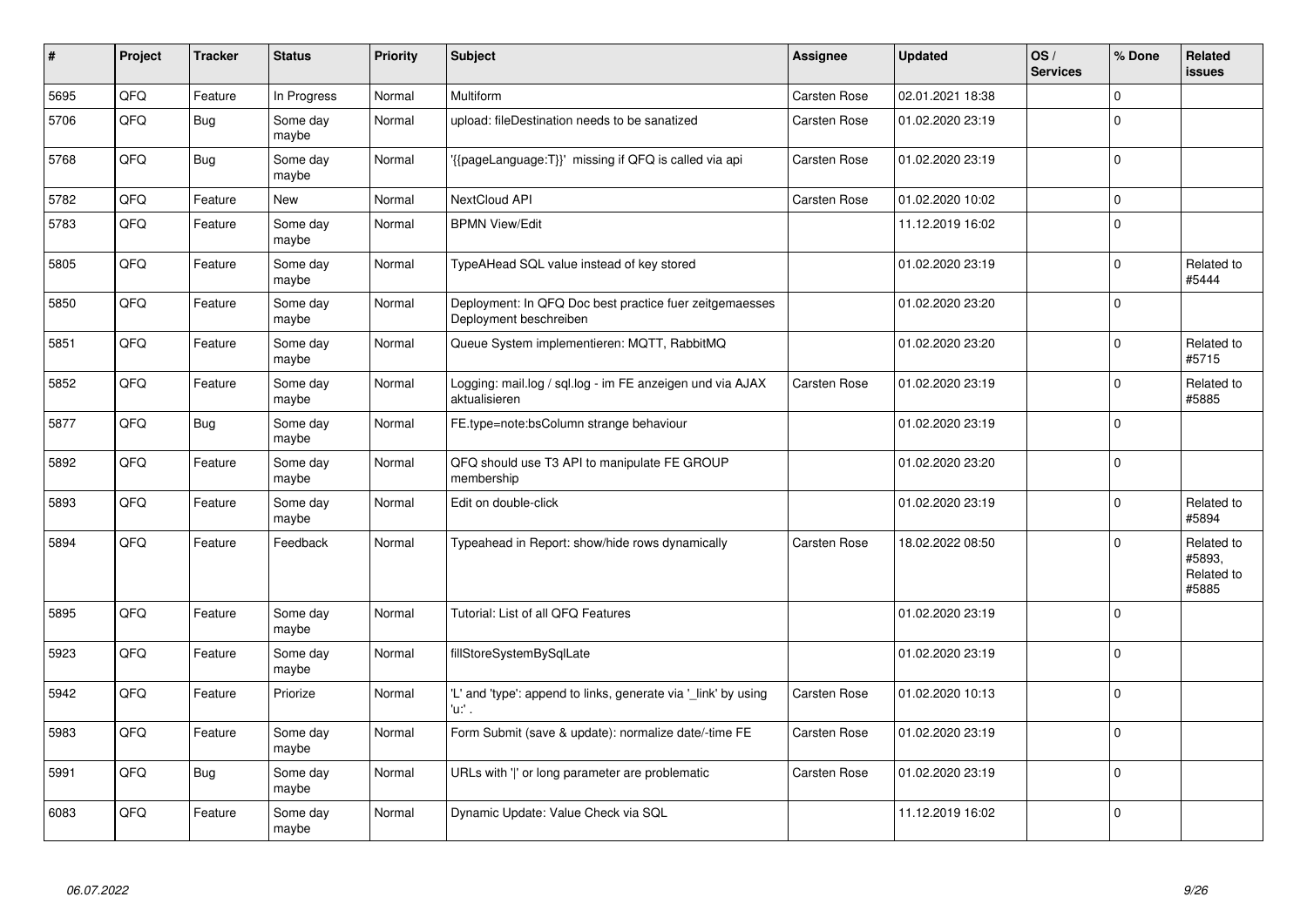| #    | Project | <b>Tracker</b> | <b>Status</b>     | <b>Priority</b> | Subject                                                                                               | <b>Assignee</b>     | <b>Updated</b>   | OS/<br><b>Services</b> | % Done      | Related<br>issues                           |
|------|---------|----------------|-------------------|-----------------|-------------------------------------------------------------------------------------------------------|---------------------|------------------|------------------------|-------------|---------------------------------------------|
| 6084 | QFQ     | Feature        | Some day<br>maybe | Normal          | New escape type: 'D' - convert date                                                                   |                     | 01.02.2020 23:19 |                        | $\Omega$    |                                             |
| 6140 | QFQ     | <b>Bug</b>     | Priorize          | Normal          | QFQ DnD Sort: Locked fields                                                                           | Benjamin Baer       | 21.03.2022 09:56 |                        | $\Omega$    |                                             |
| 6224 | QFQ     | Feature        | Priorize          | Normal          | Dynamic update: fade in/out fields                                                                    | Benjamin Baer       | 21.03.2022 09:50 |                        | $\Omega$    |                                             |
| 6250 | QFQ     | Feature        | In Progress       | Normal          | Enhance layout: a) Subrecord, b) Subrecord-Title                                                      | Carsten Rose        | 01.02.2020 23:22 |                        | $\Omega$    | Related to<br>#5391                         |
| 6261 | QFQ     | Feature        | New               | Normal          | Persistent SIP                                                                                        | Carsten Rose        | 12.06.2021 09:07 |                        | $\Omega$    | Related to<br>#10819                        |
| 6288 | QFQ     | Feature        | Some day<br>maybe | Normal          | Best Practice: Erklaeren wie man ein Formular ganz in<br>'weiss' erstellen kann                       |                     | 11.12.2019 16:02 |                        | $\Omega$    |                                             |
| 6289 | QFQ     | Feature        | <b>New</b>        | Normal          | Form: Log                                                                                             | Carsten Rose        | 01.02.2020 23:21 |                        | $\Omega$    |                                             |
| 6292 | QFQ     | Feature        | <b>New</b>        | Normal          | Download: File speichern mit Hash aber original Filename in<br>der Datenbank vermerken fuer Downloads | Carsten Rose        | 01.02.2020 23:21 |                        | $\Omega$    |                                             |
| 6299 | QFQ     | Feature        | Some day<br>maybe | Normal          | Attack detection: log table with invalid SIP access                                                   |                     | 11.12.2019 16:02 |                        | $\mathbf 0$ | Related to<br>#3947                         |
| 6437 | QFQ     | Feature        | New               | Normal          | Neuer Mode Button bei FormElementen                                                                   | Carsten Rose        | 01.02.2020 23:21 |                        | $\Omega$    | Related to<br>#9668,<br>Blocked by<br>#9678 |
| 6462 | QFQ     | Bug            | <b>New</b>        | Normal          | File Upload: Nutzlose Fehlermeldung wenn Datei zu gross                                               | <b>Carsten Rose</b> | 01.02.2020 23:21 |                        | $\Omega$    | Related to<br>#6139                         |
| 6483 | QFQ     | <b>Bug</b>     | New               | Normal          | R Store funktioniert nicht bei 'Report Notation' im FE                                                | Carsten Rose        | 01.02.2020 23:21 |                        | $\Omega$    |                                             |
| 6515 | QFQ     | Feature        | Some day<br>maybe | Normal          | Formular: Felder dynamisch ein/ausblenden                                                             |                     | 11.12.2019 16:02 |                        | $\Omega$    |                                             |
| 6566 | QFQ     | Bug            | Priorize          | Normal          | Link Function 'delete': provided parameter missing on page<br>reload                                  | Benjamin Baer       | 03.01.2022 08:08 |                        | $\mathbf 0$ |                                             |
| 6574 | QFQ     | <b>Bug</b>     | Priorize          | Normal          | gfg.log: Fehlermeldung wurde angezeigt, aber nicht geloggt                                            | Carsten Rose        | 01.02.2020 10:13 |                        | $\Omega$    |                                             |
| 6594 | QFQ     | Feature        | <b>New</b>        | Normal          | Excel: on download, check if there is a valid sip                                                     | Carsten Rose        | 01.02.2020 23:21 |                        | $\mathbf 0$ |                                             |
| 6602 | QFQ     | Feature        | New               | Normal          | Formlet: in Report auf Mausklick ein mini-form oeffnen                                                | Carsten Rose        | 11.12.2019 16:16 |                        | $\mathbf 0$ |                                             |
| 6609 | QFQ     | Feature        | New               | Normal          | Formlet: JSON API erweitern                                                                           | Carsten Rose        | 01.02.2020 23:21 |                        | 50          |                                             |
| 6677 | QFQ     | Bug            | <b>New</b>        | Normal          | Error message FE Action Element: no/wrong FE reference<br>who cause the problem.                      | Carsten Rose        | 01.02.2020 23:21 |                        | $\Omega$    |                                             |
| 6704 | QFQ     | Feature        | Some day<br>maybe | Normal          | Upload Mode: Bilder in Notizen rechts sollen aktuellen<br>Upload repräsentieren.                      |                     | 01.02.2020 23:19 |                        | $\mathbf 0$ | Related to<br>#3264                         |
| 6715 | QFQ     | Feature        | Some day<br>maybe | Normal          | Code-Refactoring: dbArray vereinheitlichen                                                            | Carsten Rose        | 11.12.2019 16:02 |                        | 0           |                                             |
| 6723 | QFQ     | Feature        | New               | Normal          | Report QFQ Installation and Version                                                                   | Carsten Rose        | 12.06.2021 09:07 |                        | 0           |                                             |
| 6765 | QFG     | Feature        | New               | Normal          | Moeglichkeit via QFQ eigene Logs zu schreiben                                                         | Carsten Rose        | 01.02.2020 23:21 |                        | 0           |                                             |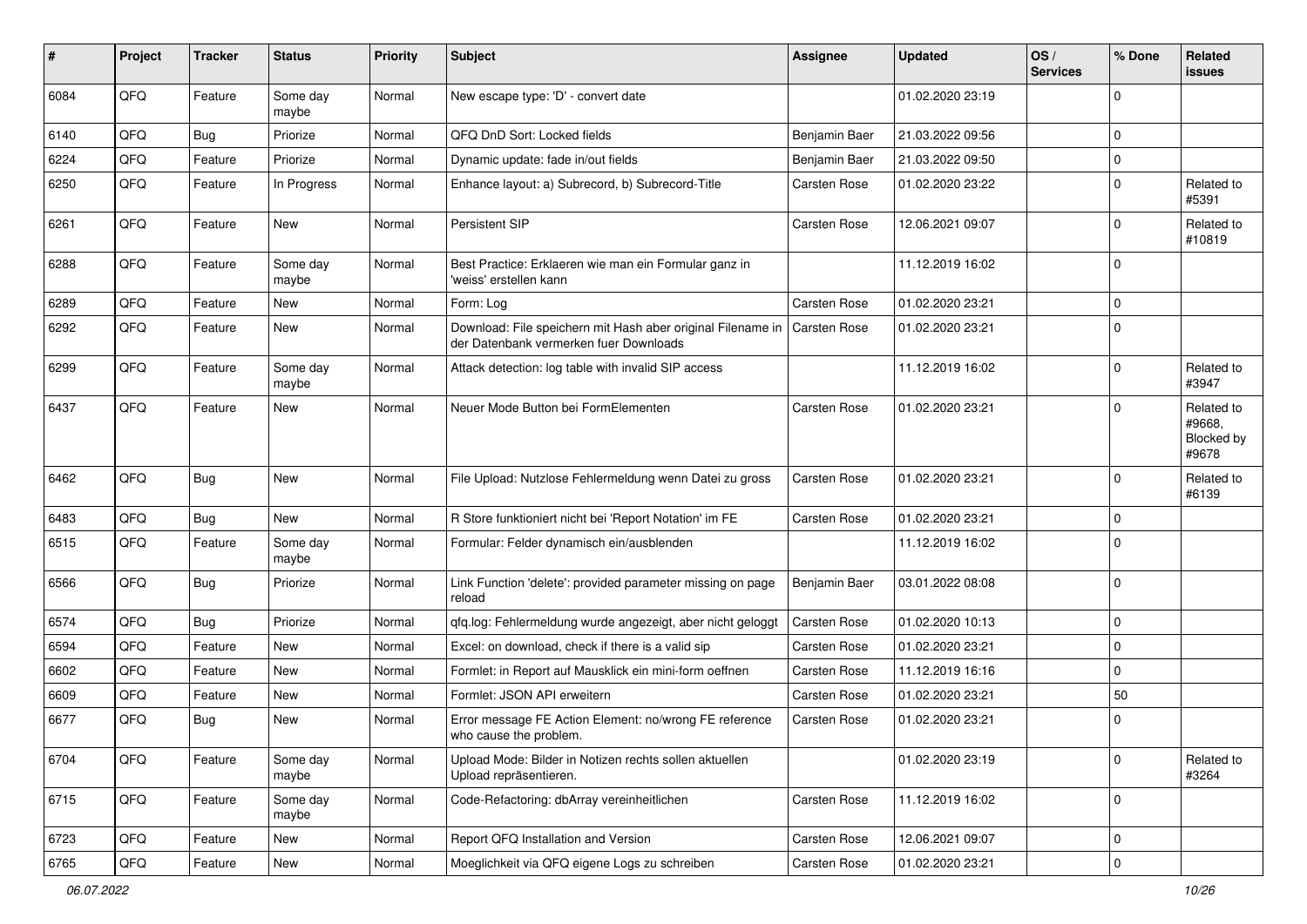| #    | Project | <b>Tracker</b> | <b>Status</b>       | <b>Priority</b> | <b>Subject</b>                                                                                                             | <b>Assignee</b>     | <b>Updated</b>   | OS/<br><b>Services</b> | % Done      | Related<br>issues         |
|------|---------|----------------|---------------------|-----------------|----------------------------------------------------------------------------------------------------------------------------|---------------------|------------------|------------------------|-------------|---------------------------|
| 6801 | QFQ     | Feature        | Priorize            | Normal          | Fabric: Maximize / Fulllscreen                                                                                             | Benjamin Baer       | 21.03.2022 09:56 |                        | $\Omega$    |                           |
| 6855 | QFQ     | Feature        | New                 | Normal          | With {{feUser:U}}!={{feUser:T}}: Save / Delete: only possible<br>with {{feUserSave:U}}='yes' and '{{feUserDelete:U}}='yes' | <b>Carsten Rose</b> | 01.02.2020 23:21 |                        | $\Omega$    |                           |
| 6870 | QFQ     | Feature        | Priorize            | Normal          | Click on '_link' triggers an API call                                                                                      | Benjamin Baer       | 03.01.2022 08:25 |                        | 0           |                           |
| 6912 | QFQ     | Bug            | New                 | Normal          | error Message Var 'deadline' already set in SIP - in Form<br>with FE.value={{deadline:R:::{{deadlinePeriod:Y}}}}           | <b>Carsten Rose</b> | 01.02.2020 23:21 |                        | $\Omega$    |                           |
| 6970 | QFQ     | Feature        | Some day<br>maybe   | Normal          | tablesorter: default fuer 'sortReset' aendern von 'Ctrl' zu 'Alt'                                                          | Benjamin Baer       | 01.02.2020 23:21 |                        | $\mathbf 0$ |                           |
| 6972 | QFQ     | Feature        | Some day<br>maybe   | Normal          | Fabric Clipboard / cross browser tab                                                                                       | Benjamin Baer       | 01.02.2020 23:21 |                        | $\mathbf 0$ |                           |
| 6992 | QFQ     | Feature        | Some day<br>maybe   | Normal          | DB exception: Syntax Highlight                                                                                             |                     | 11.12.2019 16:01 |                        | 0           | Related to<br>#5450       |
| 6998 | QFQ     | Feature        | Priorize            | Normal          | Form: with debug=on show column information as tooltip of<br>column label                                                  | <b>Carsten Rose</b> | 01.02.2020 10:13 |                        | $\Omega$    |                           |
| 7002 | QFQ     | Bug            | New                 | Normal          | Dynamic Update: row does not disappear / appear                                                                            | Carsten Rose        | 01.02.2020 23:22 |                        | 0           |                           |
| 7014 | QFQ     | Bug            | New                 | Normal          | Sending invalid emails succeeds when<br>debug.redirectAllMailTo is set                                                     | <b>Carsten Rose</b> | 01.02.2020 23:21 |                        | $\Omega$    |                           |
| 7099 | QFQ     | Feature        | <b>New</b>          | Normal          | Redesign FormEditor                                                                                                        | <b>Carsten Rose</b> | 01.02.2020 23:21 |                        | 0           |                           |
| 7100 | QFQ     | Feature        | Some day<br>maybe   | Normal          | Download: log access, max downloads, time limit                                                                            |                     | 01.02.2020 23:19 |                        | $\Omega$    |                           |
| 7101 | QFQ     | <b>Bug</b>     | Some day<br>maybe   | Normal          | 'form' in SIP and 'report' - breaks                                                                                        |                     | 01.02.2020 23:20 |                        | $\mathbf 0$ |                           |
| 7102 | QFQ     | Feature        | New                 | Normal          | Comment sign in report: '#' and '--'                                                                                       | Carsten Rose        | 01.02.2020 23:21 |                        | $\mathbf 0$ |                           |
| 7104 | QFQ     | Feature        | Some day<br>maybe   | Normal          | Manual: hint about escaping if '\r' appears in mail body                                                                   |                     | 11.12.2019 16:01 |                        | $\Omega$    |                           |
| 7105 | QFQ     | Feature        | Some day<br>maybe   | Normal          | Beispiel wie man in einer zweiten Tabelle speichert.                                                                       |                     | 11.12.2019 16:01 |                        | $\mathbf 0$ |                           |
| 7106 | QFQ     | Feature        | Some day<br>maybe   | Normal          | Beispiel Nummerierung von Rows in Report                                                                                   |                     | 11.12.2019 16:01 |                        | $\mathbf 0$ |                           |
| 7107 | QFQ     | Feature        | Some day<br>maybe   | Normal          | Showcase Registration Tool: Anmeldung / Administration :<br>Liste Anmeldungen / Emaileinaldung                             | <b>Carsten Rose</b> | 11.12.2019 16:01 |                        | $\Omega$    |                           |
| 7108 | QFQ     | Feature        | Some day<br>  maybe | Normal          | QFQ Wrap Elements                                                                                                          |                     | 11.12.2019 16:01 |                        | 0           |                           |
| 7109 | QFQ     | Feature        | <b>New</b>          | Normal          | Dynamic Updates: row/element hide                                                                                          | Carsten Rose        | 01.02.2020 23:22 |                        | 0           | Has<br>duplicate<br>#4081 |
| 7119 | QFQ     | Feature        | <b>New</b>          | Normal          | Upload: scaleDownWidth, scaleDownHeight                                                                                    | Carsten Rose        | 01.02.2020 23:21 |                        | $\mathbf 0$ |                           |
| 7175 | QFQ     | Feature        | New                 | Normal          | Upload: md5 hash as filename                                                                                               | Carsten Rose        | 01.02.2020 23:21 |                        | $\mathbf 0$ |                           |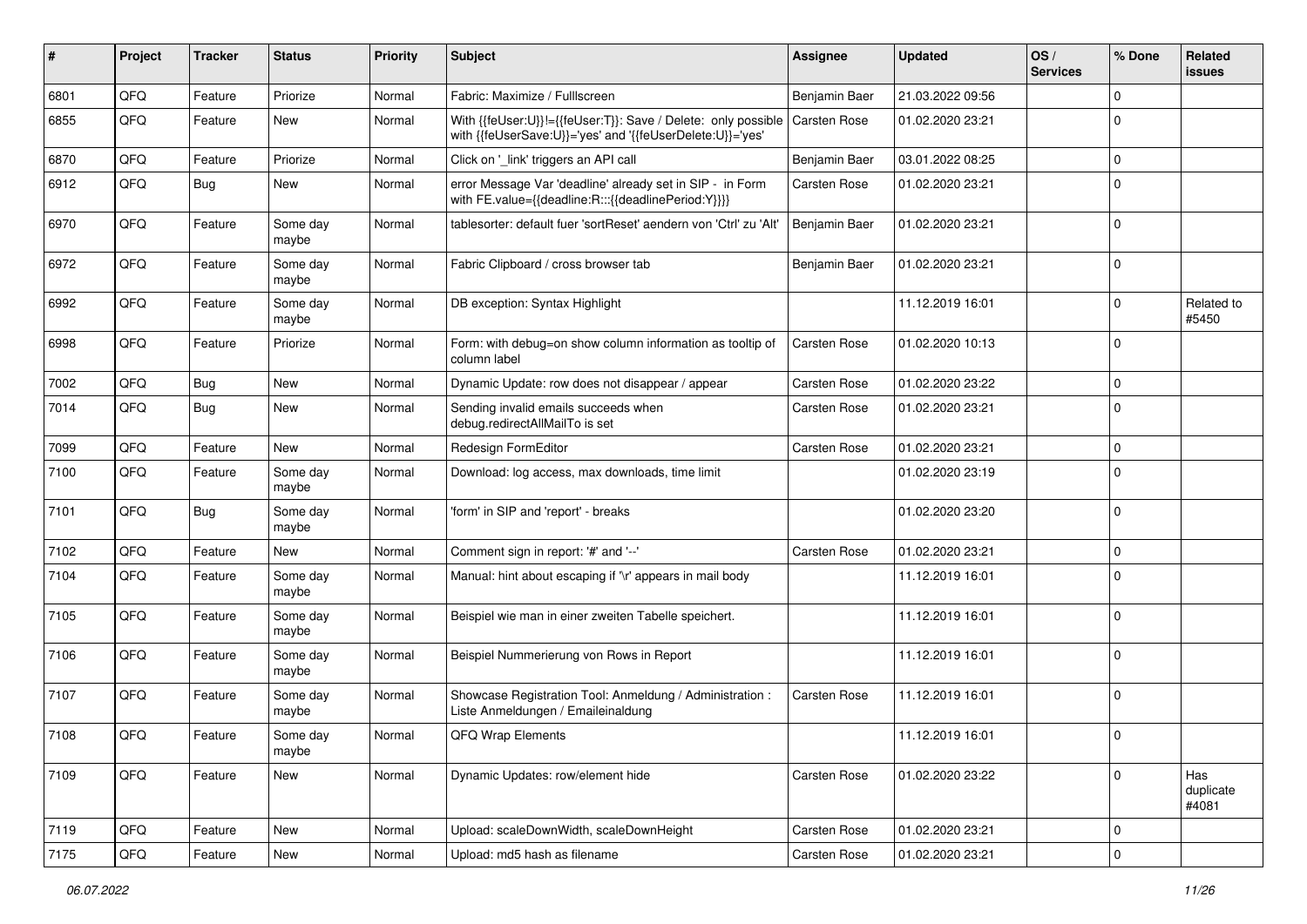| #    | Project | <b>Tracker</b> | <b>Status</b>     | <b>Priority</b> | Subject                                                                              | <b>Assignee</b>     | <b>Updated</b>   | OS/<br><b>Services</b> | % Done      | Related<br>issues    |
|------|---------|----------------|-------------------|-----------------|--------------------------------------------------------------------------------------|---------------------|------------------|------------------------|-------------|----------------------|
| 7217 | QFQ     | Feature        | Priorize          | Normal          | Download: notice User if `_sip=?` is missing                                         | Carsten Rose        | 01.02.2020 10:13 |                        | $\Omega$    |                      |
| 7219 | QFQ     | Bug            | New               | Normal          | typeSheadSql / typeAheadSqlPrefetch: change to curly<br>braces                       | <b>Carsten Rose</b> | 01.02.2020 23:21 |                        | $\Omega$    |                      |
| 7229 | QFQ     | Feature        | Some day<br>maybe | Normal          | New FormElement.type: Button                                                         |                     | 01.02.2021 12:32 |                        | $\mathbf 0$ |                      |
| 7239 | QFQ     | Feature        | New               | Normal          | TinyMCE: html tag whitelist                                                          | Carsten Rose        | 01.02.2020 23:21 |                        | $\mathbf 0$ | Related to<br>#14320 |
| 7261 | QFQ     | Bug            | New               | Normal          | Report pathFilename for user without path, only the filename Carsten Rose            |                     | 01.02.2020 23:21 |                        | $\mathbf 0$ |                      |
| 7278 | QFQ     | Feature        | Some day<br>maybe | Normal          | Form: Wert vordefinieren der immer gesetzt wird                                      |                     | 02.05.2021 09:27 |                        | $\mathbf 0$ |                      |
| 7280 | QFQ     | Feature        | New               | Normal          | recently used table                                                                  | Carsten Rose        | 01.02.2020 23:21 |                        | 0           |                      |
| 7281 | QFQ     | <b>Bug</b>     | Some day<br>maybe | Normal          | Subrecords: on large screen separator line too short                                 |                     | 01.02.2020 23:19 |                        | $\Omega$    |                      |
| 7290 | QFQ     | Feature        | Priorize          | Normal          | FormEditor: title as textarea if LEN(title)>60                                       | Carsten Rose        | 01.02.2020 10:13 |                        | $\Omega$    | Blocked by<br>#7682  |
| 7336 | QFQ     | Feature        | Some day<br>maybe | Normal          | PDF Upload: disallow PDFs with specific Meta information                             | Carsten Rose        | 11.12.2019 16:01 |                        | $\Omega$    |                      |
| 7342 | QFQ     | Feature        | New               | Normal          | add content $=$ hide this                                                            | Carsten Rose        | 01.02.2020 23:21 |                        | $\mathbf 0$ |                      |
| 7402 | QFQ     | <b>Bug</b>     | Some day<br>maybe | Normal          | thumbnail cache: outdated picture when permission denied<br>and permission resolved. |                     | 01.02.2020 23:20 |                        | $\mathbf 0$ |                      |
| 7452 | QFQ     | Feature        | Some day<br>maybe | Normal          | automate deployment new QFQ version                                                  | Carsten Rose        | 16.09.2021 15:10 |                        | $\Omega$    |                      |
| 7453 | QFQ     | Feature        | Some day<br>maybe | Normal          | import / export forms QFQ                                                            | Carsten Rose        | 16.09.2021 15:10 |                        | $\Omega$    |                      |
| 7480 | QFQ     | Feature        | New               | Normal          | Record History (Undo / Redo)                                                         | Carsten Rose        | 11.12.2019 16:16 |                        | $\Omega$    | Related to<br>#2361  |
| 7481 | QFQ     | Feature        | New               | Normal          | Detect 'BaseUrl' automatically                                                       | Carsten Rose        | 01.02.2020 23:21 |                        | $\Omega$    |                      |
| 7512 | QFQ     | Bug            | <b>New</b>        | Normal          | FE: inputType=number >> 'pattern' is not respected                                   | <b>Carsten Rose</b> | 01.02.2020 23:22 |                        | $\mathbf 0$ |                      |
| 7513 | QFQ     | <b>Bug</b>     | New               | Normal          | Radios not correct aligned                                                           | Carsten Rose        | 01.02.2020 23:22 |                        | 0           |                      |
| 7519 | QFQ     | Feature        | <b>New</b>        | Normal          | Select: Multi                                                                        | Carsten Rose        | 01.02.2020 23:22 |                        | $\mathbf 0$ |                      |
| 7520 | QFQ     | Feature        | <b>New</b>        | Normal          | QR Code:  AS _qr ( AS _link)                                                         | Carsten Rose        | 01.02.2020 23:22 |                        | $\Omega$    |                      |
| 7521 | QFQ     | Feature        | New               | Normal          | TemplateGroup: fe.type=upload                                                        | Carsten Rose        | 01.02.2020 23:21 |                        | 0           | Related to<br>#9706  |
| 7522 | QFQ     | Feature        | Priorize          | Normal          | Inserting default index.html to folder (Avoid Apache<br>Indexing)                    | Carsten Rose        | 01.02.2020 10:13 |                        | 0           |                      |
| 7524 | QFQ     | <b>Bug</b>     | New               | Normal          | QFQ throws a 'General Error' if 'fileadmin/protected/log/' is<br>not writeable       | Carsten Rose        | 01.02.2020 23:22 |                        | 0           |                      |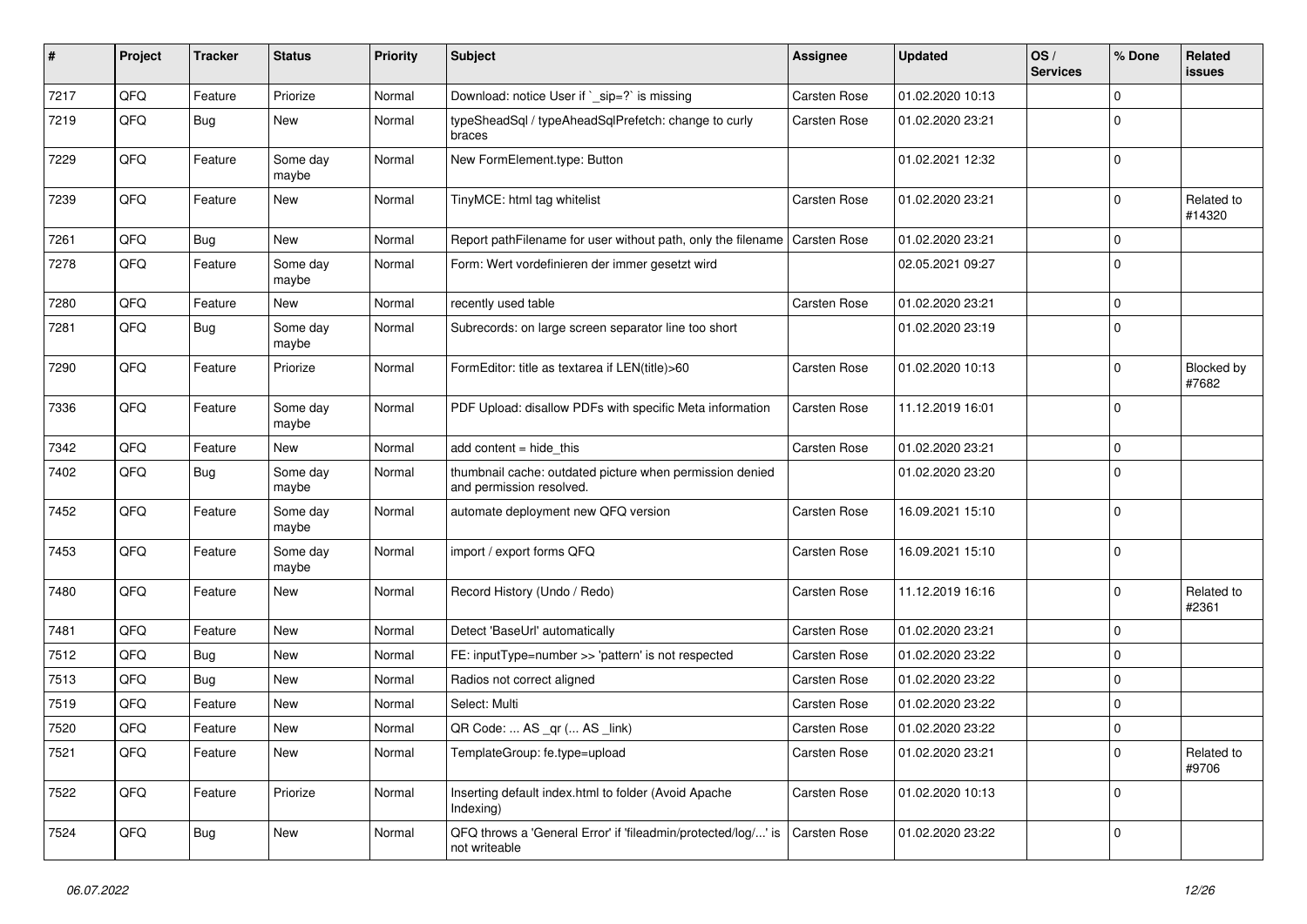| #    | Project | <b>Tracker</b> | <b>Status</b>     | <b>Priority</b> | Subject                                                                                               | Assignee            | <b>Updated</b>   | OS/<br><b>Services</b> | % Done      | Related<br><b>issues</b>                                               |
|------|---------|----------------|-------------------|-----------------|-------------------------------------------------------------------------------------------------------|---------------------|------------------|------------------------|-------------|------------------------------------------------------------------------|
| 7547 | QFQ     | <b>Bug</b>     | <b>New</b>        | Normal          | Error Message in afterSave: wrong parameter column<br>reported                                        | <b>Carsten Rose</b> | 01.02.2020 23:22 |                        | $\Omega$    |                                                                        |
| 7574 | QFQ     | <b>Bug</b>     | <b>New</b>        | Normal          | Substitute error: form element not reported / dont parse<br>Form.note                                 | <b>Carsten Rose</b> | 01.02.2020 23:21 |                        | $\Omega$    |                                                                        |
| 7616 | QFQ     | Bug            | Priorize          | Normal          | Selectlist with Enum & Dynamic Update                                                                 | <b>Carsten Rose</b> | 01.02.2020 10:13 |                        | $\Omega$    |                                                                        |
| 7630 | QFQ     | Feature        | Priorize          | Normal          | detailed error message for simple upload                                                              | <b>Carsten Rose</b> | 01.02.2020 10:13 |                        | $\Omega$    |                                                                        |
| 7656 | QFQ     | Bug            | Priorize          | Normal          | FE with required, 'pattern' and 'extraButtonLock': always<br>complain about missing value             | <b>Carsten Rose</b> | 01.02.2020 10:13 |                        | $\Omega$    |                                                                        |
| 7660 | QFQ     | Feature        | <b>New</b>        | Normal          | IMAP: import mails to DB, move / delete mails                                                         | <b>Carsten Rose</b> | 01.02.2020 09:52 |                        | $\mathbf 0$ |                                                                        |
| 7681 | QFQ     | Feature        | <b>New</b>        | Normal          | Optional switch off 'check for modified record'                                                       | <b>Carsten Rose</b> | 01.02.2020 23:21 |                        | $\Omega$    |                                                                        |
| 7683 | QFQ     | Feature        | New               | Normal          | Special column names in '{{ SELECT  AS _link }}' should<br>be detected                                | <b>Carsten Rose</b> | 01.02.2020 23:21 |                        | $\Omega$    |                                                                        |
| 7685 | QFQ     | Bug            | <b>New</b>        | Normal          | Open FormElement from QFQ error message and save<br>modified record: error about missing {{formId:F}} | Carsten Rose        | 01.02.2020 23:22 |                        | $\Omega$    |                                                                        |
| 7730 | QFQ     | Feature        | Priorize          | Normal          | SELECT Box: title in between                                                                          | Benjamin Baer       | 01.02.2020 23:22 |                        | $\Omega$    |                                                                        |
| 7732 | QFQ     | Feature        | Some day<br>maybe | Normal          | Javascript: Lazy Loading der add on libs                                                              | Benjamin Baer       | 08.06.2022 10:38 |                        | $\Omega$    | Related to<br>#12611,<br>Related to<br>#12490,<br>Related to<br>#10013 |
| 7795 | QFQ     | <b>Bug</b>     | <b>New</b>        | Normal          | Readonly Form: Typeahead-Felder                                                                       | <b>Carsten Rose</b> | 01.02.2020 23:22 |                        | $\Omega$    | Related to<br>#10640                                                   |
| 7812 | QFQ     | Feature        | New               | Normal          | FE 'Subrecord' - new option 'subrecordShowFilter',<br>'subrecordPaging'                               | <b>Carsten Rose</b> | 01.02.2020 23:22 |                        | $\Omega$    |                                                                        |
| 7890 | QFQ     | <b>Bug</b>     | <b>New</b>        | Normal          | FormElement 'required': extraButtonInfo not aligned                                                   | <b>Carsten Rose</b> | 11.06.2021 21:17 |                        | $\Omega$    | Related to<br>#11517                                                   |
| 7920 | QFQ     | Feature        | <b>New</b>        | Normal          | FE: Syntax Highlight, Zeinlenumbruch                                                                  | <b>Carsten Rose</b> | 01.02.2020 10:03 |                        | $\Omega$    |                                                                        |
| 7921 | QFQ     | Feature        | Some day<br>maybe | Normal          | Rest API Export: URL kuerzer machen                                                                   |                     | 01.02.2020 23:19 |                        | $\Omega$    |                                                                        |
| 7924 | QFQ     | Feature        | <b>New</b>        | Normal          | Radio/Checkbox with Tooltip                                                                           | <b>Carsten Rose</b> | 01.02.2020 23:22 |                        | $\Omega$    |                                                                        |
| 7965 | QFQ     | Feature        | Priorize          | Normal          | Input type 'text' with visual format - currency                                                       | Benjamin Baer       | 03.01.2022 07:45 |                        | $\mathbf 0$ |                                                                        |
| 8034 | QFQ     | Feature        | Priorize          | Normal          | FormElement 'data': 22.22.2222 should not be accepted                                                 | <b>Carsten Rose</b> | 01.02.2020 10:13 |                        | $\Omega$    |                                                                        |
| 8037 | QFQ     | Bug            | Priorize          | Normal          | FE.type=upload (advanced mode): {{slaveld:V}} missing<br>during dynamic update                        | <b>Carsten Rose</b> | 01.02.2020 10:13 |                        | $\Omega$    |                                                                        |
| 8044 | QFQ     | Feature        | Priorize          | Normal          | Transaction: a) Form, b) Report                                                                       | <b>Carsten Rose</b> | 05.05.2021 22:14 |                        | $\Omega$    | Related to<br>#8043                                                    |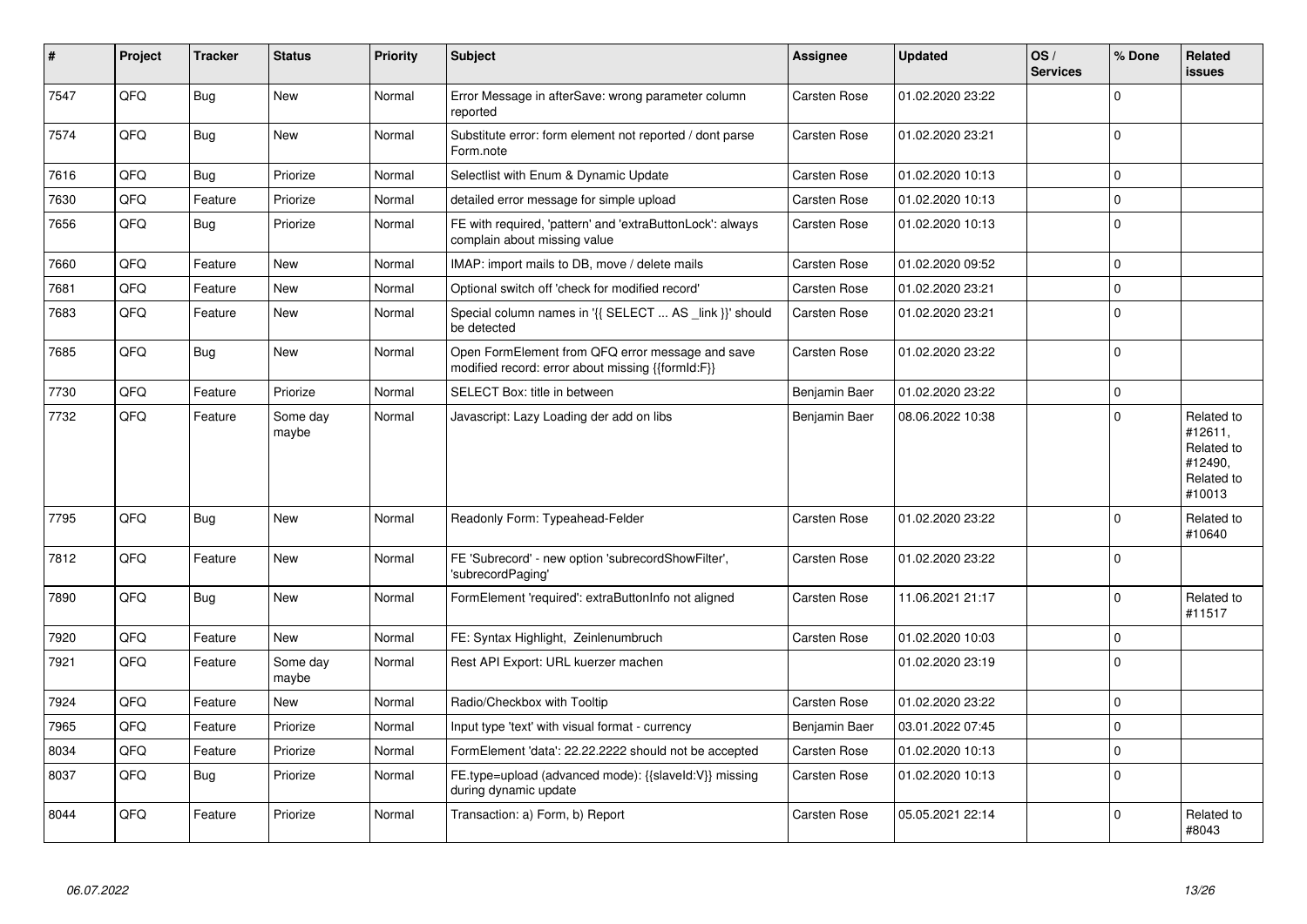| #    | Project | <b>Tracker</b> | <b>Status</b>     | <b>Priority</b> | <b>Subject</b>                                                                                         | <b>Assignee</b>     | <b>Updated</b>                       | OS/<br><b>Services</b> | % Done      | Related<br><b>issues</b> |
|------|---------|----------------|-------------------|-----------------|--------------------------------------------------------------------------------------------------------|---------------------|--------------------------------------|------------------------|-------------|--------------------------|
| 8049 | QFQ     | <b>Bug</b>     | <b>New</b>        | Normal          | FE.type=note, column 'value': text moves some pixel to top<br>after save                               | Carsten Rose        | 01.02.2020 23:22                     |                        | $\Omega$    |                          |
| 8056 | QFQ     | Feature        | Some day<br>maybe | Normal          | Termin Organisation (Reservation)                                                                      |                     | 01.02.2020 23:19                     |                        | $\Omega$    | Related to<br>#8658      |
| 8089 | QFQ     | Feature        | New               | Normal          | Copy/Paste for FormElements                                                                            | Carsten Rose        | 01.02.2020 23:22                     |                        | $\Omega$    |                          |
| 8101 | QFQ     | Feature        | Some day<br>maybe | Normal          | Password hash: support further hashing methods                                                         | <b>Carsten Rose</b> | 16.09.2021 15:10                     |                        | $\Omega$    |                          |
| 8106 | QFQ     | <b>Bug</b>     | Some day<br>maybe | Normal          | Dynamic Update: Feld kann nicht auf empty zurückgesetzt<br>werden                                      | Carsten Rose        | 11.12.2019 16:01                     |                        | $\Omega$    |                          |
| 8187 | QFQ     | Feature        | <b>New</b>        | Normal          | Subrecord: enable/hide new button - make new/edit/delete<br>customizeable.                             | <b>Carsten Rose</b> | 06.03.2021 18:44                     |                        | $\Omega$    | Related to<br>#11326     |
| 8217 | QFQ     | Feature        | New               | Normal          | if-elseif-else construct                                                                               | <b>Carsten Rose</b> | 16.03.2021 18:41                     |                        | $\Omega$    | Related to<br>#10716     |
| 8277 | QFQ     | Feature        | Priorize          | Normal          | fe.parameter.default=                                                                                  | Carsten Rose        | 01.02.2020 23:17                     |                        | $\Omega$    | Related to<br>#8113      |
| 8316 | QFQ     | <b>Bug</b>     | Feedback          | Normal          | Documentation/Behaviour for Nested Queries and<br>Record-Store confusing                               |                     | Nicola Chiapolini   20.11.2019 09:14 |                        | $\Omega$    |                          |
| 8336 | QFQ     | Feature        | New               | Normal          | Form > modified > Close New: a) Optional disable popup, b)<br>custom text, c) mode on save: close stay | Carsten Rose        | 01.02.2020 23:22                     |                        | $\Omega$    | Related to<br>#8335      |
| 8520 | QFQ     | Feature        | Some day<br>maybe | Normal          | Bring QFQ to Composer                                                                                  | <b>Carsten Rose</b> | 16.09.2021 15:10                     |                        | $\Omega$    |                          |
| 8522 | QFQ     | Feature        | Some day<br>maybe | Normal          | build QFQ - npm warnings                                                                               | Benjamin Baer       | 01.02.2020 23:19                     |                        | 50          |                          |
| 8584 | QFQ     | Feature        | Priorize          | Normal          | FE 'Action' - never assign to Container (except Template<br>Group)                                     | <b>Carsten Rose</b> | 01.02.2020 10:13                     |                        | $\Omega$    |                          |
| 8585 | QFQ     | Feature        | Priorize          | Normal          | Enhance Error message for 'unknown form'                                                               | Carsten Rose        | 01.02.2020 10:13                     |                        | $\mathbf 0$ |                          |
| 8586 | QFQ     | Feature        | Some day<br>maybe | Normal          | QFQ: Enhance Error message for 'record not found'                                                      | <b>Carsten Rose</b> | 16.09.2021 15:10                     |                        | $\Omega$    |                          |
| 8702 | QFQ     | Feature        | New               | Normal          | Load Record which is locked: missing user info                                                         | Carsten Rose        | 11.12.2019 16:16                     |                        | $\Omega$    | Related to<br>#9789      |
| 8719 | QFQ     | Feature        | <b>New</b>        | Normal          | extraButtonLock: add support for 0/1                                                                   | <b>Carsten Rose</b> | 01.02.2020 23:22                     |                        | $\Omega$    |                          |
| 8806 | QFQ     | Feature        | New               | Normal          | SQL Function nl2br                                                                                     | Carsten Rose        | 01.02.2020 23:22                     |                        | $\Omega$    |                          |
| 8892 | QFQ     | Feature        | Some day<br>maybe | Normal          | Display and Edit SQL Comments in Form Editor                                                           | <b>Carsten Rose</b> | 11.12.2019 16:01                     |                        | $\Omega$    |                          |
| 8894 | QFQ     | Feature        | Some day<br>maybe | Normal          | Documentation Tags Usable in QFQ Application                                                           | <b>Carsten Rose</b> | 11.12.2019 16:01                     |                        | $\Omega$    |                          |
| 8963 | QFQ     | Feature        | Priorize          | Normal          | Setting values in a store: flexible way                                                                | Carsten Rose        | 05.05.2021 22:10                     |                        | $\Omega$    | Related to<br>#8975      |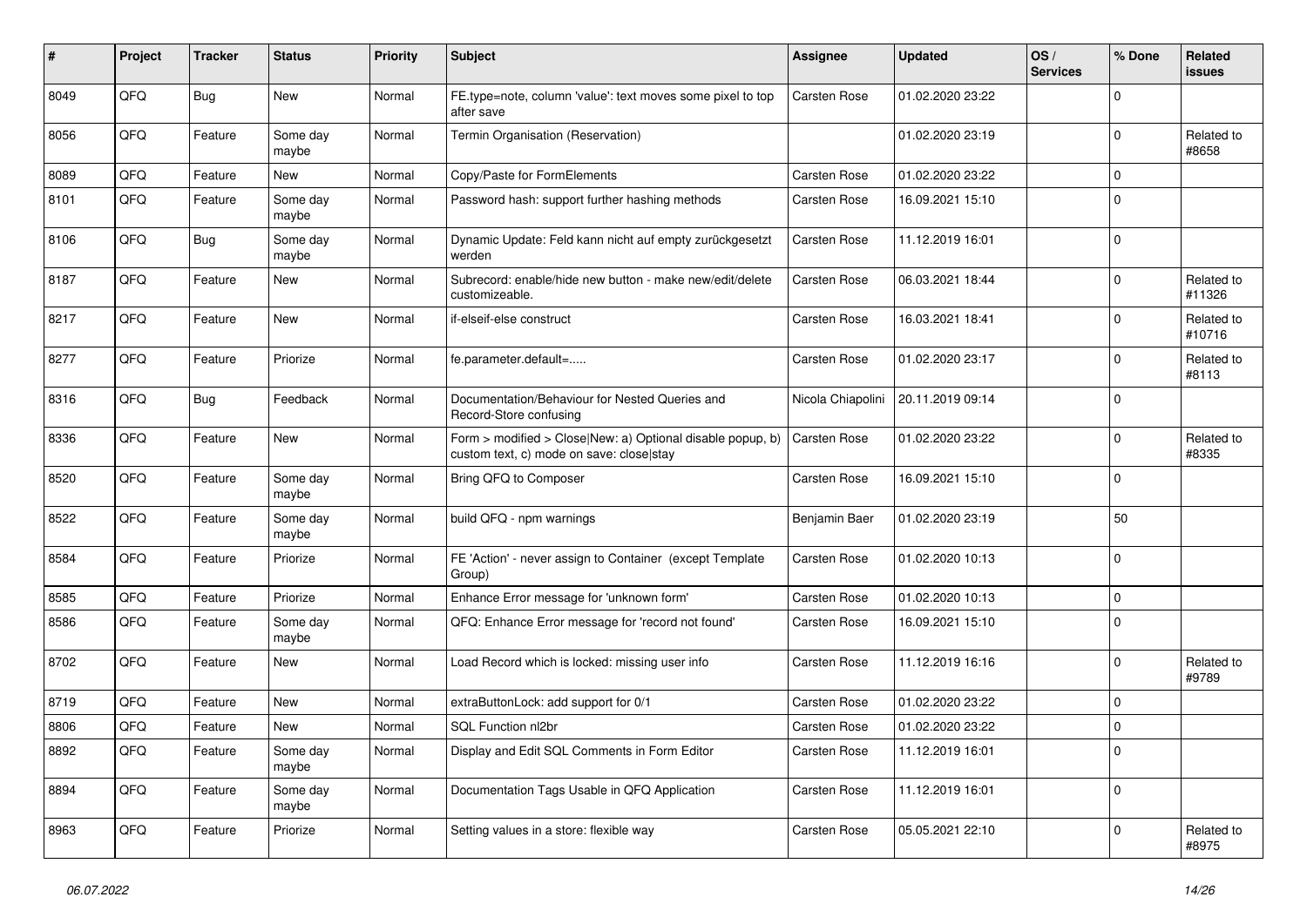| ∦    | Project | <b>Tracker</b> | <b>Status</b>     | <b>Priority</b> | <b>Subject</b>                                                                  | Assignee            | <b>Updated</b>   | OS/<br><b>Services</b> | % Done      | Related<br><b>issues</b> |
|------|---------|----------------|-------------------|-----------------|---------------------------------------------------------------------------------|---------------------|------------------|------------------------|-------------|--------------------------|
| 8975 | QFQ     | Feature        | New               | Normal          | Report Notation: 2.0                                                            | <b>Carsten Rose</b> | 01.02.2020 23:22 |                        | $\Omega$    | Related to<br>#8963      |
| 9013 | QFQ     | <b>Bug</b>     | <b>New</b>        | Normal          | Error in Twig template not handled                                              | Carsten Rose        | 20.10.2021 13:43 |                        | $\Omega$    |                          |
| 9020 | QFQ     | <b>Bug</b>     | Some day<br>maybe | Normal          | radio mit buttonClass und dynamicUpdate lassen sich nicht<br>kombinieren        |                     | 11.12.2019 16:01 |                        | $\Omega$    |                          |
| 9024 | QFQ     | <b>Bug</b>     | Some day<br>maybe | Normal          | QFQ Einarbeitung                                                                |                     | 01.02.2020 15:56 |                        | $\Omega$    |                          |
| 9077 | QFQ     | <b>Bug</b>     | New               | Normal          | typeAheadSql: report broken SQL                                                 | Carsten Rose        | 29.06.2022 22:35 |                        | $\Omega$    | Related to<br>#4018      |
| 9126 | QFQ     | <b>Bug</b>     | Some day<br>maybe | Normal          | hidden Form elements are present in page source                                 |                     | 02.01.2021 18:41 |                        | $\Omega$    |                          |
| 9127 | QFQ     | <b>Bug</b>     | <b>New</b>        | Normal          | Error Message: change 'roll over' color - text not readable                     | <b>Carsten Rose</b> | 01.02.2020 23:22 |                        | $\mathbf 0$ |                          |
| 9128 | QFQ     | Feature        | <b>New</b>        | Normal          | Error Message: not replaced variables- a) replace back to<br>'{{', b) underline | <b>Carsten Rose</b> | 01.02.2020 23:22 |                        | $\Omega$    | Related to<br>#9129      |
| 9129 | QFQ     | Feature        | <b>New</b>        | Normal          | sqlValidate: Message as notification, not as error                              | Carsten Rose        | 01.02.2020 23:22 |                        | $\Omega$    | Related to<br>#9128      |
| 9130 | QFQ     | Feature        | Some day<br>maybe | Normal          | tablesorter: Automatic Row numbering / Zeilenummer                              | Benjamin Baer       | 01.02.2020 23:22 |                        | $\Omega$    |                          |
| 9135 | QFQ     | Feature        | Priorize          | Normal          | Progress Bar generic / replace old hourglass download<br>popup                  | Benjamin Baer       | 03.01.2022 07:43 |                        | $\Omega$    |                          |
| 9136 | QFQ     | Feature        | <b>New</b>        | Normal          | Create ZIP files with dynamic PDFs                                              | <b>Carsten Rose</b> | 01.02.2020 23:22 |                        | $\Omega$    |                          |
| 9177 | QFQ     | Bug            | <b>New</b>        | Normal          | Bug? QFQ tries to save an action FE, which has real<br>existing column name     | Carsten Rose        | 01.02.2020 23:22 |                        | $\Omega$    |                          |
| 9208 | QFQ     | Feature        | <b>New</b>        | Normal          | Manage 'recent' records                                                         | Carsten Rose        | 01.02.2020 23:22 |                        | $\mathbf 0$ |                          |
| 9221 | QFQ     | Feature        | <b>New</b>        | Normal          | typeAhead: Zeichenlimite ausschalten                                            | Carsten Rose        | 29.06.2022 22:36 |                        | $\mathbf 0$ |                          |
| 9275 | QFQ     | <b>Bug</b>     | <b>New</b>        | Normal          | auteron: t3 page, which takes to long to respond, is not<br>reported properly   | Carsten Rose        | 01.02.2020 23:22 |                        | 100         |                          |
| 9281 | QFQ     | Bug            | Some day<br>maybe | Normal          | Allow STRICT_TRANS_TABLES                                                       | <b>Carsten Rose</b> | 02.01.2021 18:43 |                        | $\Omega$    |                          |
| 9317 | QFQ     | Bug            | <b>New</b>        | Normal          | FE.type=note: with dynamic show/hidden an empty label<br>causes trouble         | <b>Carsten Rose</b> | 01.02.2020 23:22 |                        | $\Omega$    |                          |
| 9346 | QFQ     | Feature        | Priorize          | Normal          | beforeSave: check if an upload is given                                         | Carsten Rose        | 11.06.2021 21:18 |                        | $\mathbf 0$ |                          |
| 9348 | QFQ     | Feature        | <b>New</b>        | Normal          | defaultThumbnailSize: pre render thumbnails                                     | <b>Carsten Rose</b> | 12.06.2021 09:05 |                        | $\Omega$    |                          |
| 9352 | QFQ     | Feature        | <b>New</b>        | Normal          | FE 'Native' fire slaveld, sqlAfter, sqlIns                                      | Carsten Rose        | 01.02.2020 23:22 |                        | $\Omega$    |                          |
| 9394 | QFQ     | Feature        | Priorize          | Normal          | REST: allow for non numerical ids in get requests                               | Carsten Rose        | 05.05.2021 22:10 |                        | $\mathbf 0$ |                          |
| 9533 | QFQ     | Bug            | <b>New</b>        | Normal          | FE.type=upload: Check in 'beforeSave' if upload is given                        | <b>Carsten Rose</b> | 01.02.2020 23:22 |                        | $\Omega$    | Related to<br>#11523     |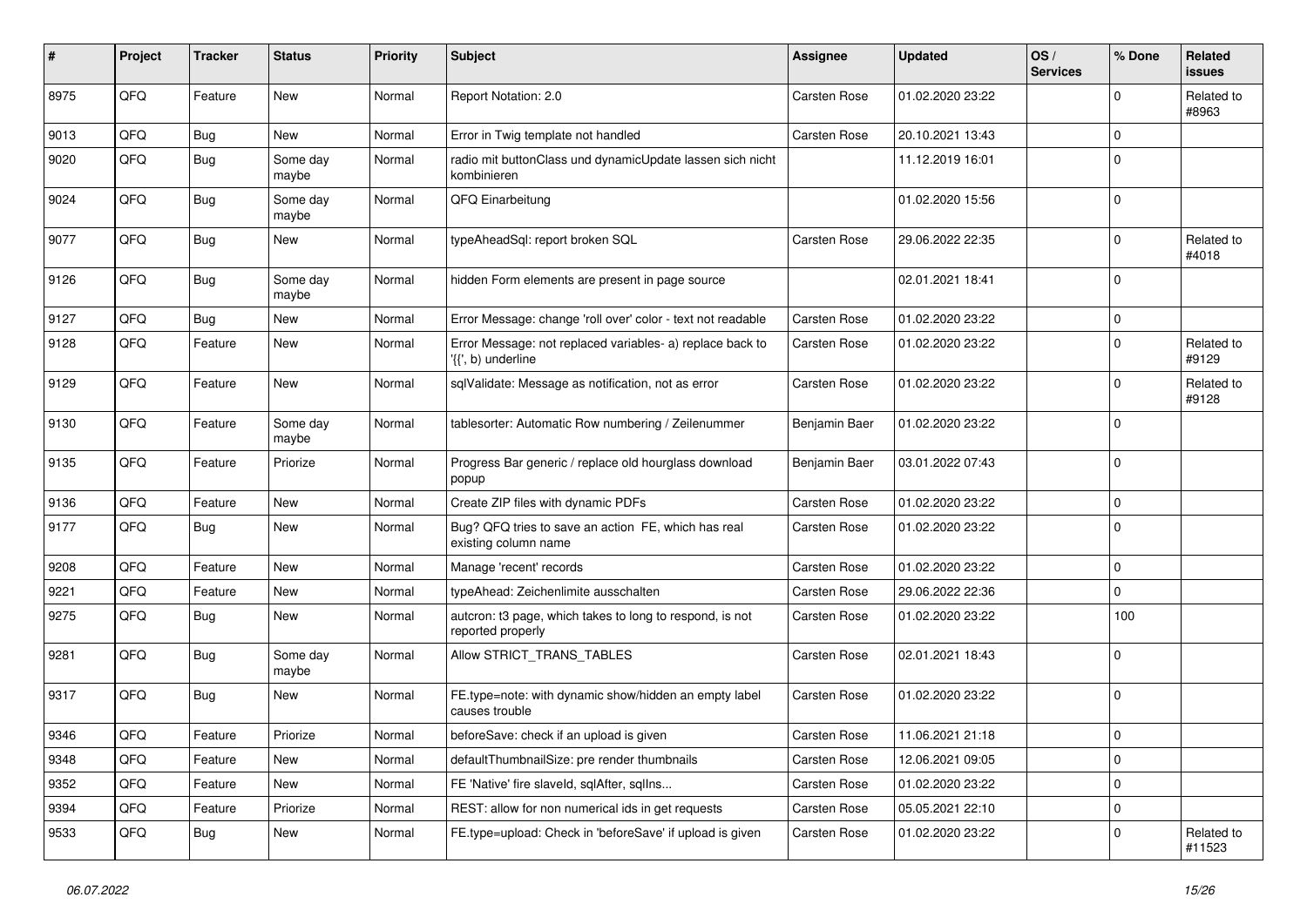| #    | Project | <b>Tracker</b> | <b>Status</b>     | <b>Priority</b> | <b>Subject</b>                                                                                           | <b>Assignee</b> | <b>Updated</b>   | OS/<br><b>Services</b> | % Done      | Related<br><b>issues</b>                                                |
|------|---------|----------------|-------------------|-----------------|----------------------------------------------------------------------------------------------------------|-----------------|------------------|------------------------|-------------|-------------------------------------------------------------------------|
| 9535 | QFQ     | Bug            | Feedback          | Normal          | Report:  AS '_vertical' - column to wide - vertical >> rot45,<br>rot90                                   | Benjamin Baer   | 01.02.2020 15:56 |                        | $\mathbf 0$ |                                                                         |
| 9537 | QFQ     | Feature        | <b>New</b>        | Normal          | FormEditor: Edit fieldset in FrontEnd                                                                    | Carsten Rose    | 01.02.2020 23:22 |                        | $\pmb{0}$   |                                                                         |
| 9579 | QFQ     | Feature        | Some day<br>maybe | Normal          | Multiform with Process Row                                                                               | Carsten Rose    | 11.12.2019 16:01 |                        | $\mathbf 0$ |                                                                         |
| 9602 | QFQ     | Feature        | <b>New</b>        | Normal          | Form definition as JSON                                                                                  | Carsten Rose    | 01.02.2020 23:21 |                        | $\mathbf 0$ | Related to<br>#9600                                                     |
| 9668 | QFQ     | Feature        | Priorize          | Normal          | Form.mode: rename 'hidden' to 'hide'                                                                     | Carsten Rose    | 05.05.2021 22:14 |                        | $\mathbf 0$ | Related to<br>#6437                                                     |
| 9669 | QFQ     | <b>Bug</b>     | Some day<br>maybe | Normal          | Checkbox / Template Group: radio/checkbox visible broken<br>after 'add'                                  | Carsten Rose    | 16.06.2021 13:47 |                        | $\mathbf 0$ | Related to<br>#8091                                                     |
| 9691 | QFQ     | Bug            | In Progress       | Normal          | Checkbox: dynamic update > readonly                                                                      | Carsten Rose    | 01.02.2020 23:22 |                        | 50          | Related to<br>#9834                                                     |
| 9704 | QFQ     | Feature        | Some day<br>maybe | Normal          | Thumbnails Generieren beim Splitten von PDF Files                                                        | Carsten Rose    | 11.12.2019 16:01 |                        | $\mathbf 0$ |                                                                         |
| 9706 | QFQ     | Feature        | <b>New</b>        | Normal          | Multi File Upload (hidden template group)                                                                | Carsten Rose    | 01.02.2020 23:22 |                        | $\mathbf 0$ | Related to<br>#7521,<br>Related to<br>#5562,<br>Related to<br>#13330    |
| 9707 | QFQ     | Feature        | <b>New</b>        | Normal          | SIP security: encode pageld and check pageld on decode                                                   | Carsten Rose    | 01.02.2020 23:22 |                        | $\mathbf 0$ |                                                                         |
| 9773 | QFQ     | <b>Bug</b>     | New               | Normal          | form.parameter.formModeGlobal=requiredOff                                                                | Carsten Rose    | 01.02.2020 15:56 |                        | $\mathbf 0$ |                                                                         |
| 9777 | QFQ     | Feature        | <b>New</b>        | Normal          | Logging QFQ Variables                                                                                    | Carsten Rose    | 16.12.2019 17:17 |                        | $\mathbf 0$ |                                                                         |
| 9781 | QFQ     | Feature        | New               | Normal          | Button: CSS class to make buttons smaller                                                                | Carsten Rose    | 01.02.2020 23:22 |                        | $\mathbf 0$ |                                                                         |
| 9783 | QFQ     | Bug            | <b>New</b>        | Normal          | Email with special characters                                                                            | Carsten Rose    | 01.02.2020 23:22 |                        | $\mathbf 0$ |                                                                         |
| 9811 | QFQ     | Feature        | New               | Normal          | Report: tag every n'th row                                                                               | Carsten Rose    | 01.02.2020 23:22 |                        | $\mathbf 0$ |                                                                         |
| 9834 | QFQ     | Bug            | Priorize          | Normal          | Input elements with tag 'disabled' are missing on<br>form-submit: server option 'processReadOnly' broken | Carsten Rose    | 07.12.2021 16:43 |                        | $\mathbf 0$ | Related to<br>#9691,<br>Related to<br>#5305, Has<br>duplicate<br>#12331 |
| 9853 | QFQ     | Feature        | New               | Normal          | Check das SQL / QFQ / Mail Logfile geschrieben wird                                                      |                 | 09.01.2020 11:15 |                        | $\mathsf 0$ |                                                                         |
| 9855 | QFQ     | Bug            | New               | Normal          | <b>Required Check</b>                                                                                    |                 | 01.02.2020 15:56 |                        | $\mathsf 0$ |                                                                         |
| 9862 | QFQ     | Bug            | Priorize          | Normal          | Failed writing to sql mail qfq.log should throw an exception                                             | Carsten Rose    | 01.02.2020 10:13 |                        | $\mathsf 0$ |                                                                         |
| 9898 | QFQ     | <b>Bug</b>     | Feedback          | Normal          | Formular trotz Timeout gespeichert                                                                       | Benjamin Baer   | 01.02.2020 15:56 |                        | $\mathsf 0$ |                                                                         |
| 9900 | QFG     | Feature        | Priorize          | Normal          | Generic API Call: tt-content record >> JSON                                                              | Carsten Rose    | 01.02.2020 10:13 |                        | $\mathsf 0$ |                                                                         |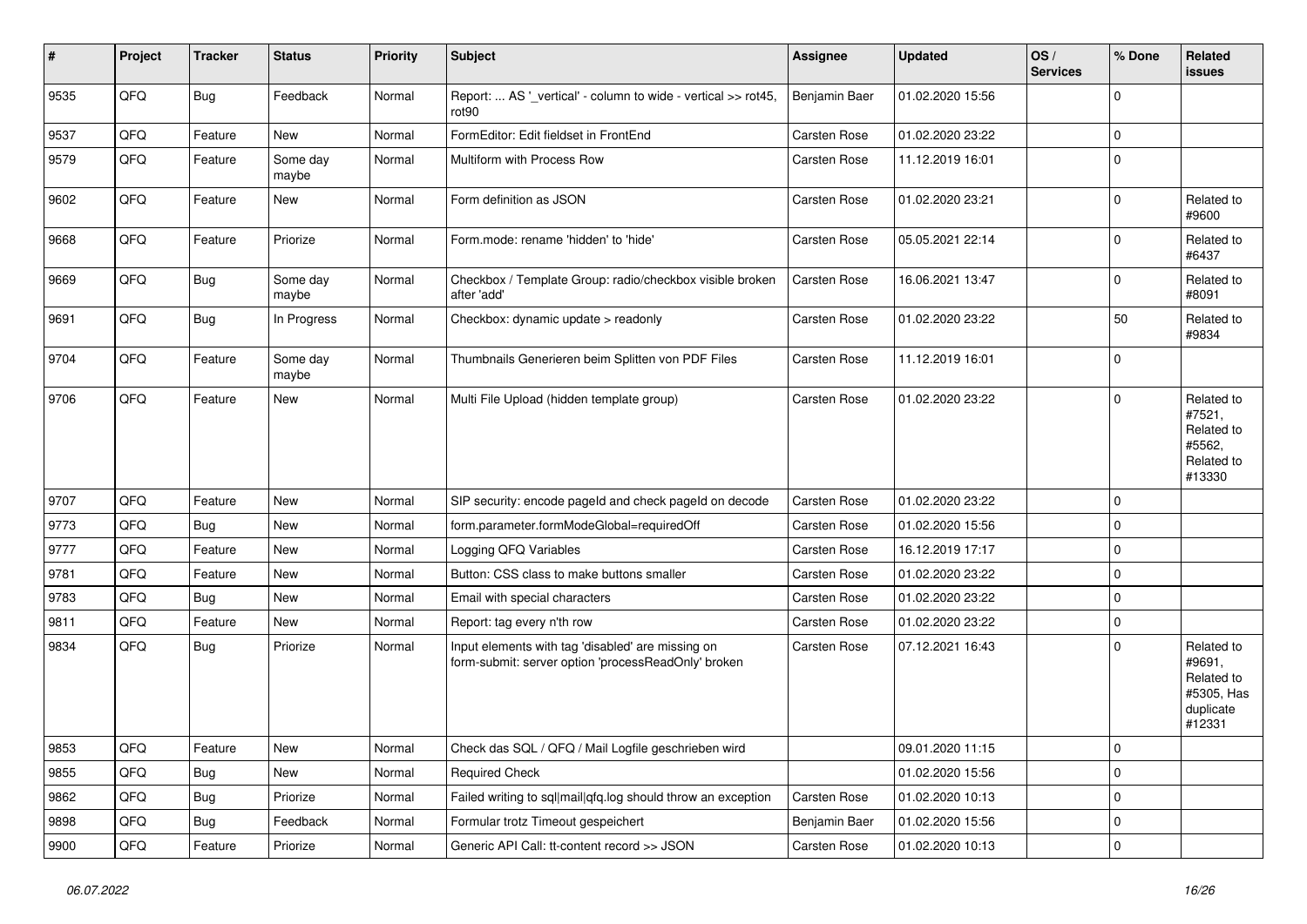| #     | Project | <b>Tracker</b> | <b>Status</b>     | <b>Priority</b> | Subject                                                                                                                               | Assignee            | <b>Updated</b>   | OS/<br><b>Services</b> | % Done      | Related<br>issues                                                      |
|-------|---------|----------------|-------------------|-----------------|---------------------------------------------------------------------------------------------------------------------------------------|---------------------|------------------|------------------------|-------------|------------------------------------------------------------------------|
| 9927  | QFQ     | Feature        | <b>New</b>        | Normal          | QFQ Update: a) Update nur machen wenn BE User<br>eingeloggt ist., b) Bei Fehler genaue Meldung welcher<br>Updateschritt Probleme hat. | Carsten Rose        | 22.01.2020 12:59 |                        | $\Omega$    |                                                                        |
| 9928  | QFQ     | Feature        | Priorize          | Normal          | SpecialColumnName: a) Deprecated: ' AS "_+tag "', b)<br>New: ' AS "_ <tag1><tag2>"'</tag2></tag1>                                     | Carsten Rose        | 01.02.2020 23:17 |                        | $\Omega$    | Related to<br>#9929                                                    |
| 9947  | QFQ     | Bug            | Priorize          | Normal          | Unwanted error message if missing 'typeAheadSqlPrefetch'                                                                              | Carsten Rose        | 01.02.2020 10:13 |                        | $\mathbf 0$ |                                                                        |
| 9958  | QFQ     | <b>Bug</b>     | Priorize          | Normal          | Broken subrecord query: no error message                                                                                              | Carsten Rose        | 05.02.2021 15:15 |                        | $\mathbf 0$ |                                                                        |
| 9968  | QFQ     | Feature        | Priorize          | Normal          | Tooltip in Links for Developer                                                                                                        | Carsten Rose        | 01.02.2020 23:17 |                        | $\Omega$    |                                                                        |
| 9975  | QFQ     | Bug            | Priorize          | Normal          | Dropdown Menu: 'r:3' broken                                                                                                           | Carsten Rose        | 01.02.2020 10:13 |                        | $\mathbf 0$ |                                                                        |
| 9983  | QFQ     | Feature        | New               | Normal          | Report Notation: new keyword 'range'                                                                                                  | Carsten Rose        | 01.02.2020 15:55 |                        | $\mathbf 0$ |                                                                        |
| 10003 | QFQ     | Feature        | Priorize          | Normal          | fieldset: stronger visualize group                                                                                                    | Benjamin Baer       | 12.02.2020 08:13 |                        | $\Omega$    |                                                                        |
| 10005 | QFQ     | Feature        | Priorize          | Normal          | Report / special column name:  AS _calendar                                                                                           | Carsten Rose        | 03.06.2020 17:28 |                        | $\Omega$    |                                                                        |
| 10011 | QFQ     | Feature        | Priorize          | Normal          | Offer new STORE TYPO3 Variable 'beUser', 'beEmail'                                                                                    | Carsten Rose        | 08.05.2021 09:51 |                        | $\Omega$    | Related to<br>#10012,<br>Related to<br>#12511                          |
| 10012 | QFQ     | Feature        | Priorize          | Normal          | redirectAllMailTo: {{beEmail:T}}                                                                                                      | Carsten Rose        | 08.05.2021 09:54 |                        | $\mathbf 0$ | Related to<br>#12412,<br>Related to<br>#12413,<br>Related to<br>#10011 |
| 10013 | QFQ     | Feature        | Some day<br>maybe | Normal          | FE.typ=editor: CodeMirror                                                                                                             | Carsten Rose        | 08.06.2022 10:37 |                        | $\Omega$    | Related to<br>#12611,<br>Related to<br>#12490,<br>Related to<br>#7732  |
| 10014 | QFQ     | Feature        | <b>New</b>        | Normal          | Manual.rst: describe behaviour and process order of<br>fillStoreVar, slaveId, sqlBefore,                                              | Carsten Rose        | 01.02.2020 22:31 |                        | $\mathbf 0$ |                                                                        |
| 10015 | QFQ     | Feature        | Priorize          | Normal          | Monospace in Textarea                                                                                                                 | Carsten Rose        | 03.02.2020 13:40 |                        | $\mathbf 0$ |                                                                        |
| 10080 | QFQ     | Feature        | <b>New</b>        | Normal          | Popup on 'save' / 'close': configure dialog (answer<br>yes/no/cancle/)                                                                | Carsten Rose        | 28.03.2021 20:52 |                        | $\Omega$    | Is duplicate<br>of #12262                                              |
| 10082 | QFG     | Bug            | New               | Normal          | FE.type=SELECT - 'sanatize' Class                                                                                                     | <b>Carsten Rose</b> | 07.05.2020 09:36 |                        | 0           | Related to<br>#10081                                                   |
| 10095 | QFQ     | Feature        | Some day<br>maybe | Normal          | Generic Gitlab Integration into QFQ                                                                                                   | Carsten Rose        | 16.09.2021 15:10 |                        | $\Omega$    |                                                                        |
| 10115 | QFQ     | Feature        | New               | Normal          | TypeAhead: static list                                                                                                                | Carsten Rose        | 26.02.2020 16:42 |                        | 100         |                                                                        |
| 10116 | QFQ     | Feature        | Some day<br>maybe | Normal          | TypeAhead: Tag - show inside 'input' element                                                                                          | Carsten Rose        | 16.09.2021 15:09 |                        | $\mathbf 0$ |                                                                        |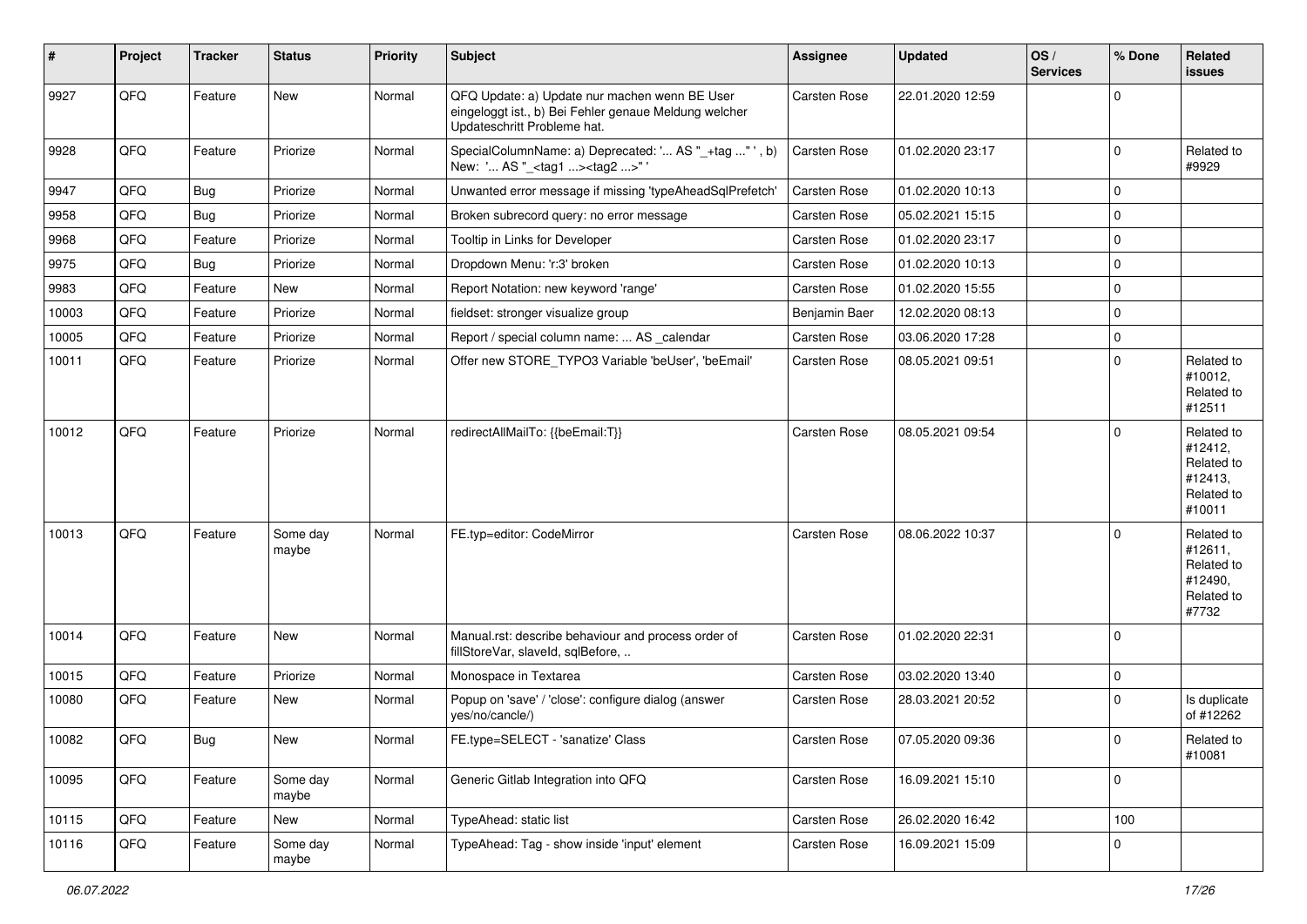| $\vert$ # | Project | <b>Tracker</b> | <b>Status</b>     | <b>Priority</b> | <b>Subject</b>                                                                      | Assignee            | <b>Updated</b>   | OS/<br><b>Services</b> | % Done      | Related<br><b>issues</b>                                             |
|-----------|---------|----------------|-------------------|-----------------|-------------------------------------------------------------------------------------|---------------------|------------------|------------------------|-------------|----------------------------------------------------------------------|
| 10119     | QFQ     | Feature        | <b>New</b>        | Normal          | Dropdown (selectlist) & Type Ahead: format and catagorize<br>list                   | <b>Carsten Rose</b> | 07.05.2020 09:36 |                        | $\Omega$    |                                                                      |
| 10124     | QFQ     | Feature        | Feedback          | Normal          | qfq AAI-Login                                                                       | Karin Niffeler      | 07.05.2020 09:36 |                        | $\mathbf 0$ |                                                                      |
| 10322     | QFQ     | <b>Bug</b>     | New               | Normal          | FormElement / Radio: missing column 'enum' >> FE not<br>reported                    | Carsten Rose        | 07.05.2020 09:37 |                        | $\Omega$    |                                                                      |
| 10324     | QFQ     | Bug            | <b>New</b>        | Normal          | Excel Export mit Template funktioniert nur, wenn Template<br>vor uid kommt          |                     | 30.03.2020 11:20 |                        | $\mathbf 0$ | Related to<br>#10257                                                 |
| 10345     | QFQ     | Feature        | <b>New</b>        | Normal          | Templates - Patterns QFQ Style                                                      |                     | 03.05.2021 21:01 |                        | $\Omega$    | Related to<br>#10713                                                 |
| 10384     | QFQ     | Feature        | <b>New</b>        | Normal          | Parameter Exchange QFQ Instances                                                    |                     | 07.05.2020 09:38 |                        | $\Omega$    |                                                                      |
| 10443     | QFQ     | Feature        | In Progress       | Normal          | Konzept_api / _live                                                                 | Carsten Rose        | 07.05.2020 09:39 |                        | $\Omega$    |                                                                      |
| 10463     | QFQ     | Feature        | <b>New</b>        | Normal          | Report link: expliztes setzen von HTML Tags (Bedarf fuer<br>'data-selenium' & 'id') | Enis Nuredini       | 23.03.2022 09:23 |                        | $\Omega$    | Related to<br>#7648                                                  |
| 10569     | QFQ     | Feature        | Priorize          | Normal          | link blank more safe                                                                | Enis Nuredini       | 25.03.2022 12:44 |                        | $\Omega$    |                                                                      |
| 10588     | QFQ     | <b>Bug</b>     | <b>New</b>        | Normal          | typeahed Tag: Doku anpassen                                                         | <b>Carsten Rose</b> | 12.11.2020 23:45 |                        | $\Omega$    |                                                                      |
| 10593     | QFQ     | Feature        | <b>New</b>        | Normal          | label2: text behind input element                                                   | <b>Carsten Rose</b> | 16.05.2020 10:57 |                        | $\mathbf 0$ |                                                                      |
| 10658     | QFQ     | <b>Bug</b>     | <b>New</b>        | Normal          | processReadOnly broken                                                              | Carsten Rose        | 27.05.2020 17:55 |                        | $\mathbf 0$ |                                                                      |
| 10661     | QFQ     | <b>Bug</b>     | In Progress       | Normal          | Typo3 Warnungen                                                                     | Carsten Rose        | 07.09.2021 13:23 |                        | $\Omega$    | Related to<br>#12440                                                 |
| 10704     | QFQ     | <b>Bug</b>     | <b>New</b>        | Normal          | wkhtml problem rendering fullCalendar.js / fabric.js >><br>successor: puppeteer     | Carsten Rose        | 12.11.2020 23:45 |                        | $\Omega$    | Related to<br>#5024,<br>Related to<br>#4650,<br>Related to<br>#10715 |
| 10714     | QFQ     | Feature        | <b>New</b>        | Normal          | multi Table Form                                                                    | <b>Carsten Rose</b> | 16.03.2021 18:44 |                        | $\mathbf 0$ |                                                                      |
| 10716     | QFQ     | Feature        | Some day<br>maybe | Normal          | Business Logic mit Externen Skripten                                                | Carsten Rose        | 16.09.2021 15:10 |                        | $\Omega$    | Related to<br>#10713,<br>Related to<br>#8217                         |
| 10738     | QFQ     | Feature        | Some day<br>maybe | Normal          | CORS headers for external API requests                                              |                     | 10.06.2020 14:00 |                        | $\Omega$    |                                                                      |
| 10745     | QFQ     | Feature        | Some day<br>maybe | Normal          | Tablesorter Excel Export                                                            | <b>Carsten Rose</b> | 16.09.2021 15:09 |                        | $\Omega$    |                                                                      |
| 10759     | QFQ     | <b>Bug</b>     | <b>New</b>        | Normal          | emptyMeansNull - Feld falsch aktualisiert                                           |                     | 12.11.2020 23:45 |                        | $\mathbf 0$ |                                                                      |
| 10763     | QFQ     | Feature        | <b>New</b>        | Normal          | form accessed and submitted despite logout?                                         |                     | 16.06.2020 11:43 |                        | $\mathbf 0$ |                                                                      |
| 10782     | QFQ     | Feature        | Feedback          | Normal          | Tiny MCE: Image Upload                                                              | Enis Nuredini       | 16.05.2022 23:16 |                        | $\Omega$    | Related to<br>#12452                                                 |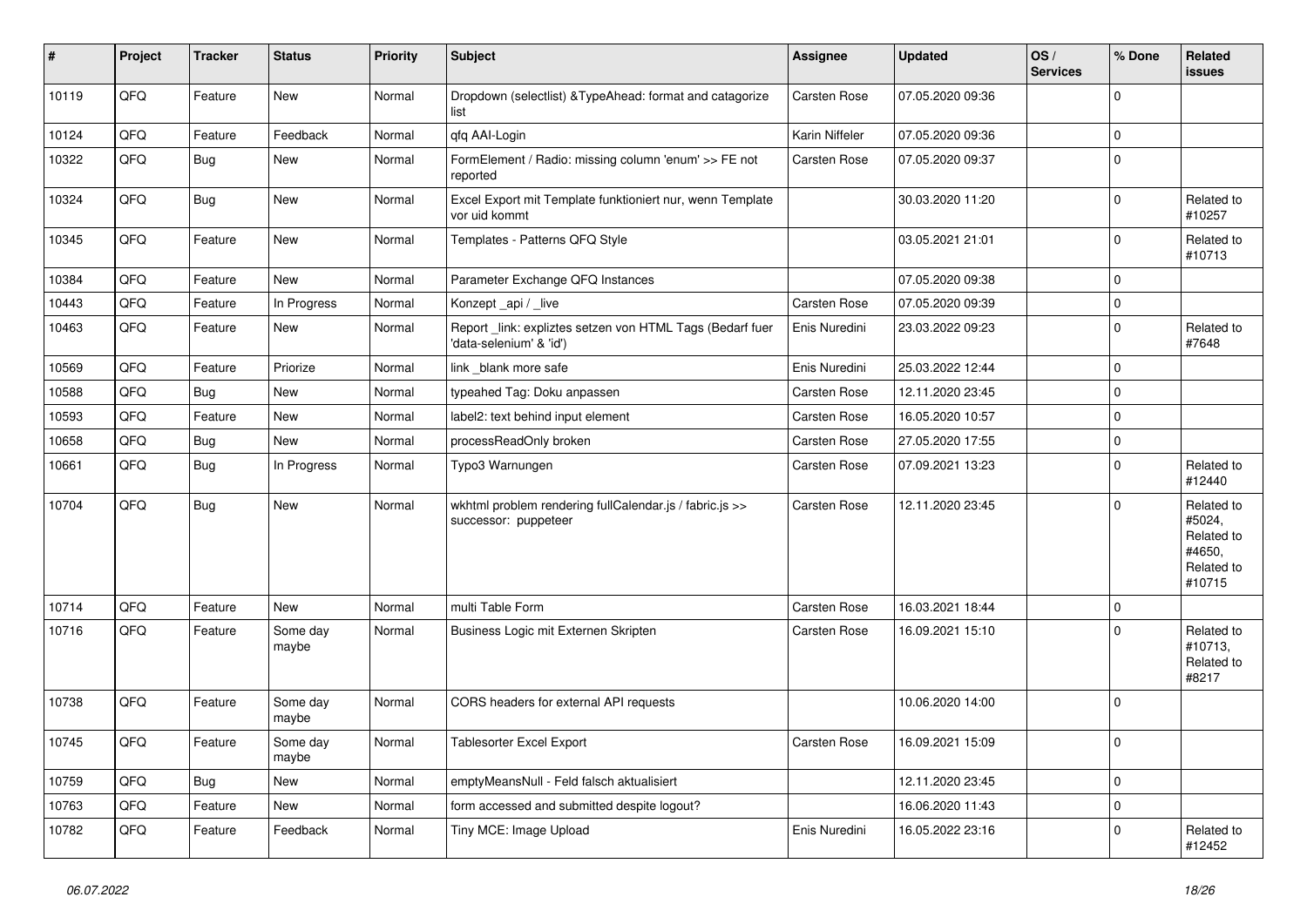| ∦     | Project | <b>Tracker</b> | <b>Status</b>     | Priority | <b>Subject</b>                                                                      | Assignee        | <b>Updated</b>   | OS/<br><b>Services</b> | % Done      | Related<br><b>issues</b>                                                                                                       |
|-------|---------|----------------|-------------------|----------|-------------------------------------------------------------------------------------|-----------------|------------------|------------------------|-------------|--------------------------------------------------------------------------------------------------------------------------------|
| 10793 | QFQ     | Feature        | In Progress       | Normal   | <b>Update NPM Packages</b>                                                          | Carsten Rose    | 07.09.2021 13:25 |                        | 30          |                                                                                                                                |
| 10819 | QFQ     | Feature        | <b>New</b>        | Normal   | Persistent SIP - second try                                                         | Carsten Rose    | 29.06.2020 23:02 |                        | $\Omega$    | Related to<br>#6261                                                                                                            |
| 10874 | QFQ     | Feature        | <b>New</b>        | Normal   | Erstellen eines Foreign Keys in der Tabelle "FormElement"                           |                 | 13.07.2020 10:11 |                        | $\mathbf 0$ |                                                                                                                                |
| 10890 | QFQ     | Bug            | <b>New</b>        | Normal   | AutoCron hangs                                                                      |                 | 20.07.2020 13:56 |                        | $\Omega$    |                                                                                                                                |
| 10937 | QFQ     | Bug            | <b>New</b>        | Normal   | Fehler mit abhängigen Select- Feldern beim Positionieren                            | Carsten Rose    | 12.11.2020 23:45 |                        | $\Omega$    |                                                                                                                                |
| 10976 | QFQ     | Feature        | <b>New</b>        | Normal   | Excel Export Verbesserungen                                                         | Carsten Rose    | 06.08.2020 10:56 |                        | $\mathbf 0$ |                                                                                                                                |
| 10979 | QFQ     | Feature        | <b>New</b>        | Normal   | Ajax Calls an API - dataReport                                                      | Carsten Rose    | 11.05.2022 12:15 |                        | $\Omega$    |                                                                                                                                |
| 10996 | QFQ     | Feature        | <b>New</b>        | Normal   | Download video via sip: no seek                                                     | Carsten Rose    | 12.08.2020 14:18 |                        | $\mathbf 0$ |                                                                                                                                |
| 11036 | QFQ     | Feature        | Some day<br>maybe | Normal   | inline report editor permissions                                                    | Carsten Rose    | 16.09.2021 15:09 |                        | $\Omega$    | Related to<br>#11323                                                                                                           |
| 11076 | QFQ     | Feature        | In Progress       | Normal   | SELECT  AS _websocket                                                               | Carsten Rose    | 30.08.2020 17:49 |                        | $\Omega$    | Related to<br>#13354                                                                                                           |
| 11080 | QFQ     | Feature        | <b>New</b>        | Normal   | Send MQTT messages                                                                  | Carsten Rose    | 29.08.2020 19:49 |                        | $\mathbf 0$ |                                                                                                                                |
| 11217 | QFQ     | Feature        | Some day<br>maybe | Normal   | <b>Extend Script Functionality</b>                                                  | Carsten Rose    | 16.09.2021 15:10 |                        | $\mathbf 0$ |                                                                                                                                |
| 11239 | QFQ     | Bug            | <b>New</b>        | Normal   | Radiobutton (plain): horizontales Rendern abhängig vom<br>Datentyp in der Datenbank | Carsten Rose    | 30.09.2020 18:37 |                        | $\mathbf 0$ |                                                                                                                                |
| 11320 | QFQ     | Feature        | Priorize          | Normal   | Typo3 Version 10 support                                                            | Carsten Rose    | 05.05.2021 22:09 |                        | $\mathbf 0$ |                                                                                                                                |
| 11322 | QFQ     | Feature        | Some day<br>maybe | Normal   | Form Element JSON - (multiline parameter field)                                     | Carsten Rose    | 16.09.2021 15:10 |                        | $\Omega$    |                                                                                                                                |
| 11323 | QFQ     | Feature        | Some day<br>maybe | Normal   | Report Frontend Editor Modal + Codemirror                                           | Carsten Rose    | 16.09.2021 15:10 |                        | $\Omega$    | Related to<br>#11036                                                                                                           |
| 11347 | QFQ     | <b>Bug</b>     | Feedback          | Normal   | If Bedingungen funktionieren nicht korrekt                                          | Christoph Fuchs | 21.03.2021 20:37 |                        | $\mathbf 0$ |                                                                                                                                |
| 11460 | QFQ     | Feature        | New               | Normal   | Easier creation of changelog: gitchangelog                                          | Carsten Rose    | 12.06.2021 10:20 |                        | $\Omega$    | Related to<br>#13467                                                                                                           |
| 11504 | QFQ     | Feature        | <b>New</b>        | Normal   | Dynamic Update: Button text update for 'Save',' Close' &<br>'Delete'                | Carsten Rose    | 12.11.2020 23:44 |                        | $\Omega$    |                                                                                                                                |
| 11516 | QFQ     | Feature        | New               | Normal   | Multi Page Form (Previous/Next Buttons)                                             | Carsten Rose    | 16.03.2021 17:52 |                        | $\mathbf 0$ |                                                                                                                                |
| 11517 | QFQ     | Bug            | In Progress       | Normal   | extraButtonInfo Broken for multiple FormElements                                    | Carsten Rose    | 12.05.2022 13:12 |                        | $\Omega$    | Related to<br>#7890,<br>Related to<br>#3811, Has<br>duplicate<br>#10905, Has<br>duplicate<br>#10553, Has<br>duplicate<br>#6779 |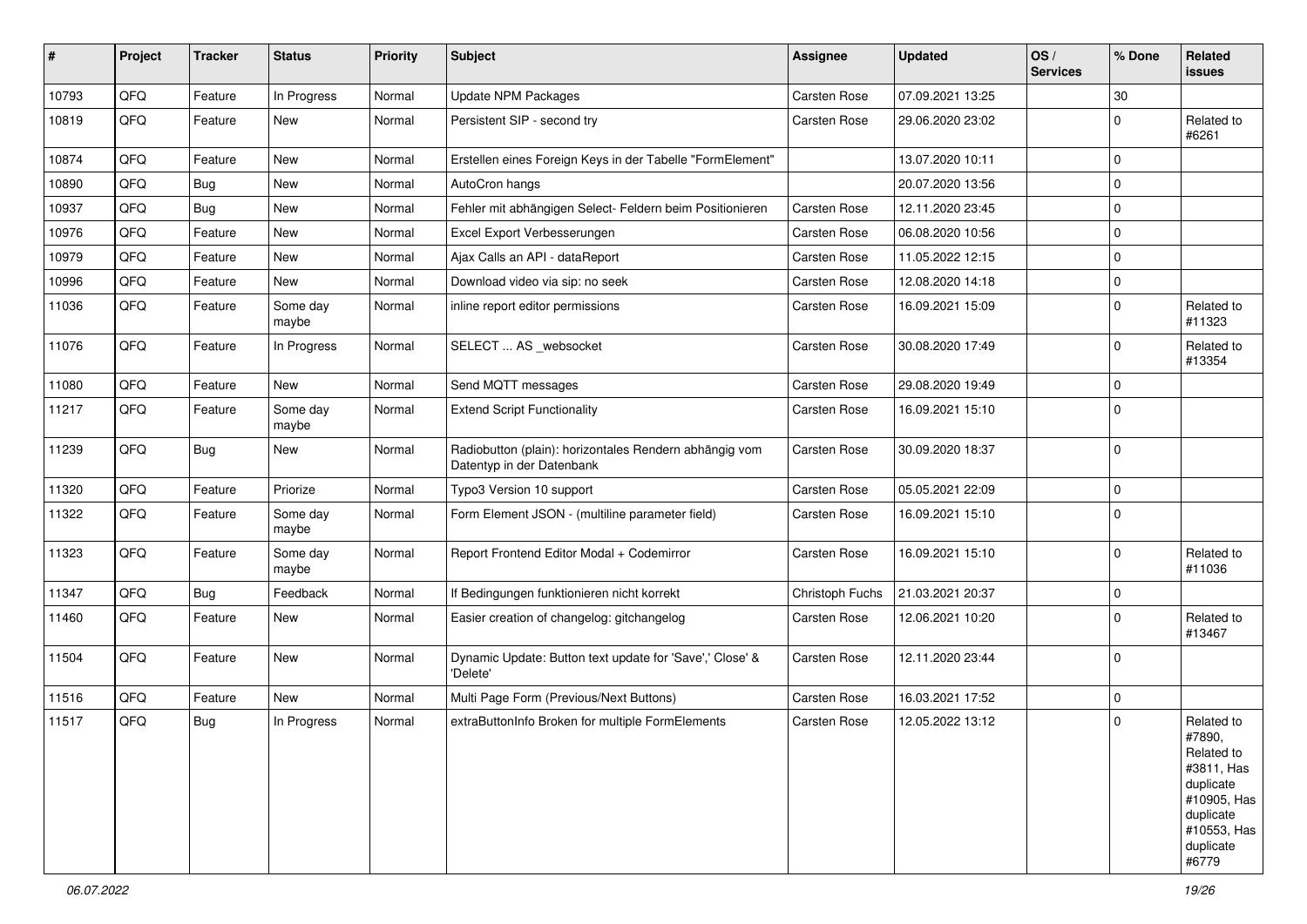| #     | Project | <b>Tracker</b> | <b>Status</b> | <b>Priority</b> | <b>Subject</b>                                                                                       | Assignee                                               | <b>Updated</b>   | OS/<br><b>Services</b> | % Done      | Related<br><b>issues</b>                     |                      |
|-------|---------|----------------|---------------|-----------------|------------------------------------------------------------------------------------------------------|--------------------------------------------------------|------------------|------------------------|-------------|----------------------------------------------|----------------------|
| 11522 | QFQ     | Bug            | New           | Normal          | Aus/Einblenden von Reitern                                                                           |                                                        | 13.11.2020 14:58 |                        | $\Omega$    |                                              |                      |
| 11523 | QFQ     | Feature        | <b>New</b>    | Normal          | Mit dynamic Update erkennen, ob Upload gemacht wurde                                                 | Carsten Rose                                           | 13.11.2020 15:07 |                        | $\mathbf 0$ | Related to<br>#9533                          |                      |
| 11534 | QFQ     | Feature        | New           | Normal          | Report: Action on selected rows - Table batchprocessing<br>feature                                   |                                                        | 18.11.2020 08:15 |                        | $\Omega$    |                                              |                      |
| 11535 | QFQ     | Feature        | <b>New</b>    | Normal          | Ability to create SQL columns in frontend QFQ forms                                                  |                                                        | 17.11.2020 12:11 |                        | $\Omega$    |                                              |                      |
| 11667 | QFQ     | <b>Bug</b>     | <b>New</b>    | Normal          | MySQL mariadb-server-10.3: Incorrect datetime value                                                  | Carsten Rose                                           | 03.05.2021 20:48 |                        | $\mathbf 0$ |                                              |                      |
| 11668 | QFQ     | Bug            | <b>New</b>    | Normal          | Play function.sql - problem with mysql                                                               | Carsten Rose                                           | 03.05.2021 20:48 |                        | $\Omega$    |                                              |                      |
| 11695 | QFQ     | <b>Bug</b>     | <b>New</b>    | Normal          | MultiForm required FE Error                                                                          | Carsten Rose                                           | 04.12.2020 13:34 |                        | $\Omega$    |                                              |                      |
| 11702 | QFQ     | Feature        | <b>New</b>    | Normal          | HTML Special Char makes no sense for 'allbut' if '&' is<br>forbidden                                 | Carsten Rose                                           | 07.12.2021 16:35 |                        | $\mathbf 0$ | Related to<br>#5112,<br>Related to<br>#14320 |                      |
| 11715 | QFQ     | Bug            | <b>New</b>    | Normal          | acceptZeroAsRequired and requiredOffButMark do not<br>coincide                                       |                                                        | 08.12.2020 12:13 |                        | $\Omega$    |                                              |                      |
| 11716 | QFQ     | Feature        | <b>New</b>    | Normal          | Form an beliebiger Stelle im Report anzeigen                                                         |                                                        | 09.12.2020 09:47 |                        | $\Omega$    |                                              |                      |
| 11747 | QFQ     | Feature        | New           | Normal          | Maintenance Page with Redirect                                                                       | Carsten Rose                                           | 03.05.2021 20:47 |                        | $\mathbf 0$ | Related to<br>#11741                         |                      |
| 11752 | QFQ     | Bug            | <b>New</b>    | Normal          | checkbox renders multiple input elements with same name                                              | Carsten Rose                                           | 17.12.2020 14:58 |                        | $\Omega$    | Related to<br>#11750                         |                      |
| 11775 | QFQ     | Feature        | New           | Normal          | Subrecord Tooltip pro Feld                                                                           | Carsten Rose                                           | 18.12.2020 15:22 |                        | $\Omega$    | Related to<br>#11955                         |                      |
| 11892 | QFQ     | Feature        | New           | Normal          | tablesorter: columns with links are hard to order - new<br>qualifier 'Y: <ord>'</ord>                | Enis Nuredini                                          | 23.03.2022 09:22 |                        | $\Omega$    |                                              |                      |
| 11955 | QFQ     | Feature        | New           | Normal          | subrecord: new title option to set <th> attributes - e.g. to<br/>customize tablesorter options.</th> | attributes - e.g. to<br>customize tablesorter options. | Carsten Rose     | 03.05.2021 20:47       |             | $\Omega$                                     | Related to<br>#11775 |
| 11980 | QFQ     | Feature        | In Progress   | Normal          | protected verzeichnis MUSS geschützt werden                                                          | Carsten Rose                                           | 07.09.2021 13:30 |                        | $\mathbf 0$ |                                              |                      |
| 12023 | QFQ     | Feature        | New           | Normal          | MySQL Stored Precdure: QDECODESPECIALCHAR()                                                          | Carsten Rose                                           | 16.02.2021 11:16 |                        | $\Omega$    | Related to<br>#12022                         |                      |
| 12024 | QFQ     | Feature        | New           | Normal          | Excel Export: text columns by default decode<br>htmlspeciachar()                                     | Carsten Rose                                           | 17.02.2021 23:55 |                        | $\Omega$    | Related to<br>#12022                         |                      |
| 12038 | QFQ     | Feature        | New           | Normal          | a) STORE_VAR: filenameOnlyStripUniq, b) SP:<br>QSTRIPUNIQ()                                          |                                                        | 17.02.2021 23:55 |                        | $\Omega$    |                                              |                      |
| 12039 | QFQ     | Feature        | New           | Normal          | Missing htmlSpecialChar() in pre processing on form submit                                           |                                                        | 18.02.2021 00:09 |                        | $\mathbf 0$ | Related to<br>#14320                         |                      |
| 12040 | QFQ     | Bug            | New           | Normal          | FE Mode 'hidden' für zwei FEs auf einer Zeile                                                        | Carsten Rose                                           | 18.02.2021 10:13 |                        | $\mathbf 0$ |                                              |                      |
| 12045 | QFQ     | <b>Bug</b>     | New           | Normal          | templateGroup afterSave FE: Aufruf ohne<br>sqlHonorFormElements funktioniert nicht                   | Carsten Rose                                           | 18.02.2021 16:33 |                        | $\mathbf 0$ |                                              |                      |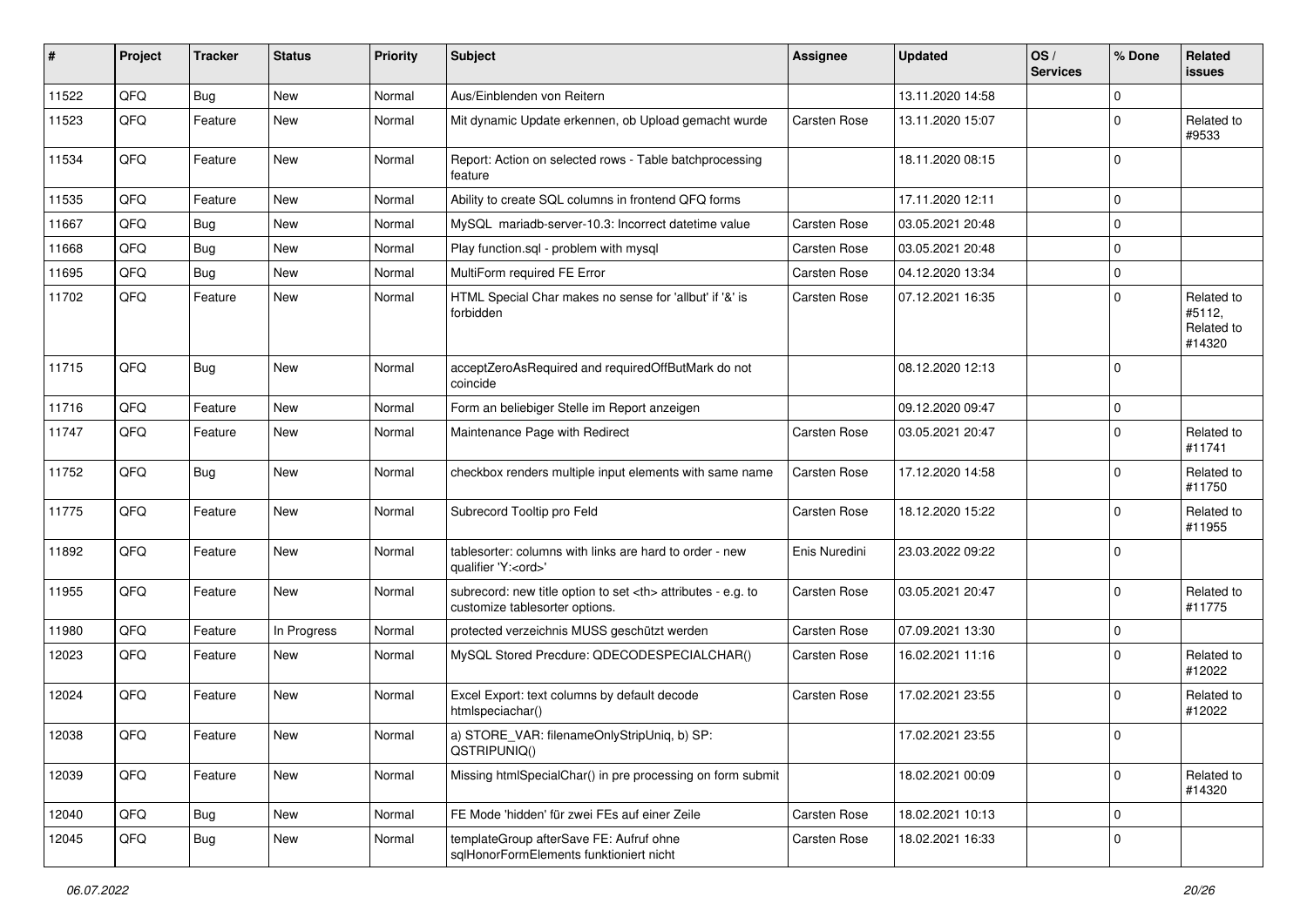| $\vert$ # | Project | <b>Tracker</b> | <b>Status</b>     | Priority | <b>Subject</b>                                                                                                      | <b>Assignee</b>     | <b>Updated</b>   | OS/<br><b>Services</b> | % Done      | Related<br><b>issues</b>                                                    |
|-----------|---------|----------------|-------------------|----------|---------------------------------------------------------------------------------------------------------------------|---------------------|------------------|------------------------|-------------|-----------------------------------------------------------------------------|
| 12109     | QFQ     | Feature        | <b>New</b>        | Normal   | Donwload Link: Plain, SIP, Persistent Link, Peristent SIP -<br>new notation                                         | <b>Carsten Rose</b> | 03.05.2021 20:45 |                        | $\Omega$    | Related to<br>#12085                                                        |
| 12119     | QFQ     | Feature        | <b>New</b>        | Normal   | AS paged: error message missing if there ist no 'r'<br>argument.                                                    | <b>Carsten Rose</b> | 03.05.2021 20:51 |                        | $\Omega$    |                                                                             |
| 12133     | QFQ     | <b>Bug</b>     | <b>New</b>        | Normal   | NPM, phpSpreadSheet aktualisieren                                                                                   | <b>Carsten Rose</b> | 15.03.2021 09:04 |                        | $\Omega$    |                                                                             |
| 12135     | QFQ     | Feature        | <b>New</b>        | Normal   | Subrecord: Notiz                                                                                                    |                     | 24.04.2021 16:58 |                        | $\Omega$    |                                                                             |
| 12146     | QFQ     | Feature        | New               | Normal   | Autocron Job: Anzeigen wann der naechste Job ausgefuehrt   Carsten Rose<br>wird, resp das er nicht ausgefuehrt wird |                     | 15.03.2021 15:23 |                        | $\mathbf 0$ |                                                                             |
| 12156     | QFQ     | Feature        | New               | Normal   | Form: Optional disable 'leave page'                                                                                 |                     | 03.05.2021 20:45 |                        | $\Omega$    |                                                                             |
| 12162     | QFQ     | Feature        | New               | Normal   | FE.type=sendmail: personalized mailing (several mails) via<br>template                                              | <b>Carsten Rose</b> | 03.05.2021 20:45 |                        | $\mathbf 0$ |                                                                             |
| 12163     | QFQ     | Feature        | New               | Normal   | Checkbox: table wrap                                                                                                | <b>Carsten Rose</b> | 03.05.2021 20:51 |                        | $\Omega$    |                                                                             |
| 12187     | QFQ     | Bug            | New               | Normal   | Trigger FormAsFile() via Report: probably problem with multi<br>DB setup                                            | <b>Carsten Rose</b> | 20.03.2021 21:20 |                        | $\mathbf 0$ |                                                                             |
| 12262     | QFQ     | Feature        | ToDo              | Normal   | Form buttons on top: more customable                                                                                | Enis Nuredini       | 17.06.2022 10:44 |                        | $\Omega$    | Related to<br>#13945, Has<br>duplicate<br>#4046, Has<br>duplicate<br>#10080 |
| 12269     | QFQ     | Feature        | <b>New</b>        | Normal   | 2FA - Login                                                                                                         | <b>Carsten Rose</b> | 03.05.2021 20:45 |                        | $\Omega$    |                                                                             |
| 12315     | QFQ     | Feature        | Some day<br>maybe | Normal   | Form History (Diffs) / Backups                                                                                      | <b>Carsten Rose</b> | 16.09.2021 15:10 |                        | $\Omega$    |                                                                             |
| 12325     | QFQ     | <b>Bug</b>     | Priorize          | Normal   | MultiDB form.dblndex not working for report syntax                                                                  | <b>Carsten Rose</b> | 07.09.2021 13:37 |                        | $\Omega$    | Related to<br>#12145,<br>Related to<br>#12314                               |
| 12327     | QFQ     | <b>Bug</b>     | <b>New</b>        | Normal   | Copy to clipboard: Glyphicon can not be changed                                                                     | <b>Carsten Rose</b> | 27.12.2021 17:59 |                        | $\Omega$    |                                                                             |
| 12330     | QFQ     | Feature        | <b>New</b>        | Normal   | Copy to input field / text area / TinyMCE                                                                           | Carsten Rose        | 07.04.2021 09:01 |                        | $\Omega$    |                                                                             |
| 12337     | QFQ     | Feature        | Some day<br>maybe | Normal   | Database.php: better caching                                                                                        | <b>Carsten Rose</b> | 16.09.2021 15:10 |                        | $\Omega$    |                                                                             |
| 12400     | QFQ     | Feature        | New               | Normal   | Tutorial ist in QFQ Doku, Wird in der Suche gefunden, es<br>gibt aber kein Menupunkt - Inhalt ueberpruefen          | <b>Carsten Rose</b> | 03.05.2021 20:45 |                        | $\Omega$    |                                                                             |
| 12412     | QFQ     | Feature        | <b>New</b>        | Normal   | Action/Escape qualifier 'e' (empty), '0': if given, an empty<br>string (or '0') will be treated as 'not found'      | <b>Carsten Rose</b> | 08.05.2021 09:40 |                        | $\Omega$    | Related to<br>#12413,<br>Related to<br>#10012                               |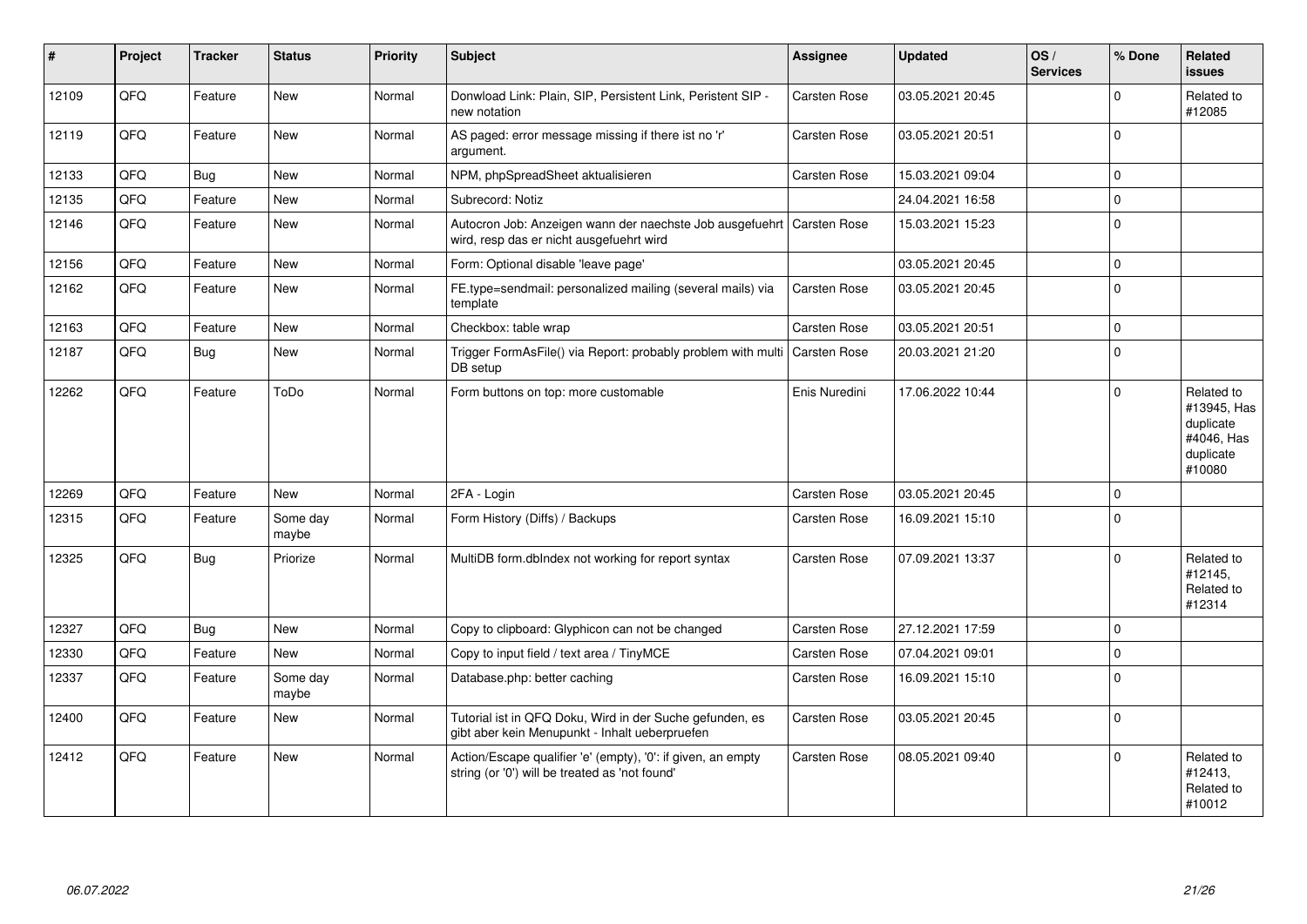| #     | Project | <b>Tracker</b> | <b>Status</b> | <b>Priority</b> | <b>Subject</b>                                                                                                                                      | Assignee            | <b>Updated</b>   | OS/<br><b>Services</b> | % Done      | Related<br><b>issues</b>                                               |
|-------|---------|----------------|---------------|-----------------|-----------------------------------------------------------------------------------------------------------------------------------------------------|---------------------|------------------|------------------------|-------------|------------------------------------------------------------------------|
| 12413 | QFQ     | Feature        | <b>New</b>    | Normal          | STORE_TYPO3: enhance for {{be_users.email:T}},<br>{{fe users.email:T}}                                                                              | Carsten Rose        | 03.05.2021 20:45 |                        | $\Omega$    | Related to<br>#12412,<br>Related to<br>#10012                          |
| 12439 | QFQ     | Feature        | In Progress   | Normal          | TinyMCE Paste from Word & Character Count/Limit                                                                                                     | <b>Carsten Rose</b> | 05.05.2021 22:15 |                        | $\mathbf 0$ |                                                                        |
| 12440 | QFQ     | Feature        | In Progress   | Normal          | Typo3 V10 upgrade (durchfuehren und testen)                                                                                                         | <b>Carsten Rose</b> | 21.03.2022 09:53 |                        | 50          | Related to<br>#12357,<br>Related to<br>#12067,<br>Related to<br>#10661 |
| 12452 | QFQ     | Feature        | Priorize      | Normal          | BaseURL: alsways with '/' at the end                                                                                                                | Carsten Rose        | 19.06.2022 13:45 |                        | $\mathbf 0$ | Related to<br>#10782                                                   |
| 12465 | QFQ     | Feature        | <b>New</b>    | Normal          | QFQ Function: use in FE to fill StoreRecord                                                                                                         | <b>Carsten Rose</b> | 05.05.2021 21:58 |                        | $\Omega$    |                                                                        |
| 12474 | QFQ     | Feature        | <b>New</b>    | Normal          | Check BaseConfigURL if it is given and the the last char is '/                                                                                      | Carsten Rose        | 03.05.2021 20:45 |                        | $\mathbf 0$ |                                                                        |
| 12476 | QFQ     | Feature        | <b>New</b>    | Normal          | clearMe: a) should trigger 'dirty', b) sticky on textarea resize                                                                                    | Benjamin Baer       | 04.01.2022 08:40 |                        | $\Omega$    | Related to<br>#9528                                                    |
| 12477 | QFQ     | Feature        | <b>New</b>    | Normal          | Support for refactoring: Form, FormElement, diverse<br>Tabellen/Spalten, tt-content Records                                                         | Carsten Rose        | 03.05.2021 20:45 |                        | $\Omega$    |                                                                        |
| 12480 | QFQ     | Feature        | <b>New</b>    | Normal          | If QFQ upgrade is running, block further request                                                                                                    | <b>Carsten Rose</b> | 03.05.2021 20:45 |                        | $\mathbf 0$ |                                                                        |
| 12490 | QFQ     | Feature        | <b>New</b>    | Normal          | Loading Plugins in QFQ - see what tinymce does. (lazy<br>loading)                                                                                   | Benjamin Baer       | 08.06.2022 10:37 |                        | $\mathbf 0$ | Related to<br>#12611,<br>Related to<br>#10013,<br>Related to<br>#7732  |
| 12503 | QFQ     | Feature        | Priorize      | Normal          | Detect dangerous UPDATE statement with missing WHERE                                                                                                | <b>Carsten Rose</b> | 05.05.2021 22:09 |                        | $\Omega$    |                                                                        |
| 12504 | QFQ     | Feature        | Priorize      | Normal          | sql.log: report fe.id                                                                                                                               | Carsten Rose        | 05.05.2021 22:09 |                        | $\mathbf 0$ |                                                                        |
| 12512 | QFQ     | Bug            | <b>New</b>    | Normal          | Some MySQL Installation can't use 'stored procedures'                                                                                               | <b>Carsten Rose</b> | 19.03.2022 17:48 |                        | $\Omega$    |                                                                        |
| 12520 | QFQ     | <b>Bug</b>     | <b>New</b>    | Normal          | Switch FE User: still active even FE User session expired                                                                                           | <b>Carsten Rose</b> | 19.03.2022 17:48 |                        | $\mathbf 0$ |                                                                        |
| 12546 | QFQ     | <b>Bug</b>     | Feedback      | Normal          | Branch 'Development' - Unit Tests mit dirty workaround<br>angepasst                                                                                 | Carsten Rose        | 19.03.2022 17:48 |                        | $\Omega$    |                                                                        |
| 12556 | QFQ     | Feature        | <b>New</b>    | Normal          | Pills Title: colored = static or dynamic on allrequiredgiven                                                                                        | Benjamin Baer       | 19.03.2022 17:49 |                        | $\mathbf 0$ |                                                                        |
| 12581 | QFQ     | Bug            | <b>New</b>    | Normal          | Form.forward=close: Record 'new' in new browser tab ><br>save (& close) >> Form is not reloaded with new created<br>record id and stays in mode=new | Carsten Rose        | 19.03.2022 17:48 |                        | $\mathbf 0$ |                                                                        |
| 12584 | QFQ     | Feature        | Feedback      | Normal          | T3 v10 migration script: replace alias-patterns (v11)                                                                                               | Carsten Rose        | 28.05.2022 11:12 |                        | 100         |                                                                        |
| 12603 | QFQ     | Feature        | <b>New</b>    | Normal          | Dropdown (Select), Radio, checkbox:<br>itemListAlways={{!SELECT key, value}}                                                                        | <b>Carsten Rose</b> | 19.03.2022 17:47 |                        | $\Omega$    |                                                                        |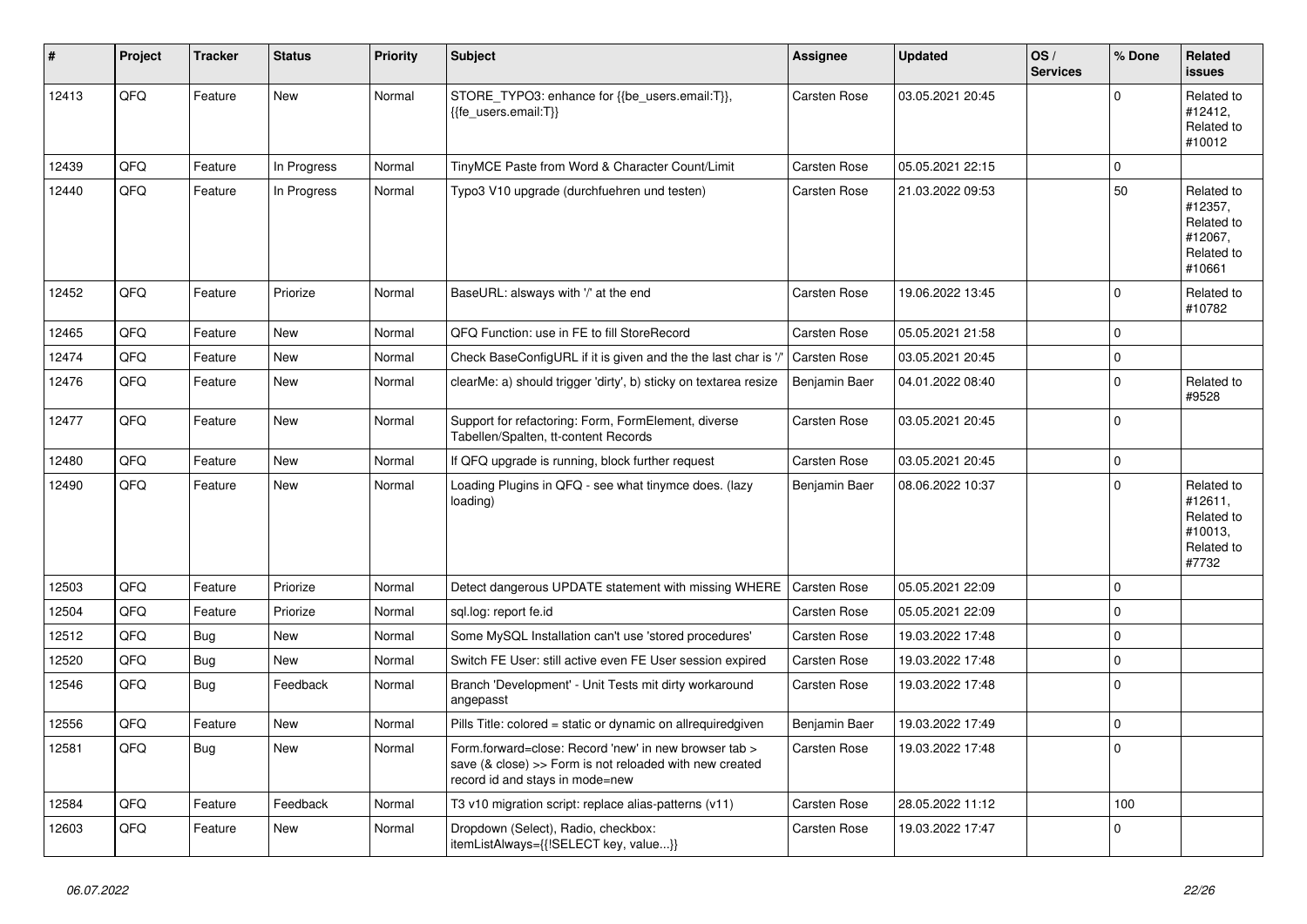| $\sharp$ | Project | <b>Tracker</b> | <b>Status</b>              | <b>Priority</b> | Subject                                                                                  | <b>Assignee</b>        | <b>Updated</b>   | OS/<br><b>Services</b> | % Done      | Related<br><b>issues</b>                                              |
|----------|---------|----------------|----------------------------|-----------------|------------------------------------------------------------------------------------------|------------------------|------------------|------------------------|-------------|-----------------------------------------------------------------------|
| 12611    | QFQ     | Feature        | Some day<br>maybe          | Normal          | Refactoring: Bootstrap with Lazy Loading                                                 | <b>Carsten Rose</b>    | 08.06.2022 10:37 |                        | O           | Related to<br>#12490,<br>Related to<br>#10013,<br>Related to<br>#7732 |
| 12632    | QFQ     | Feature        | New                        | Normal          | TinyMCE: Prepare CSS classes for images                                                  | Carsten Rose           | 04.06.2021 14:35 |                        | 100         | Blocked by<br>#12186                                                  |
| 12664    | QFQ     | Feature        | New                        | Normal          | TinyMCE: report/remove malicous HTML/JS Code                                             | Carsten Rose           | 19.03.2022 17:47 |                        | $\mathbf 0$ | Related to<br>#14320                                                  |
| 12679    | QFQ     | Feature        | New                        | Normal          | tablesorter: custom column width                                                         | Carsten Rose           | 16.06.2021 11:10 |                        | $\Omega$    |                                                                       |
| 12714    | QFQ     | <b>Bug</b>     | New                        | Normal          | Conversion of GIF to PDF broken when GIF contains Alpha.                                 | <b>Carsten Rose</b>    | 19.03.2022 17:49 |                        | $\Omega$    |                                                                       |
| 12716    | QFQ     | <b>Bug</b>     | New                        | Normal          | template group: Pattern only applied to first instance                                   | Carsten Rose           | 19.03.2022 17:47 |                        | $\mathbf 0$ |                                                                       |
| 12989    | QFQ     | Bug            | New                        | Normal          | empty string does not trigger dynamic update                                             | Enis Nuredini          | 28.05.2022 11:09 |                        | $\mathbf 0$ |                                                                       |
| 13330    | QFQ     | Feature        | In Progress                | Normal          | Multi Form: Upload                                                                       | Carsten Rose           | 07.11.2021 12:40 |                        | 50          | Related to<br>#9706                                                   |
| 13331    | QFQ     | Bug            | New                        | Normal          | Multi Form: Clear Icon misplaced                                                         | Carsten Rose           | 19.03.2022 17:47 |                        | $\mathbf 0$ |                                                                       |
| 13332    | QFQ     | Bug            | New                        | Normal          | Multi Form: Required Felder werden visuell nicht markiert.                               | <b>Carsten Rose</b>    | 19.03.2022 17:47 |                        | $\mathbf 0$ |                                                                       |
| 13354    | QFQ     | Feature        | New                        | Normal          | Using Websocket in QFQ                                                                   | Carsten Rose           | 05.07.2022 16:26 |                        | $\Omega$    | Related to<br>#11076                                                  |
| 13451    | QFQ     | Bug            | New                        | Normal          | Character Counter / Max Character: Problem in Safari                                     | Carsten Rose           | 15.04.2022 17:18 |                        | $\Omega$    |                                                                       |
| 13460    | QFQ     | Bug            | New                        | Normal          | Doc: Password set/reset  password should not processed<br>with 'html encode'             | <b>Carsten Rose</b>    | 19.03.2022 17:46 |                        | $\mathbf 0$ |                                                                       |
| 13467    | QFQ     | Feature        | <b>New</b>                 | Normal          | ChangeLog Generator                                                                      | <b>Carsten Rose</b>    | 19.03.2022 17:46 |                        | $\Omega$    | Related to<br>#11460                                                  |
| 13528    | QFQ     | <b>Bug</b>     | New                        | Normal          | qfq.io > releases: es wird kein neues Release angelegt                                   | Benjamin Baer          | 19.03.2022 17:46 |                        | $\mathbf 0$ |                                                                       |
| 13566    | QFQ     | Feature        | Ready to sync<br>(develop) | Normal          | Delete config-example.qfq.php file                                                       | Carsten Rose           | 23.12.2021 09:25 |                        | $\Omega$    |                                                                       |
| 13572    | QFQ     | Feature        | Feedback                   | Normal          | Form Load: misleading error message on trying to load non<br>existent primary record     | Enis Nuredini          | 16.05.2022 23:16 |                        | 100         |                                                                       |
| 13592    | QFQ     | Bug            | New                        | Normal          | QFQ Build Queue: das vergeben von Tags klappt nicht. Es<br>werden keine Releases gebaut. | Carsten Rose           | 19.03.2022 17:45 |                        | 0           |                                                                       |
| 13608    | QFQ     | Feature        | Some day<br>maybe          | Normal          | Automatic Browser Language Redirect                                                      | Enis Nuredini          | 17.06.2022 08:35 |                        | 0           |                                                                       |
| 13609    | QFQ     | Feature        | New                        | Normal          | QFQ Introduction: Seite aufloesen                                                        | Philipp<br>Gröbelbauer | 28.05.2022 11:02 |                        | 0           |                                                                       |
| 13647    | QFQ     | <b>Bug</b>     | New                        | Normal          | Autofocus funktioniert nicht auf Chrome                                                  | Benjamin Baer          | 19.03.2022 17:44 |                        | $\mathbf 0$ |                                                                       |
| 13659    | QFQ     | Bug            | New                        | Normal          | wrong sanitize class applied to R-store                                                  | Carsten Rose           | 15.01.2022 14:23 |                        | $\mathsf 0$ |                                                                       |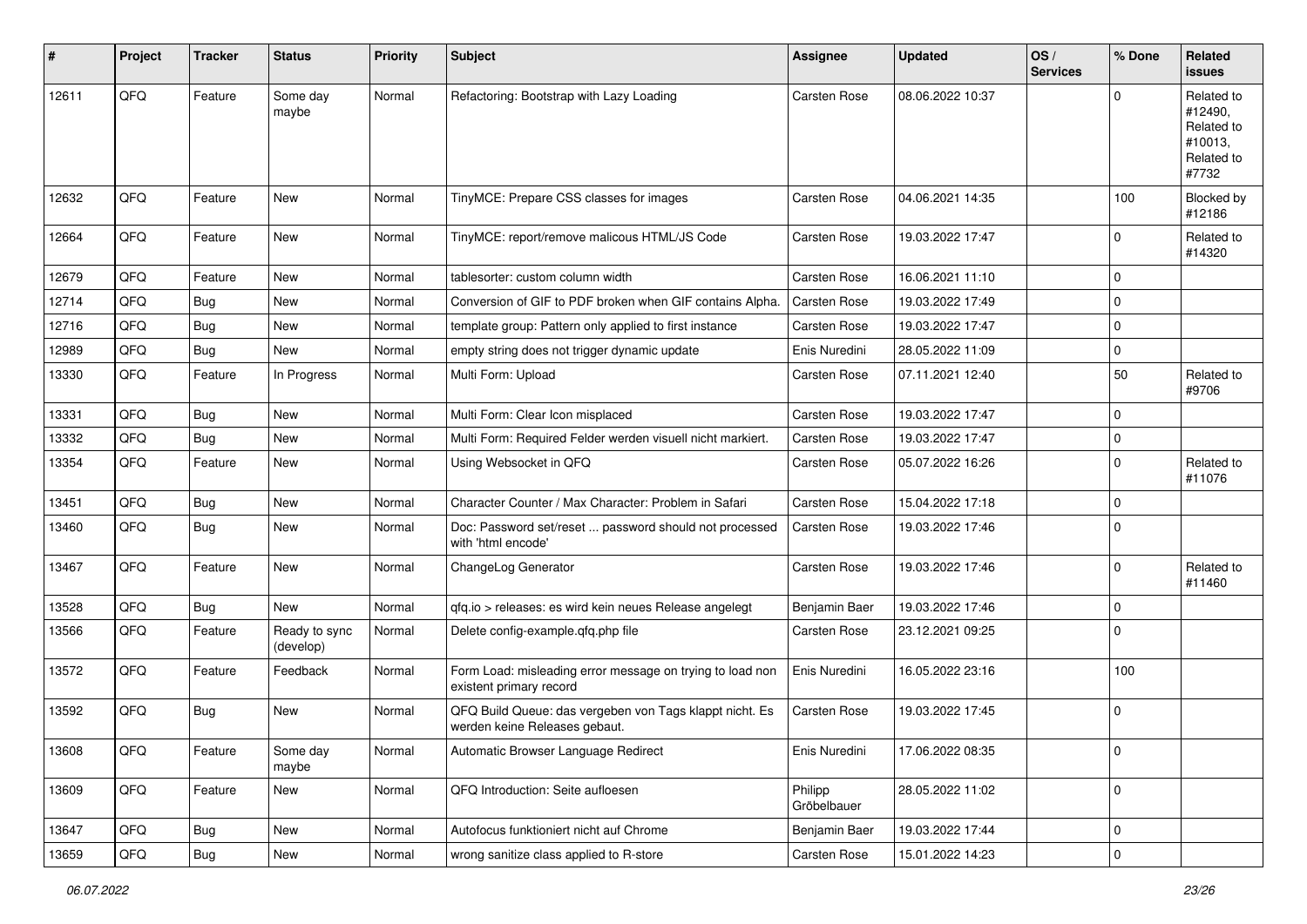| ∦     | Project | <b>Tracker</b> | <b>Status</b> | Priority | Subject                                                               | <b>Assignee</b>     | <b>Updated</b>   | OS/<br><b>Services</b> | ∣% Done     | Related<br>issues                           |
|-------|---------|----------------|---------------|----------|-----------------------------------------------------------------------|---------------------|------------------|------------------------|-------------|---------------------------------------------|
| 13700 | QFQ     | Feature        | <b>New</b>    | Normal   | Redesign gfg.io Seite                                                 | Carsten Rose        | 19.03.2022 17:43 |                        | 0           |                                             |
| 13706 | QFQ     | <b>Bug</b>     | <b>New</b>    | Normal   | Wrong CheckType in FieldElement LastStatus of Form Cron               | <b>Carsten Rose</b> | 21.01.2022 18:20 |                        | $\Omega$    |                                             |
| 13767 | QFQ     | Bug            | Feedback      | Normal   | date/time-picker: required shows up/down button orange                | Enis Nuredini       | 16.05.2022 23:16 |                        | 0           |                                             |
| 13841 | QFQ     | Feature        | New           | Normal   | Create PDF via iText - evaluate                                       | Carsten Rose        | 19.03.2022 17:42 |                        | $\Omega$    |                                             |
| 13843 | QFQ     | Feature        | <b>New</b>    | Normal   | Create JWT via QFQ                                                    | <b>Carsten Rose</b> | 19.03.2022 17:42 |                        | $\Omega$    |                                             |
| 13899 | QFQ     | <b>Bug</b>     | ToDo          | Normal   | Selenium: zum laufen bringen                                          | Enis Nuredini       | 25.03.2022 10:24 |                        | $\Omega$    |                                             |
| 13900 | QFQ     | Feature        | Priorize      | Normal   | Selenium: Check das Cookie/PDF funktioniert                           | Enis Nuredini       | 25.03.2022 12:45 |                        | 0           |                                             |
| 13943 | QFQ     | <b>Bug</b>     | Priorize      | Normal   | unable to find formgroup                                              | Enis Nuredini       | 28.05.2022 11:03 |                        | $\Omega$    |                                             |
| 13945 | QFQ     | Feature        | New           | Normal   | As _link: content before/after link                                   | Enis Nuredini       | 28.05.2022 11:01 |                        | $\Omega$    | Related to<br>#12262                        |
| 14028 | QFQ     | Feature        | <b>New</b>    | Normal   | Required notification: visual nicer                                   | Enis Nuredini       | 28.05.2022 11:01 |                        | $\Omega$    |                                             |
| 14077 | QFQ     | Bug            | <b>New</b>    | Normal   | As link: Attribute 'class' missing by r:1 and r:3 - but should<br>set | Carsten Rose        | 28.05.2022 11:02 |                        | $\Omega$    | Related to<br>#5342,<br>Related to<br>#4343 |
| 14090 | QFQ     | Feature        | New           | Normal   | Nützliche _script funktionen                                          | Carsten Rose        | 28.05.2022 11:03 |                        | $\mathbf 0$ |                                             |
| 14091 | QFQ     | Bug            | <b>New</b>    | Normal   | inconsistent template path for twig                                   | <b>Carsten Rose</b> | 19.04.2022 18:36 |                        | 0           |                                             |
| 14175 | QFQ     | Bug            | In Progress   | Normal   | Opening a form with no QFQ Session cookie fails                       | Carsten Rose        | 03.06.2022 10:40 |                        | $\Omega$    |                                             |
| 14185 | QFQ     | Feature        | <b>New</b>    | Normal   | External/Autocron.php - better suitable directory                     | Support: System     | 28.05.2022 11:03 |                        | $\Omega$    |                                             |
| 14227 | QFQ     | Feature        | New           | Normal   | Selenium Konkurrenz: cypress.io                                       | Enis Nuredini       | 28.05.2022 11:02 |                        | 0           |                                             |
| 14233 | QFQ     | Bug            | New           | Normal   | AS _link: question - HTML is not rendered                             | Carsten Rose        | 28.05.2022 11:02 |                        | $\Omega$    |                                             |
| 14283 | QFQ     | <b>Bug</b>     | Priorize      | Normal   | HEIC / HEIF convert doesn't trigger                                   | Carsten Rose        | 19.06.2022 16:37 |                        | $\Omega$    |                                             |
| 14290 | QFQ     | Feature        | Priorize      | Normal   | FormEditor: Show Table Definition                                     | <b>Carsten Rose</b> | 19.06.2022 16:37 |                        | $\Omega$    |                                             |
| 14304 | QFG     | <b>Bug</b>     | <b>New</b>    | Normal   | table sorter view safer does not work                                 | <b>Carsten Rose</b> | 10.06.2022 11:49 |                        | $\Omega$    |                                             |
| 14305 | QFQ     | Bug            | New           | Normal   | Inline Report editing does not create history entries                 | <b>Carsten Rose</b> | 10.06.2022 11:55 |                        | $\Omega$    |                                             |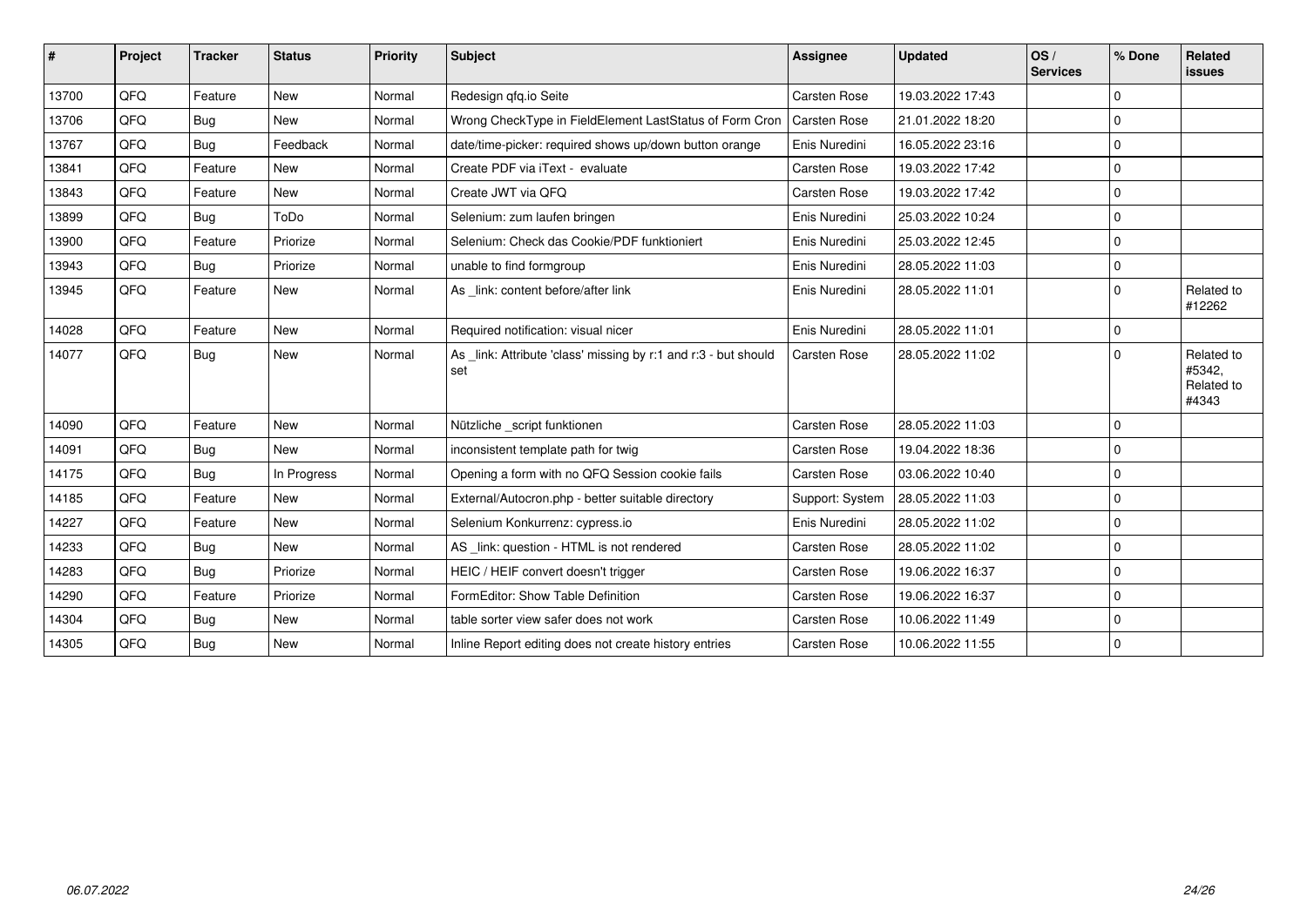| #     | Project | <b>Tracker</b> | <b>Status</b>     | Priority | <b>Subject</b>                                                                                         | <b>Assignee</b>     | <b>Updated</b>   | OS/<br><b>Services</b> | % Done              | Related<br><b>issues</b>                                                                                                                                              |
|-------|---------|----------------|-------------------|----------|--------------------------------------------------------------------------------------------------------|---------------------|------------------|------------------------|---------------------|-----------------------------------------------------------------------------------------------------------------------------------------------------------------------|
| 14320 | QFQ     | Feature        | In Progress       | Normal   | Allow specific HTML Tags and Attributes: general, TinyMCE                                              | Enis Nuredini       | 04.07.2022 14:09 |                        | $\Omega$            | Related to<br>#12664,<br>Related to<br>#12039,<br>Related to<br>#11702,<br>Related to<br>#7239,<br>Related to<br>#3708,<br>Related to<br>#3646.<br>Related to<br>#880 |
| 14322 | QFQ     | <b>Bug</b>     | New               | Normal   | Form Load: by default no scroll (save & close should be<br>visible)                                    | Enis Nuredini       | 15.06.2022 14:12 |                        | $\Omega$            | Related to<br>#14321,<br>Related to<br>#6232                                                                                                                          |
| 14323 | QFQ     | Bug            | In Progress       | Normal   | Report: render=both single - no impact                                                                 | Carsten Rose        | 19.06.2022 18:31 |                        | $\mathbf 0$         |                                                                                                                                                                       |
| 14371 | QFQ     | Feature        | Priorize          | Normal   | <b>LDAP via REPORT</b>                                                                                 | Carsten Rose        | 19.06.2022 16:37 |                        | $\Omega$            |                                                                                                                                                                       |
| 14376 | QFQ     | Feature        | <b>New</b>        | Normal   | QFQ Bootstrap: if missing, create stored procedures                                                    | Enis Nuredini       | 19.06.2022 16:37 |                        | $\mathbf 0$         |                                                                                                                                                                       |
| 14377 | QFQ     | <b>Bug</b>     | <b>New</b>        | Normal   | Documentation > General Tips: white page after migration                                               | Enis Nuredini       | 19.06.2022 16:37 |                        | $\mathbf 0$         |                                                                                                                                                                       |
| 14395 | QFQ     | Support        | <b>New</b>        | Normal   | FormEditor: Virtual table columns                                                                      | Enis Nuredini       | 21.06.2022 16:09 |                        | $\pmb{0}$           |                                                                                                                                                                       |
| 14455 | QFQ     | Support        | New               | Normal   | TinyMCE: Activate save button after upload picture over<br>drag&drop                                   | Enis Nuredini       | 03.07.2022 17:53 |                        | $\Omega$            | Related to<br>#14463                                                                                                                                                  |
| 14463 | QFQ     | Support        | <b>New</b>        | Normal   | TinyMCE: FormElement.size = <width>,<height></height></width>                                          | Enis Nuredini       | 03.07.2022 17:52 |                        | $\Omega$            | Related to<br>#14455                                                                                                                                                  |
| 14464 | QFQ     | Support        | New               | Normal   | Exception: Missing button to edit FormElement with broken<br>sqlValidate / beforeLoad                  | Carsten Rose        | 04.07.2022 00:13 |                        | $\Omega$            |                                                                                                                                                                       |
| 3061  | QFQ     | <b>Bug</b>     | Some day<br>maybe | High     | winstitute: mysql connection durcheinander - nmhp17<br>(ag7)/QFQ arbeitet mit DB/Tabellen von biostat. | Carsten Rose        | 03.05.2021 21:14 |                        | $\Omega$            |                                                                                                                                                                       |
| 3109  | QFQ     | Bug            | Some day<br>maybe | High     | RealUrl: Links werden nicht korrekt gerendert                                                          | Carsten Rose        | 03.05.2021 21:14 |                        | $\Omega$            |                                                                                                                                                                       |
| 3570  | QFQ     | Bug            | Some day<br>maybe | High     | Formular mit prmitnew permitEdit=Always wird nicht<br>aufgerufen (ist leer)                            | Carsten Rose        | 03.05.2021 21:14 |                        | $\Omega$            |                                                                                                                                                                       |
| 3727  | QFQ     | Feature        | New               | High     | Security: Session Hijacking erschweren                                                                 | Carsten Rose        | 03.05.2021 21:14 |                        | $\mathsf{O}\xspace$ |                                                                                                                                                                       |
| 3848  | QFQ     | Feature        | Some day<br>maybe | High     | Antivirus check fuer Upload files in qfq?                                                              | <b>Carsten Rose</b> | 03.05.2021 21:14 |                        | $\Omega$            | Related to<br>#4131                                                                                                                                                   |
| 3967  | QFQ     | Feature        | Some day<br>maybe | High     | Report: Checkbox, Radio, Dropdown, Input welches ohne<br>Submit funktioniert - 'Inline-Form'           | Carsten Rose        | 03.05.2021 21:14 |                        | $\Omega$            |                                                                                                                                                                       |